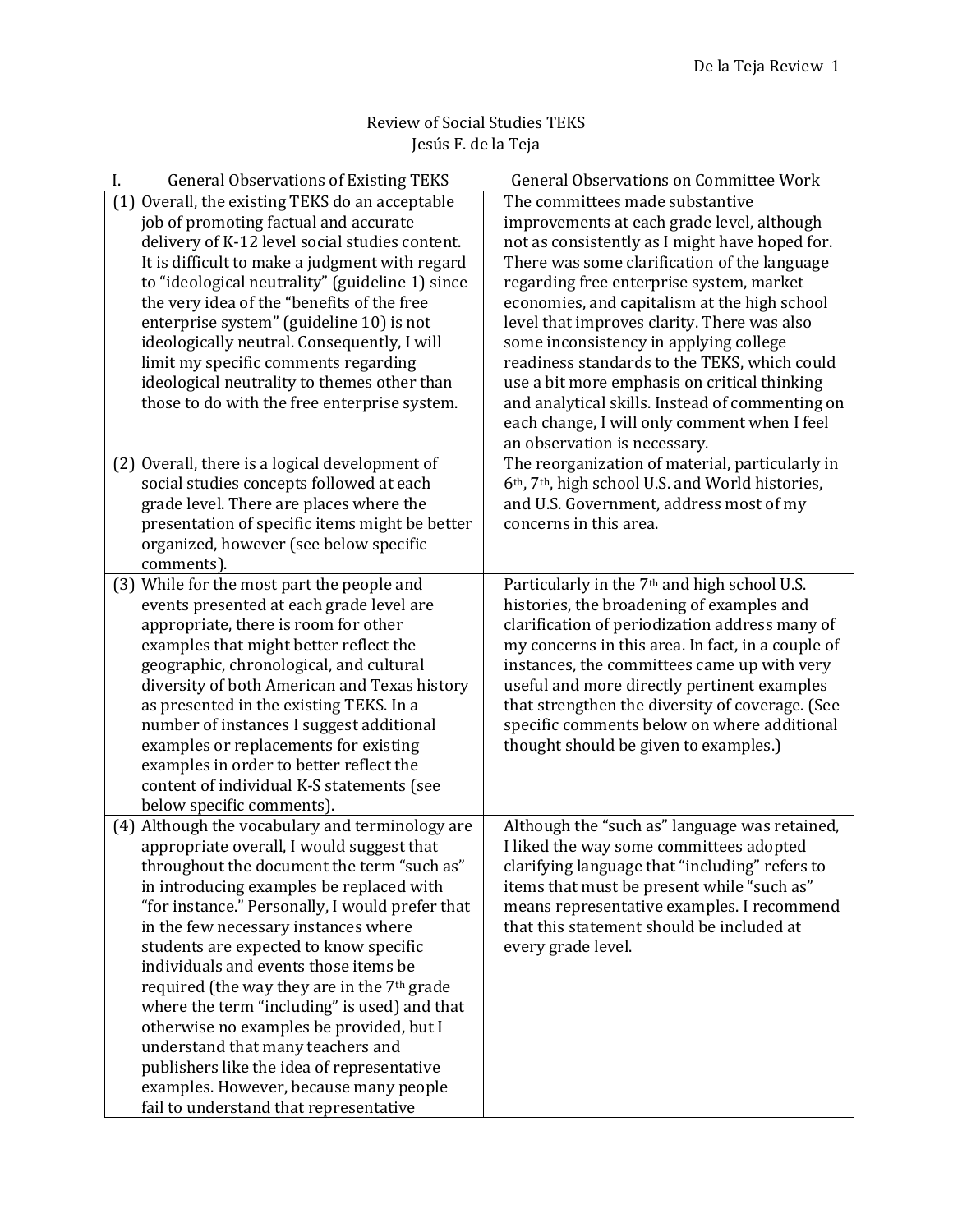| examples are not specific requirements, I<br>believe that use of "for example" might make<br>clearer that the names are provided as<br>suggestions for the kinds of people and<br>events to be considered in that item but that<br>teachers and publishers are free to look more<br>broadly.                                                                                                    |                                                                                                                                                                                                                                                                                                     |
|-------------------------------------------------------------------------------------------------------------------------------------------------------------------------------------------------------------------------------------------------------------------------------------------------------------------------------------------------------------------------------------------------|-----------------------------------------------------------------------------------------------------------------------------------------------------------------------------------------------------------------------------------------------------------------------------------------------------|
| Occasionally the term "selected" is used in<br>conjunction with "such as." This combination<br>may lead to even more conclusion regarding<br>the weight of the examples as the term<br>"selected" is restrictive in nature. I would<br>recommend deleting it where it appears<br>unless coupled with the intentionally<br>restrictive term "including."                                         |                                                                                                                                                                                                                                                                                                     |
| Also, the "may include" examples often found<br>in many paragraphs $(2)$ of $(a)$ sections seem<br>arbitrary and leave me wondering what<br>purpose they actually serve. It seems to me<br>that given the large number of examples<br>provided in section (b) of each TEK that these<br>lonely examples are given a singular<br>importance that the previous drafters may<br>not have intended. |                                                                                                                                                                                                                                                                                                     |
| (5) See below specific comments.                                                                                                                                                                                                                                                                                                                                                                |                                                                                                                                                                                                                                                                                                     |
| (6) The range of subject matter and the<br>increasing level of critical thinking with<br>regard to the material appear appropriate for<br>each grade level.                                                                                                                                                                                                                                     | Some of the committees indicated concern<br>with the grade appropriate nature of some<br>material. I concur with the work of the<br>committees in this area.                                                                                                                                        |
| Mostly. See below specific comments.<br>(7)                                                                                                                                                                                                                                                                                                                                                     |                                                                                                                                                                                                                                                                                                     |
| (8) The social studies skills appear to be<br>appropriately presented.                                                                                                                                                                                                                                                                                                                          | The refining of social studies skills,<br>particularly in an effort to address college<br>readiness standards strengthen skill learning.<br>Properly supported, the effective teaching of<br>these TEKS should better prepare students for<br>college-level work in U.S. history and<br>government. |
| (9) Mostly. I think there could be some<br>improvement in presenting a broader range<br>of examples of the geographic, cultural, and<br>ethnic components of our state and national<br>heritage (see below specific comments).                                                                                                                                                                  | Improved. See specific comments below for<br>areas that should receive further<br>consideration.                                                                                                                                                                                                    |
| The TEKS clearly emphasize the promotion of<br>10)<br>good citizenship and an appreciation for<br>American values. To the degree that some of<br>the items present the "benefits of the free<br>enterprise system" from an ideological                                                                                                                                                          | Improved. See specific comments below.                                                                                                                                                                                                                                                              |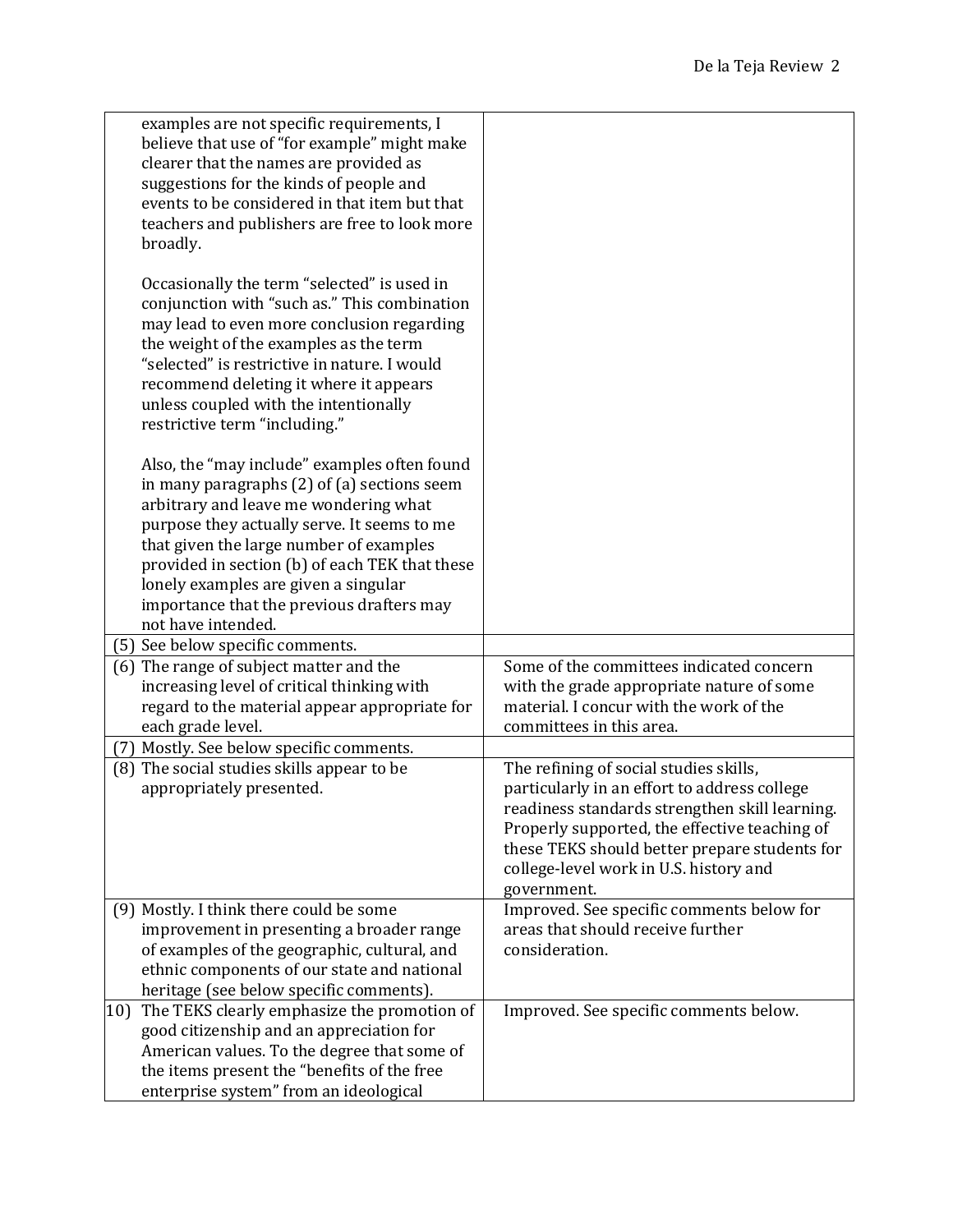| perspective, I would say this guideline is in<br>contradiction with guideline (1) (see below<br>specific comments). |  |
|---------------------------------------------------------------------------------------------------------------------|--|
| [11] See below specific comments.                                                                                   |  |
| It appears to do so.                                                                                                |  |

| TEK#   | Language                          | Original Comment                      | <b>Comment on Committee Work</b> |
|--------|-----------------------------------|---------------------------------------|----------------------------------|
| 113.2  |                                   |                                       | I like the clarification in the  |
| Intro. |                                   |                                       | language, especially in          |
|        |                                   |                                       | paragraph 3 with regard to       |
|        |                                   |                                       | distinctions between "including" |
|        |                                   |                                       | and "such as." I recommend       |
|        |                                   |                                       | similar language be added to all |
|        |                                   |                                       | grade levels.                    |
| 113.2  | Identify personal attributes      | This is not "cultural."               | Good revision                    |
| (11.A) | common to all people such as      | Recommendation: Identify attributes   |                                  |
|        | physical characteristics          | common to all people, for example     |                                  |
|        |                                   | kinship, laws, religion               |                                  |
| 113.2  | Identify differences among        | This item is vague.                   | No change was made. I still say  |
| (11.B) | people                            | Recommendation: Identify ways in      | that "differences" here is vague |
|        |                                   | which different people behave as      | and could use the same kind of   |
|        |                                   | groups, for example dress, food, and  | guidance for teachers that 11.A  |
|        |                                   | music                                 | got.                             |
| 113.3  | Identify historic figures such as | Both individuals represent            | (Now 2.B) The change made to     |
| (1.B)  | Alexander Graham Bell and         | technology innovators; replacing one  | this item still does not address |
|        | Thomas Edison who have            | with someone with a different         | individualism. I recommend       |
|        | exhibited a love of               | background would strengthen the       | further thinking on how to       |
|        | individualism and                 | core concept. George Washington       | capture these traits in          |
|        | inventiveness                     | Carver, as a proponent of self-help   | appropriate examples.            |
|        |                                   | and applying science to farming,      |                                  |
|        |                                   | represented a fusion of               |                                  |
|        |                                   | individualism and inventiveness. His  |                                  |
|        |                                   | example also helps reinforce 113.4    |                                  |
|        |                                   | (1.C) since he was influential at all |                                  |
|        |                                   | levels. Recommendation: Identify      |                                  |
|        |                                   | historic figures, for instance George |                                  |
|        |                                   | <b>Washington Carver and Thomas</b>   |                                  |
|        |                                   | Edison, who have exhibited a love of  |                                  |
|        |                                   | individualism and inventiveness.      |                                  |
| 113.3  | Explain how selected customs,     | Love is a complex emotion and an      | (Now 14.E) Good rephrasing.      |
| (13.D) | symbols, and celebrations         | often confusing one, particularly at  |                                  |
|        | reflect an American love of       | such a young age. This might be a     |                                  |
|        | individualism, inventiveness,     | good place to introduce the concept   |                                  |
|        | and freedom.                      | of the ideal, which is a societal     |                                  |
|        |                                   | commitment rather than an             |                                  |
|        |                                   | individual relationship.              |                                  |
|        |                                   | Recommendation: Explain how           |                                  |
|        |                                   | customs, symbols, and celebrations,   |                                  |
|        |                                   | reflect the American ideals of        |                                  |
|        |                                   | individualism, inventiveness, and     |                                  |
|        |                                   | freedom.                              |                                  |
| 113.4  |                                   |                                       | O.k. changes, but would like to  |
| Intro  |                                   |                                       | see the language from grades K-1 |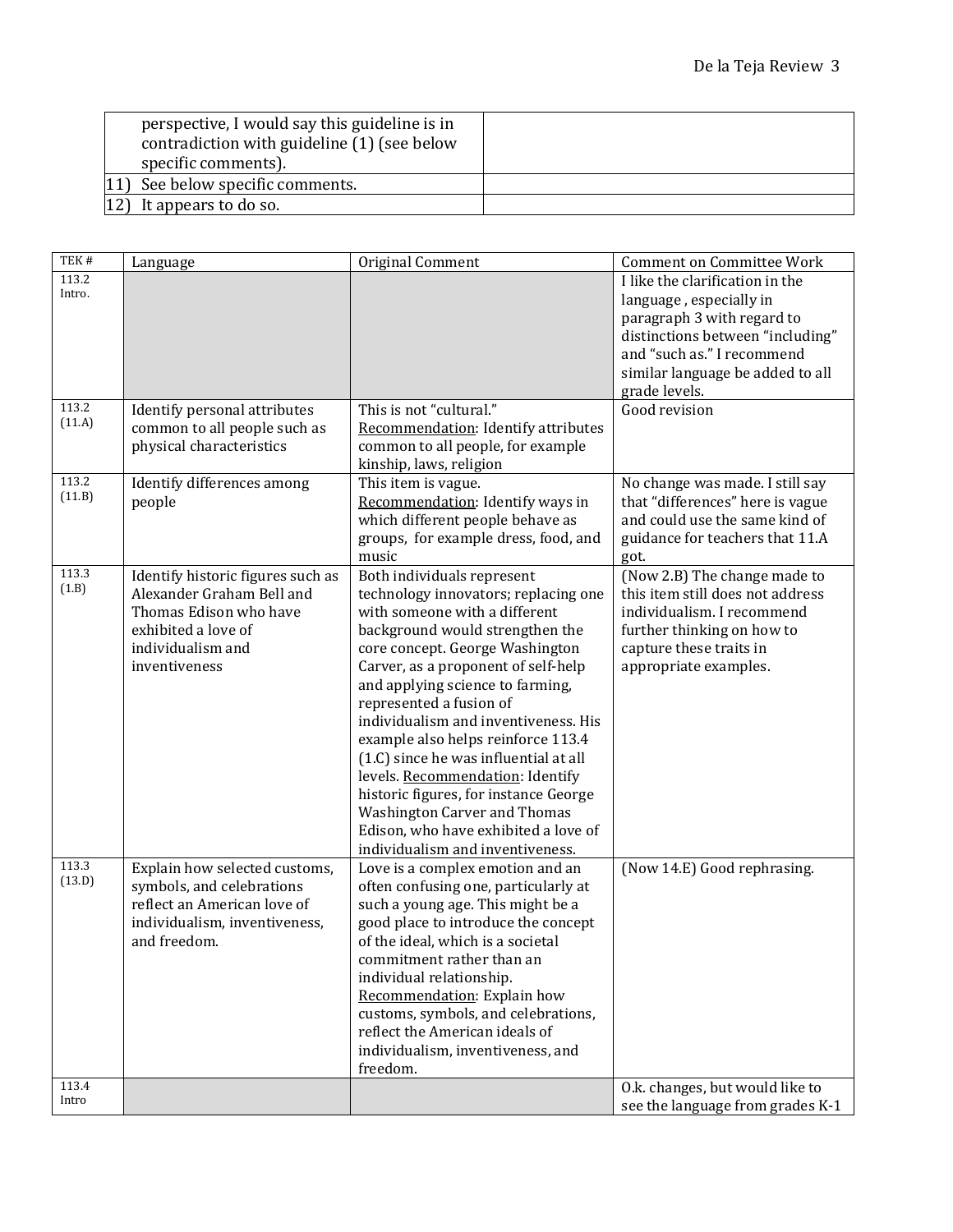|                 |                                                                                                                                                               |                                                                                                                                                                                                                                                                                                                                                                                                                                                                 | added regarding "including" and<br>"such as."                                                                                                                                                            |
|-----------------|---------------------------------------------------------------------------------------------------------------------------------------------------------------|-----------------------------------------------------------------------------------------------------------------------------------------------------------------------------------------------------------------------------------------------------------------------------------------------------------------------------------------------------------------------------------------------------------------------------------------------------------------|----------------------------------------------------------------------------------------------------------------------------------------------------------------------------------------------------------|
| 113.4<br>(1.A)  | Explain the significance of<br>various community, state, and<br>national celebrations such as<br>Memorial Day, Independence<br>Day, and Thanksgiving          | Independence Day was already used<br>113.4 (2.A). Since the expectation<br>calls for "community and state" and<br>since all three holidays given as<br>examples are national, substitution<br>of the one already introduced in the<br>first grade would be appropriate.<br>Recommendation: Explain the<br>significance of various community,<br>state, and national celebrations, for<br>instance Memorial Day, Texas<br>Independence Day, and<br>Thanksgiving. | This item was left out of the copy<br>of the committee work that I<br>received, so I cannot comment.                                                                                                     |
| 113.4<br>(2.D)  | Describe and measure calendar<br>time by days, weeks, months,<br>and years                                                                                    | In and of itself the measure of the<br>passage of time is not historical in<br>nature. Without the addition of<br>historical content, this expectation is<br>not social studies appropriate. Given<br>that 2.B and 2.C actually deal with<br>the use of time measurement in<br>historical context. I recommend<br>elimination of this expectation.                                                                                                              | Good reorganization of this<br>expectation.                                                                                                                                                              |
| 113.4<br>(4.A)  | Identify contributions of<br>historical figures such as<br>Henrietta King and Thurgood<br>Marshall who have influenced<br>the community, state, and<br>nation | I suggest the addition of a well<br>known and respected Latino figure<br>who made a different type of<br>contribution to the two individuals<br>presented as examples.<br>Recommendation: Identify<br>contributions of historical figures,<br>for example Henrietta King, Cesar<br>Chavez, and Thurgood Marshall, who<br>have influenced the community,<br>state, and nation                                                                                    | Good rephrasing of the<br>expectation and good examples.                                                                                                                                                 |
| 113.4<br>(8.B)  |                                                                                                                                                               |                                                                                                                                                                                                                                                                                                                                                                                                                                                                 | I have to point out that coal<br>mining alters the environment<br>much more than oil drilling.                                                                                                           |
| 113.4<br>(13.B) | Identify historical figures such<br>as Florence Nightingale, Paul<br>Revere and Sojourner Truth<br>who have exemplified good<br>citizenship                   | I would suggest adding another<br>example, from the state level who<br>demonstrated a commitment to<br>Texas citizenship throughout his life.<br>Recommendation: Identify historical<br>figures, for instance José Antonio<br>Navarro, Florence Nightingale, Paul<br>Revere and Sojourner Truth, who<br>have exemplified good citizenship                                                                                                                       | I'm glad someone caught the fact<br>that Florence Nightingale was not<br>a U.S. citizen. I think this<br>expectation could use further<br>thought, but I like the additional<br>item re. public service. |
| 113.4<br>(14.C) | Explain how selected customs,<br>symbols, and celebrations<br>reflect an American love of<br>individualism, inventiveness,<br>and freedom.                    | Same concern as expressed above at<br>113.3 (13.D). Propose the same<br>change of language.                                                                                                                                                                                                                                                                                                                                                                     | Good rephrasing.                                                                                                                                                                                         |
| 113.5(1)        |                                                                                                                                                               |                                                                                                                                                                                                                                                                                                                                                                                                                                                                 | It would be helpful if a clear, if<br>concise, definition of community                                                                                                                                   |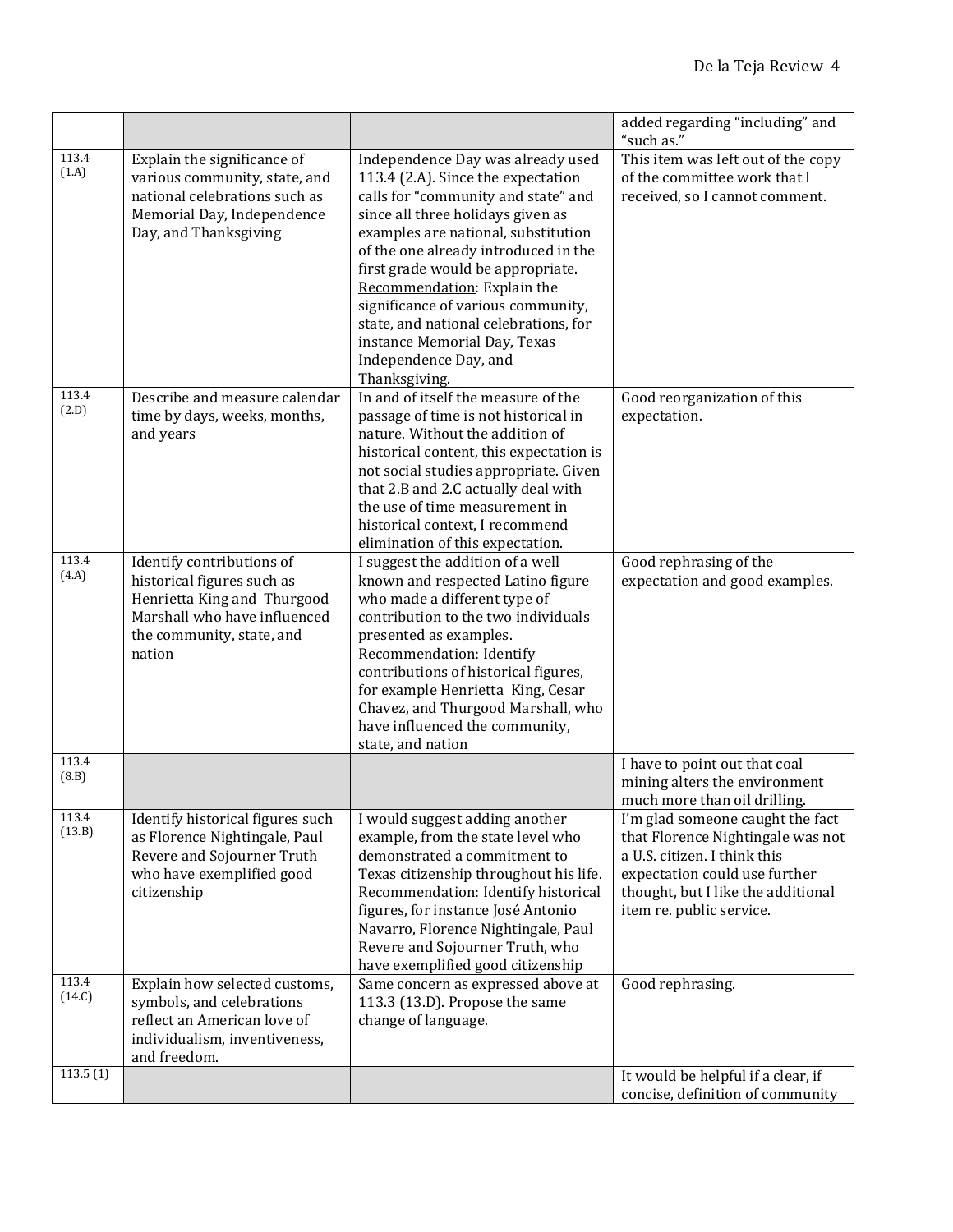|                 |                                                                                                                                                                                                                 |                                                                                                                                                                                                                                                                                                                                                                                                                                                                                                                                                                                                                                                                                                                                                                                                                                                                                                                         | were presented here. It would<br>help clarify why Benjamin<br>Franklin is being presented as an<br>example of someone who helped<br>shape communities in the same<br>group with L'Enfant.                                                                                                                                                                       |
|-----------------|-----------------------------------------------------------------------------------------------------------------------------------------------------------------------------------------------------------------|-------------------------------------------------------------------------------------------------------------------------------------------------------------------------------------------------------------------------------------------------------------------------------------------------------------------------------------------------------------------------------------------------------------------------------------------------------------------------------------------------------------------------------------------------------------------------------------------------------------------------------------------------------------------------------------------------------------------------------------------------------------------------------------------------------------------------------------------------------------------------------------------------------------------------|-----------------------------------------------------------------------------------------------------------------------------------------------------------------------------------------------------------------------------------------------------------------------------------------------------------------------------------------------------------------|
| 113.5<br>(1.C)  | Describe how individuals such<br>as Christopher Columbus and<br>Meriwether Lewis and William<br>Clark have contributed to the<br>expansion of existing<br>communities or to the creation<br>of new communities. | The definition of community here is<br>in question, particularly with regard<br>to a 3 <sup>rd</sup> grader's possible<br>understanding of the term. While<br>Christopher Columbus can be<br>explained as someone whose<br>explorations contributed to the<br>settlement of the Americas, and<br>Lewis and Clark can likewise be<br>explained as individuals whose<br>explorations eventually led to<br>settlement in the western U.S.,<br>neither example provides a clear-cut<br>example of what the expectation<br>intends. Recommendation: Describe<br>how individuals, for instance Juan de<br>Oñate and Brigham Young have<br>contributed to the expansion of<br>existing communities or to the<br>creation of new communities. Oñate<br>led the Spanish expedition that<br>settled New Mexico including the<br>founding of Santa Fe, New Mexico.<br>Brigham Young was responsible for<br>the settlement of Utah. | A clearer definition above would<br>help make clear why the<br>founding fathers are grouped<br>with Oñate, although I like the<br>reworking of this item.                                                                                                                                                                                                       |
| 113.5<br>(7.C)  |                                                                                                                                                                                                                 |                                                                                                                                                                                                                                                                                                                                                                                                                                                                                                                                                                                                                                                                                                                                                                                                                                                                                                                         | The reworking of this<br>expectation is generally a good<br>idea, but I would recommend<br>reconsideration of the language<br>in this item. As written, it creates<br>a circular argument where the<br>free market is explained by the<br>free market. Recommendation:<br>explain the concept of a free<br>market as it relates to the U.S.<br>economic system. |
| 113.5<br>(11.C) |                                                                                                                                                                                                                 |                                                                                                                                                                                                                                                                                                                                                                                                                                                                                                                                                                                                                                                                                                                                                                                                                                                                                                                         | Same examples are given at 14.B.<br>How about teachers and election<br>volunteers?                                                                                                                                                                                                                                                                              |
| 113.5<br>(12)   |                                                                                                                                                                                                                 |                                                                                                                                                                                                                                                                                                                                                                                                                                                                                                                                                                                                                                                                                                                                                                                                                                                                                                                         | If both "democratic" and<br>"republic" are going to modify<br>"society," they should both do so<br>as adjectives. Recommendation:<br>"communities in a democratic<br>republican society"                                                                                                                                                                        |
| 113.5<br>(13.D) | Indentify how selected fictional<br>characters such as Robinson<br>Crusoe created new                                                                                                                           | Again, I have to question how<br>community is being defined that<br>Robinson Crusoe can be used as a                                                                                                                                                                                                                                                                                                                                                                                                                                                                                                                                                                                                                                                                                                                                                                                                                    | Good reworking of the entire<br>expectation.                                                                                                                                                                                                                                                                                                                    |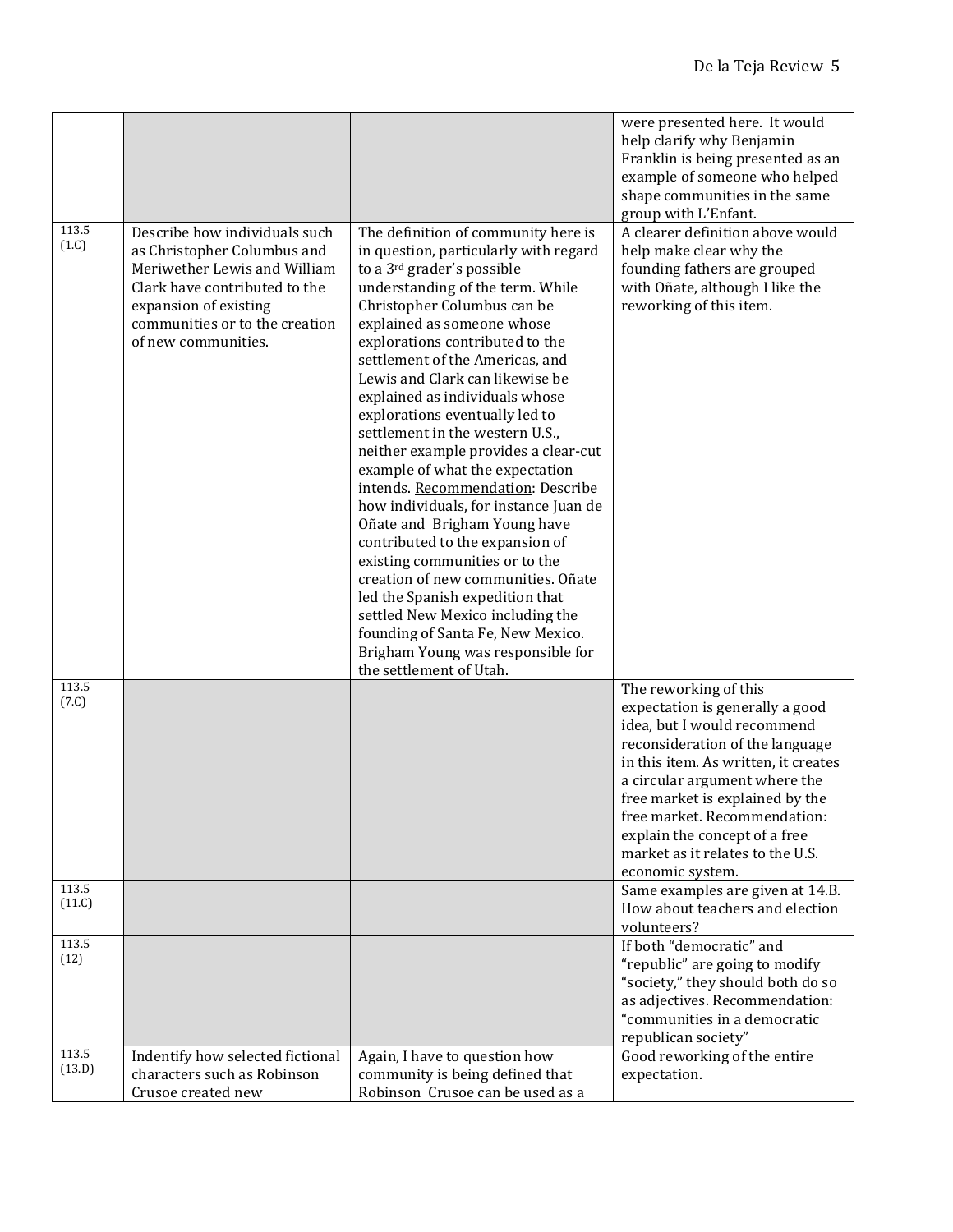|          | communities                                                  | fictional example of a community                                        |                                  |
|----------|--------------------------------------------------------------|-------------------------------------------------------------------------|----------------------------------|
|          |                                                              | creator. I don't have a fix for this                                    |                                  |
|          |                                                              | particular problem, but I do not                                        |                                  |
|          |                                                              | believe the example adequately                                          |                                  |
|          |                                                              | reflects the goal of the expectation.                                   |                                  |
| 113.6    | Students examine the history                                 | The term "Western Hemisphere" is                                        | Good rephrasing of the language  |
| (a.1)    | of Texas from the early                                      | used in a number of places in this                                      | to meet my concerns regarding    |
|          | beginnings to the present                                    | section, sometimes ambiguously.                                         | Western Hemisphere.              |
|          | within the context of the                                    | Here for instance, did the drafters                                     |                                  |
|          | Western Hemisphere                                           | mean "Western Civilization"? This                                       |                                  |
|          |                                                              | would seem to be the case, as the                                       |                                  |
|          |                                                              | modern settlement of Texas (as                                          |                                  |
|          |                                                              | opposed to the Indian settlement of                                     |                                  |
|          |                                                              | the region) was carried out by                                          |                                  |
|          |                                                              | representative of Civilization.                                         |                                  |
| 113.6    | Students describe how early                                  | Again, "Western Hemisphere" is a                                        | I like the way the committee     |
| (a.1)    | Native Americans in Texas and                                |                                                                         | decoupled Mexican from colonial. |
|          |                                                              | problem, as the extremely restrictive                                   |                                  |
|          | the Western Hemisphere met                                   | phrase "establishment of Spanish                                        |                                  |
|          | their basic economic needs and                               | missions." Also, the identification of                                  |                                  |
|          | identify economic motivations                                | Mexican government with the<br>Spanish colonial order                   |                                  |
|          | for European exploration and<br>colonization and reasons for |                                                                         |                                  |
|          |                                                              | misrepresents the history of Texas.<br>In what is now South Texas, the  |                                  |
|          | the establishment of Spanish                                 |                                                                         |                                  |
|          | missions. Students explain how                               | region settled under the direction of                                   |                                  |
|          | Native Americans governed                                    | José Escandón, the main mechanism                                       |                                  |
|          | themselves and identify                                      | of settlement was towns and                                             |                                  |
|          | characteristics of Spanish and                               | ranches, not missions. When Mexico                                      |                                  |
|          | Mexican colonial governments                                 | became independent in 1821, it                                          |                                  |
|          | in Texas.                                                    | freed itself from Spanish colonial                                      |                                  |
|          |                                                              | rule. Texas was an integral part of                                     |                                  |
|          |                                                              | the new nation, not a colony of it. To                                  |                                  |
|          |                                                              | refer to Mexican government as<br>colonial is therefore erroneous.      |                                  |
|          |                                                              |                                                                         |                                  |
|          |                                                              | Recommendation: Students compare<br>how early Native Americans in Texas |                                  |
|          |                                                              | and elsewhere in North America met                                      |                                  |
|          |                                                              | their basic economic needs and                                          |                                  |
|          |                                                              | identify the economic motivations                                       |                                  |
|          |                                                              | for European exploration and                                            |                                  |
|          |                                                              | colonization and reasons for the                                        |                                  |
|          |                                                              | establishment of Spanish                                                |                                  |
|          |                                                              | settlements. Students explain how                                       |                                  |
|          |                                                              | Native Americans governed                                               |                                  |
|          |                                                              | themselves and identify                                                 |                                  |
|          |                                                              | characteristics of Spanish colonial                                     |                                  |
|          |                                                              | and Mexican governments in Texas.                                       |                                  |
| 113.6(1) | "Western Hemisphere"                                         | Replace with "North America"                                            | I believe this was done.         |
|          |                                                              | throughout this KS.                                                     |                                  |
| 113.6    | Identify the accomplishments                                 | Christopher Columbus is not directly                                    | Rephrasing is acceptable,        |
| (2.B)    | of significant explorers such as                             | germane to Texas exploration and                                        | although I would still recommend |
|          | Cabeza de Vaca; Christopher                                  | settlement. Also, settlement of Texas                                   | the addition of at least José de |
|          | Columbus; Francisco                                          | by the Spanish is not reflected in the                                  | Escandón as an example.          |
|          | Coronado; and Rene Robert                                    | examples. The first Spanish                                             |                                  |
|          | Cavelier, Sieur de la Salle and                              | occupation of Texas took place as a                                     |                                  |
|          | explain their impact on the                                  | result of the explorations of Capt.                                     |                                  |
|          |                                                              |                                                                         |                                  |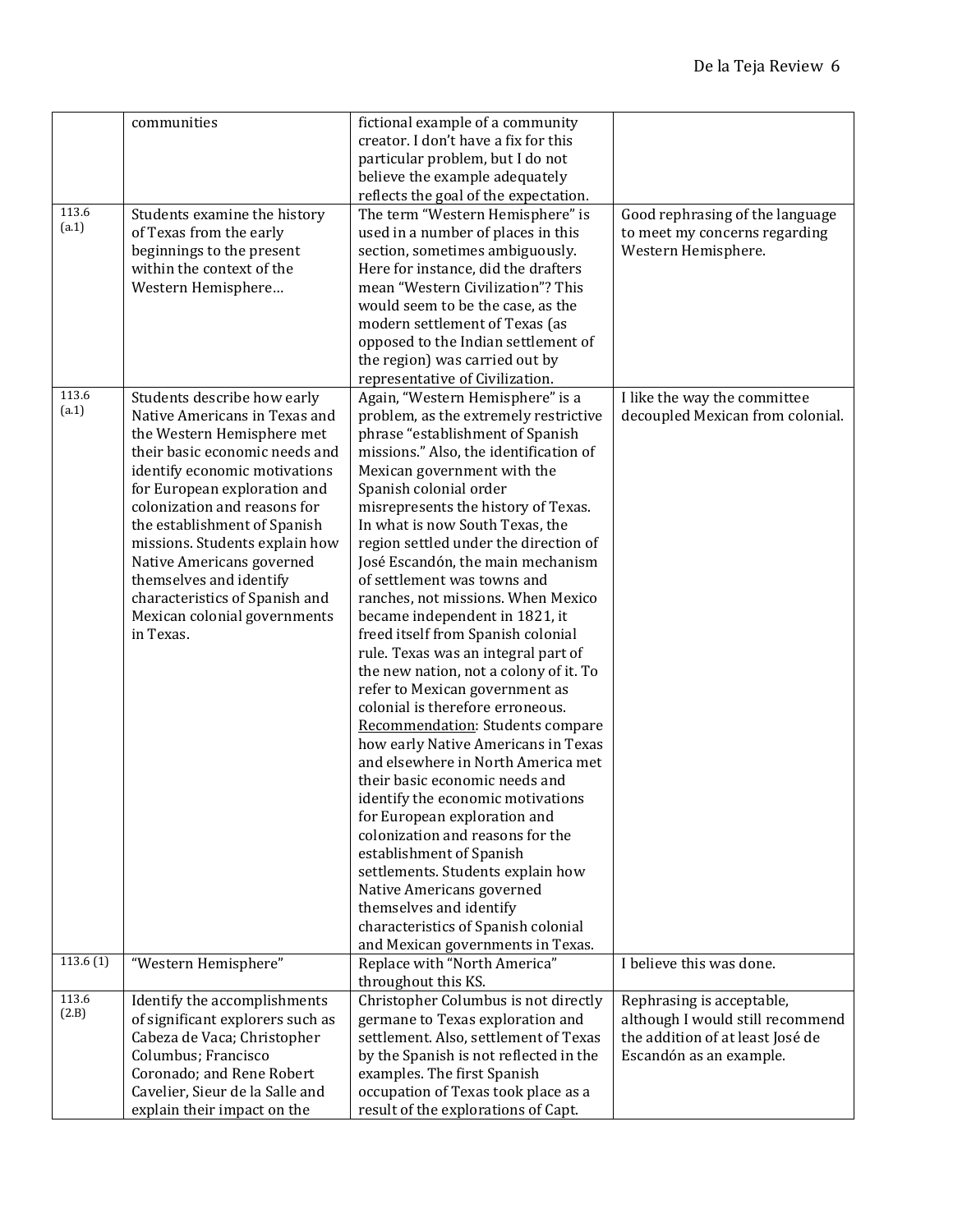|                | settlement of Texas            | Alonso de León and Fray Damián                                             |                                   |
|----------------|--------------------------------|----------------------------------------------------------------------------|-----------------------------------|
|                |                                |                                                                            |                                   |
|                |                                | Massanet, who conducted                                                    |                                   |
|                |                                | expeditions in search of La Salle. The                                     |                                   |
|                |                                | settlement of South Texas, also as                                         |                                   |
|                |                                | mentioned above, began under the                                           |                                   |
|                |                                | direction of José Escandón.                                                |                                   |
|                |                                | Recommendation: Identify the                                               |                                   |
|                |                                | accomplishments of significant                                             |                                   |
|                |                                | explorers, for instance Alvar Núñez                                        |                                   |
|                |                                | Cabeza de Vaca, Francisco Coronado,                                        |                                   |
|                |                                | Rene Robert Cavelier, Sieur de la                                          |                                   |
|                |                                |                                                                            |                                   |
|                |                                | Salle, Fr. Damián Massanet, José                                           |                                   |
|                |                                | Escandón, and explain their impact                                         |                                   |
|                |                                | on the settlement of Texas                                                 |                                   |
| 113.6          | Explain when, where, and why   | As mentioned above, Spanish                                                | The committee made no change      |
| (2.C)          | the Spanish established        | settlement was much more than just                                         | to this item, which deserves      |
|                | Catholic missions in Texas     | missions, although the missions                                            | further consideration. The        |
|                |                                | represented the distinctive Spanish                                        | Spanish did not establish just    |
|                |                                | practice of incorporating Indians                                          | missions, nor was the impact      |
|                |                                | into the settlement process.                                               | merely one related to the         |
|                |                                | Recommendation: Explain when,                                              | conversion of Indians to          |
|                |                                | where, and why the Spanish                                                 | Christianity.                     |
|                |                                | established settlements in Texas and                                       |                                   |
|                |                                | the variety of Native American                                             |                                   |
|                |                                |                                                                            |                                   |
| 113.6          |                                | responses to Spanish colonization                                          |                                   |
| (2.D&E)        |                                | Although Moses Austin visited Texas                                        | The committee rephrased the       |
|                |                                | before Mexican independence, the                                           | items, but did not address my     |
|                |                                | empresario period did not begin                                            | main concerns that (a) Moses      |
|                |                                | until afterwards. Stephen F. Austin,                                       | Austin was not an empresario,     |
|                |                                | Martín de León, Green DeWitt, and                                          | since he died before he could     |
|                |                                | the other empresarios all obtained                                         | make a final agreement with the   |
|                |                                | their contracts from either the                                            | Mexican government and (b)        |
|                |                                | Mexican national government or the                                         | that the discussion of Mexico's   |
|                |                                | state government. In the interest of                                       | independence should come          |
|                |                                | chronological clarity, it would be                                         | before a discussion of the        |
|                |                                | best if the order of expectations D                                        | empresario system.                |
|                |                                | and E were reversed, so that the                                           |                                   |
|                |                                |                                                                            |                                   |
|                |                                | impact of Mexico's independence                                            |                                   |
|                |                                | from Spain on events in Texas comes                                        |                                   |
|                |                                | first.                                                                     |                                   |
| 113.6<br>(2.D) | [as changed according to above | The Mexican War of Independence                                            | The committee chose to focus on   |
|                | comment] Identify the impact   | was a decade-long struggle in which                                        | the Mexican period, even when     |
|                | of Mexico's independence from  | Texas played a not insignificant role.                                     | addressing a background event,    |
|                | Spain on the events in Texas   | Understanding what happened in                                             | Mexican independence. I believe   |
|                |                                | Texas during that time is vital to                                         | that the struggle for Mexican     |
|                |                                | understanding why local and                                                | independence in Texas was of      |
|                |                                | national Mexican authorities                                               | great significance in shaping     |
|                |                                | welcomed Anglo-American                                                    | events during the Mexican         |
|                |                                | immigration. Recommendation:                                               | period. Perhaps an additional     |
|                |                                | Identify Texas's role in the Mexican                                       | item with the language I propose  |
|                |                                | War of Independence and the war's                                          | to the left should be considered. |
|                |                                | impact on the development of Texas                                         |                                   |
| 113.6          | Describe the successes and     |                                                                            |                                   |
| (3.B)          |                                | Given the extensive use of examples<br>elsewhere, it seems to me that this | (Now 3.D) Good rephrasing.        |
|                | problems of the Republic of    |                                                                            |                                   |
|                | Texas                          | would be a good place to introduce                                         |                                   |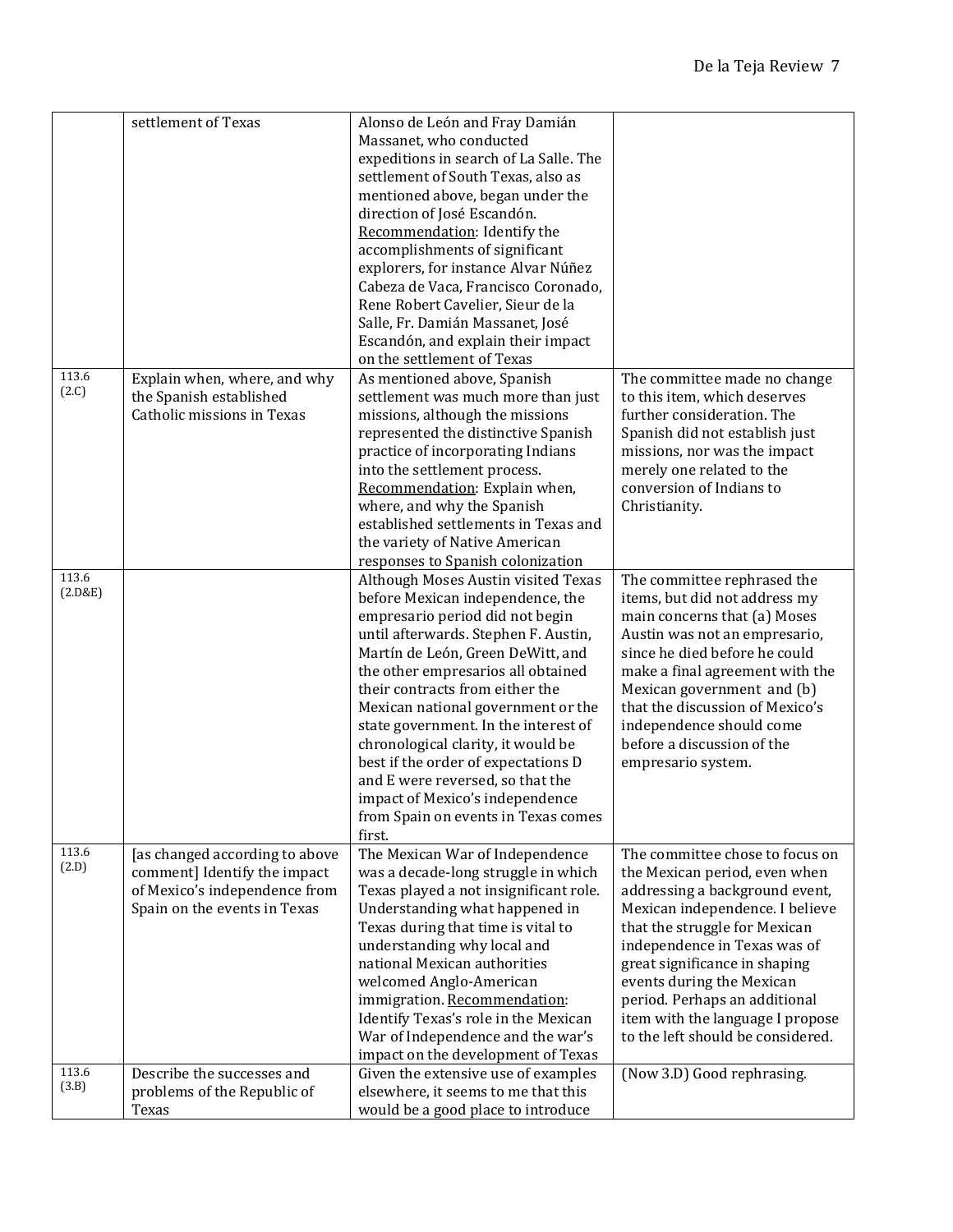|                |                                                                                                                                                                                        | an example that would remind users<br>that relations with Indians remained<br>an important aspect of life in Texas<br>during the Republic period.<br>Recommendation: Describe the<br>successes and problems of the<br>Republic of Texas, for example<br>shifting policies toward Native<br>Americans                                                                                                                                                                                                                                                                                                                                                                                                                                                    |                                                                                                                                                                                                                                                                                                                                                             |
|----------------|----------------------------------------------------------------------------------------------------------------------------------------------------------------------------------------|---------------------------------------------------------------------------------------------------------------------------------------------------------------------------------------------------------------------------------------------------------------------------------------------------------------------------------------------------------------------------------------------------------------------------------------------------------------------------------------------------------------------------------------------------------------------------------------------------------------------------------------------------------------------------------------------------------------------------------------------------------|-------------------------------------------------------------------------------------------------------------------------------------------------------------------------------------------------------------------------------------------------------------------------------------------------------------------------------------------------------------|
| 113.6<br>(3.E) | Identify leaders important to<br>the founding of Texas as a<br>republic and state, including<br>Sam Houston, Mirabeau Lamar,<br>and Anson Jones                                        | There is nothing wrong with this<br>expectation or the importance of the<br>cited individuals. I would suggest,<br>however, that a representative of the<br>native Texan community, José<br>Antonio Navarro, deserves mention.<br>He was not only a signer of the Texas<br>Declaration of Independence, but<br>was one Lamar's ambassadors on<br>the Santa Fe Expedition, spent more<br>than two years in jail in Mexico City<br>as a result, and managed to return to<br>Texas in time to participate in the<br>annexation and constitutional<br>conventions. Recommendation:<br>Identify leaders important to the<br>founding of Texas as a republic and<br>state, including Sam Houston,<br>Mirabeau Lamar, José Antonio<br>Navarro, and Anson Jones | Good reworking of this item<br>(now 3.C) and of the other items<br>in this expectation to provide a<br>more representative sampling of<br>the breadth of participation.                                                                                                                                                                                     |
| 113.6<br>(4.B) | Explain the growth and<br>development of the cattle and<br>oil industries                                                                                                              | The oil industry in Texas is really a<br>20 <sup>th</sup> century phenomenon, beginning<br>with Spindletop. A more appropriate<br>discussion would be cattle and<br>agriculture, which continued to be<br>the mainstays of the Texas economy<br>well into the new century.<br>Recommendation: Explain the<br>expansion and economic importance<br>of the cattle and agricultural<br>industries                                                                                                                                                                                                                                                                                                                                                          | Good reworking as far as<br>separating the oil industry from<br>the cattle industry. However, I<br>have to insist that the oil industry<br>is a 20 <sup>th</sup> century phenomenon<br>and not a nineteenth century one.<br>The oil industry is what changed<br>the industrial and urban<br>landscapes of Texas, and even<br>Spindletop took place in 1901. |
| 113.6(5)       |                                                                                                                                                                                        | This is the item in which the oil and<br>gas industry and Texas's importance<br>to the nation should be tackled. The<br>expectations have been restructured<br>to reflect my priorities.                                                                                                                                                                                                                                                                                                                                                                                                                                                                                                                                                                | As I mention above, this<br>expectation should contain the<br>oil industry as a discreet item.<br>The reworking of the expectation<br>does improve it in some ways,<br>although further consideration<br>over how to incorporate the oil<br>industry into it should take place.                                                                             |
| 113.6<br>(5.A) | Identify the impact of various<br>issues and events on life in<br>Texas such as urbanization, use<br>of oil and gas, and the growth<br>of aerospace and other<br>technology industries | Recommendation: Explain the<br>economic diversification of 20 <sup>th</sup><br>century Texas, for example the oil<br>and gas industry and aerospace<br>industries                                                                                                                                                                                                                                                                                                                                                                                                                                                                                                                                                                                       | See above comment.                                                                                                                                                                                                                                                                                                                                          |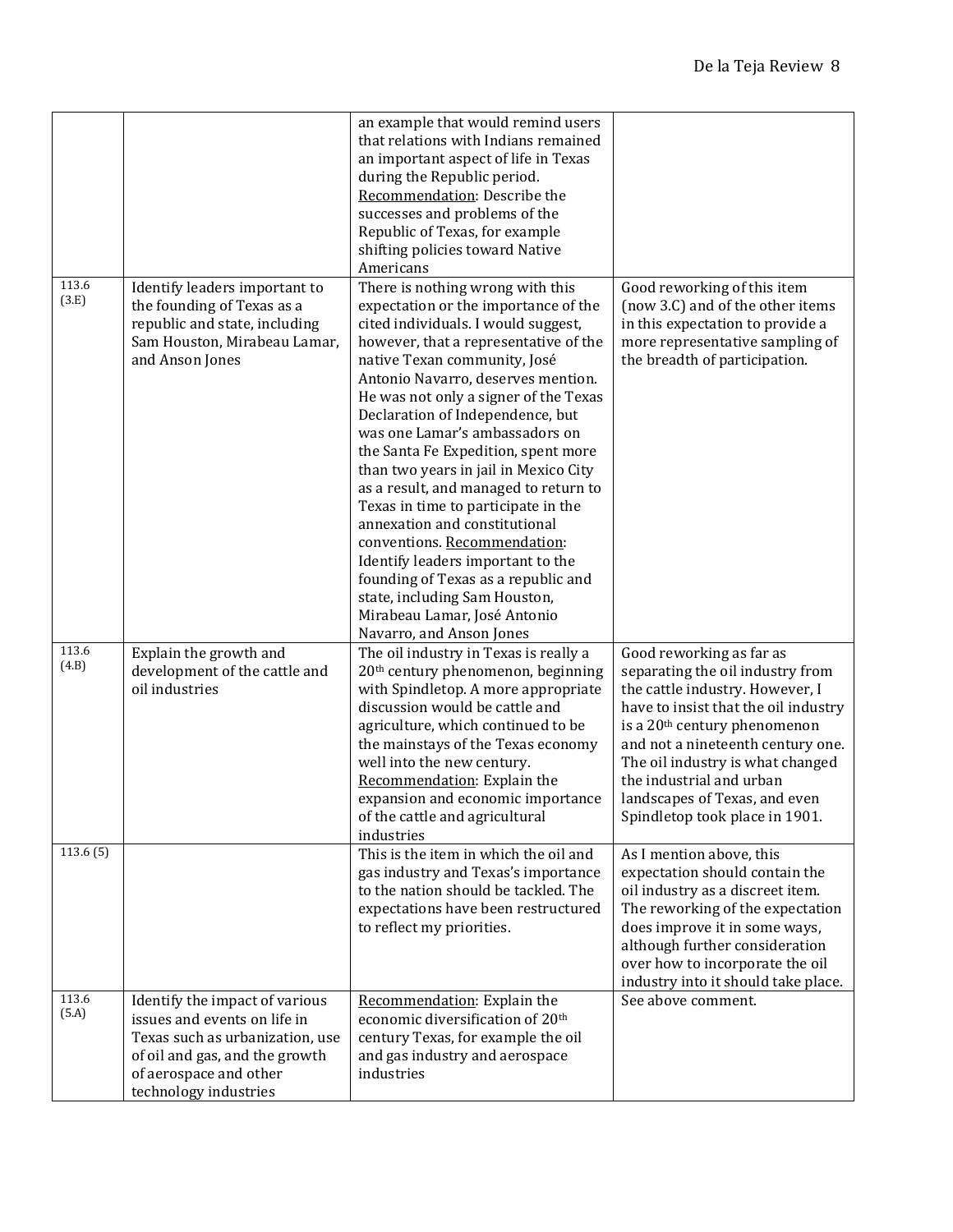| 113.6<br>(5. new) |                                                                                                                                                                                  | Recommendation: Analyze the<br>impact of industrialization in Texas<br>and its impact on the nation, for<br>example urbanization and<br>transportation                                                                                                                                                                                                                               | See comment at 113.6 (5).                                                                                                                                                                                                                                                                                                     |
|-------------------|----------------------------------------------------------------------------------------------------------------------------------------------------------------------------------|--------------------------------------------------------------------------------------------------------------------------------------------------------------------------------------------------------------------------------------------------------------------------------------------------------------------------------------------------------------------------------------|-------------------------------------------------------------------------------------------------------------------------------------------------------------------------------------------------------------------------------------------------------------------------------------------------------------------------------|
| 113.6<br>(7.A)    | Describe a variety of regions in<br>Texas and the Western<br>Hemisphere such as political,<br>population, and economic<br>regions that result from<br>patterns of human activity | Again, the use of Western<br>Hemisphere is misleading. The<br>importance of Texas to both the rest<br>of the United States and to Mexico, is<br>the intention, and Mexico is still part<br>of North America. Recommendation:<br>Describe a variety of socio-economic<br>regions in Texas, for example<br>political, demographic, and<br>economic, that result from human<br>activity | Not the way I would deal with it,<br>but acceptable reworking.                                                                                                                                                                                                                                                                |
| 113.6<br>(7.B)    | Describe a variety of regions in<br>Texas and the Western<br>Hemisphere such as landform,<br>climate, and vegetation regions<br>that result from physical<br>characteristics     | Same as above with regard to the use<br>of Western Hemisphere. Also, the<br>language here could be made clearer<br>by referring to ecological regions.<br>Recommendation: Describe a variety<br>of ecological regions in Texas and<br>North America, for example<br>landform, climate, and vegetation,<br>result from physical and<br>environmental characteristics                  | Good reworking.                                                                                                                                                                                                                                                                                                               |
| 113.6<br>(8.C)    | Describe the location of cities<br>in Texas and explain their<br>distribution, past and present                                                                                  | If you read expectations A, B, and D<br>carefully, you will note that C is<br>redundant, since settlement includes<br>towns and cities. Recommendation:<br>eliminate.                                                                                                                                                                                                                | Good reworking.                                                                                                                                                                                                                                                                                                               |
| 113.6<br>(9.A)    | Describe the ways people have<br>adapted to and modified the<br>environment in Texas, past and<br>present                                                                        | A couple of examples here would<br>help clarify that the intent is<br>economic development.<br>Recommendation: describe the ways<br>people have adapted to and modified<br>the environment of Texas, past and<br>present, for example by clearing<br>forests for farming and building<br>dams for flood control and energy<br>production                                             | Good reworking.                                                                                                                                                                                                                                                                                                               |
| 113.6<br>(11.A&B) |                                                                                                                                                                                  | Shouldn't the action in these<br>explanations be "explain"?<br>Motivations require explanation<br>since they involved complex factors.                                                                                                                                                                                                                                               | I still believe that motivations<br>should be explained rather than<br>just identified.                                                                                                                                                                                                                                       |
| 113.6<br>(13.A)   |                                                                                                                                                                                  |                                                                                                                                                                                                                                                                                                                                                                                      | Although the effort to provide<br>examples is a good idea in order<br>to clarify the intent of the item,<br>the examples are too limited. In<br>the past, including up through<br>part of the nineteenth century,<br>some people did not participate<br>in the market to provide goods<br>and services. Rather, they lived in |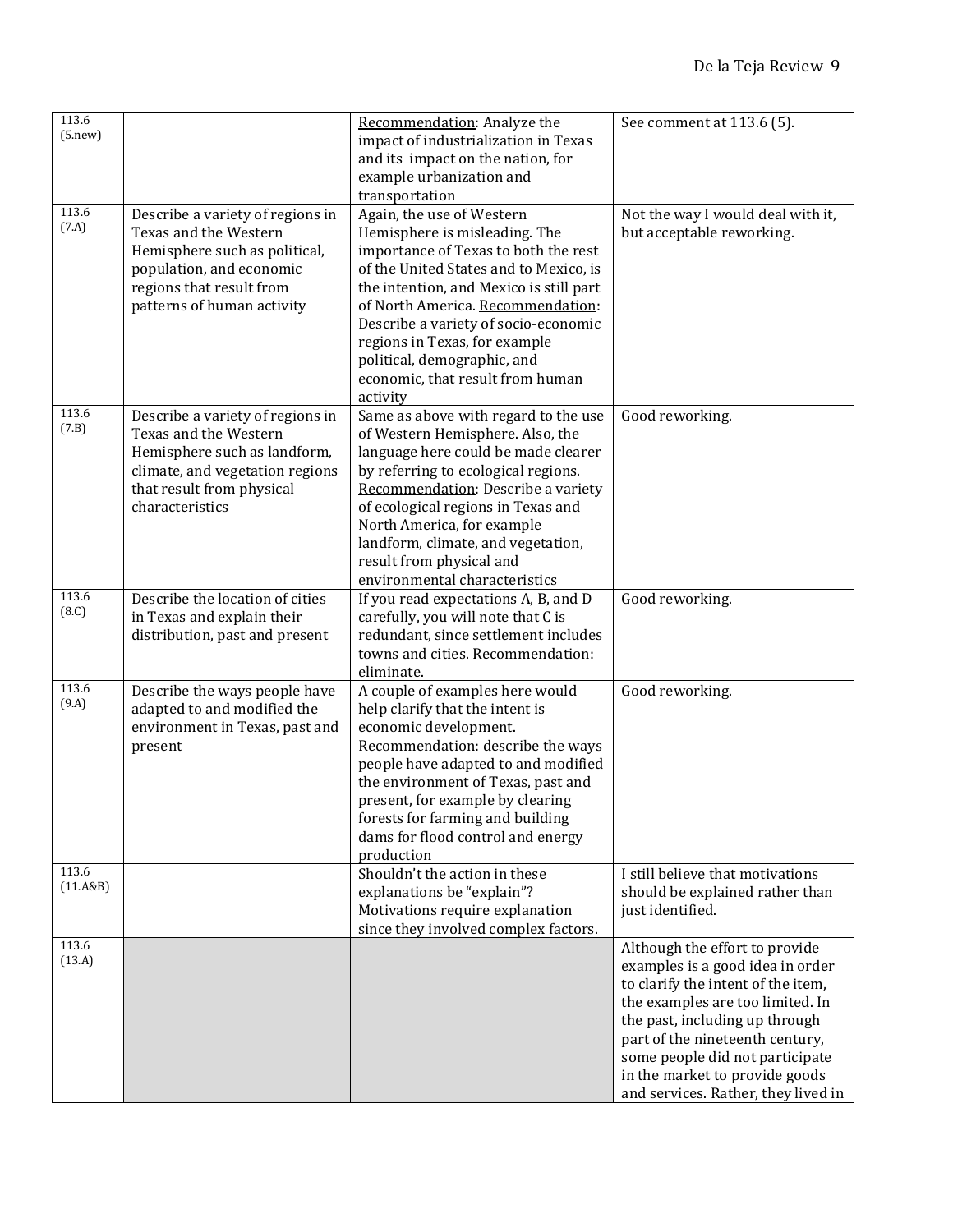|                  |                                                                                                                                                                    |                                                                                                                                                                                                                                                                                                                                                                                                                                                                                                                                                                                                                                                     | a subsistence economy in which<br>most production took place in an<br>effort to provide for the<br>immediate needs of the family.<br>So, earning a living should also<br>include subsistence agriculture<br>and hunting and gathering<br>(foraging). Actually, children<br>would be grasp the concept of the<br>market economy if it was<br>compared to what came before. |
|------------------|--------------------------------------------------------------------------------------------------------------------------------------------------------------------|-----------------------------------------------------------------------------------------------------------------------------------------------------------------------------------------------------------------------------------------------------------------------------------------------------------------------------------------------------------------------------------------------------------------------------------------------------------------------------------------------------------------------------------------------------------------------------------------------------------------------------------------------------|---------------------------------------------------------------------------------------------------------------------------------------------------------------------------------------------------------------------------------------------------------------------------------------------------------------------------------------------------------------------------|
| 113.6<br>(15.B)  | Identify characteristics of<br>Spanish and Mexican colonial<br>governments and their<br>influence on inhabitants of<br>Texas                                       | As mentioned above at 113.6 (a.1),<br>after Mexico gained its<br>independence, its government was<br>no longer colonial. Texas was an<br>integral part of the Mexican nation<br>and had political representation at<br>both the state and national levels.<br>Recommendation: Identify the<br>characteristics of Spanish colonial<br>rule and Mexican national and state<br>governments and their influence on<br>the inhabitants of Texas                                                                                                                                                                                                          | Good rephrasing.                                                                                                                                                                                                                                                                                                                                                          |
| 113.6<br>(16.A)  | Identify the purposes and<br>explain the importance of the<br><b>Texas Declaration of</b><br>Independence, the Texas<br>Constitution, and the Treaty of<br>Velasco | Given the fact that the Treaty of<br>Velasco was a dead letter, since it<br>was signed with a prisoner of war<br>and the Mexican government<br>refused to ratify the document or<br>even accept that Santa Anna could in<br>any way negotiate with the Texans, a<br>much better selection is possible.<br>There is, for instance, the treaty<br>signed between the German settlers<br>and the Comanches, which brought<br>peace to the German Hill country.<br>Recommendation: Identify the<br>purposes and explain the<br>importance of the Texas Declaration<br>of Independence, the Texas<br>Constitution, and the Meusebach-<br>Comanche Treaty | Good reworking.                                                                                                                                                                                                                                                                                                                                                           |
| 113.6<br>(20.C)  | Summarize the contributions<br>of people of various racial,<br>ethnic, and religious groups in<br>the development of Texas                                         | The term "contribution" tends to be<br>restrictive. It often focuses on<br>marginal or tangential aspects of a<br>group's place in society. The term<br>"role," on the other hand,<br>emphasizes a significant place in<br>society. Recommendation:<br>Summarize the roles of people of<br>various racial, ethnic, and religious<br>groups in the development of Texas.                                                                                                                                                                                                                                                                             | Well, I still have a problem with<br>the use of "contribution" for<br>groups, so I would like some<br>further consideration of the<br>phrasing in this item.                                                                                                                                                                                                              |
| 113.7<br>(Intro) |                                                                                                                                                                    |                                                                                                                                                                                                                                                                                                                                                                                                                                                                                                                                                                                                                                                     | I do not understand why 1565<br>was chosen as the starting point<br>for this curriculum. First, nothing<br>is said about that date in the                                                                                                                                                                                                                                 |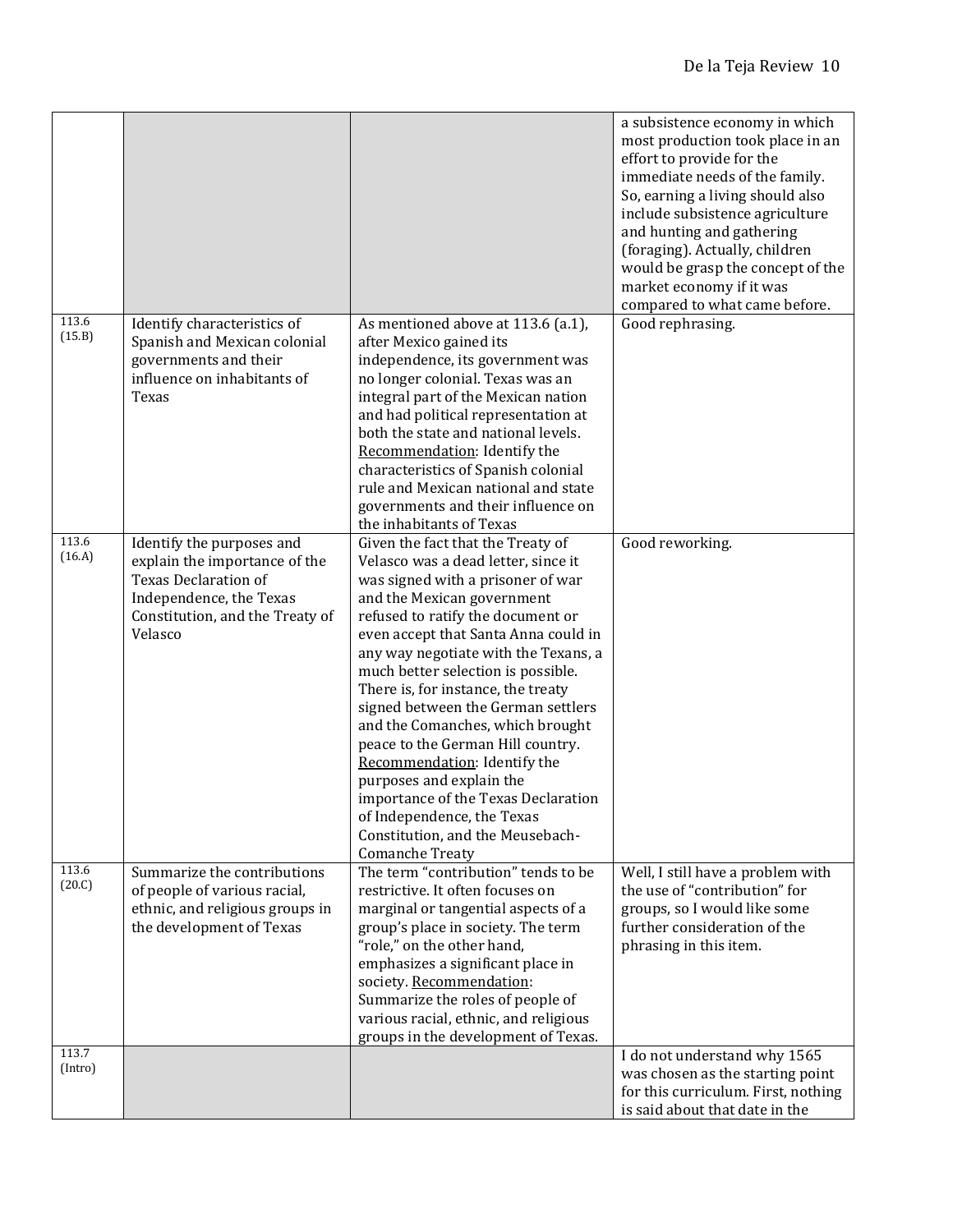|                |                                                                                                                                                       |                                                                                                                                                                                                                                                                                                                                                                                                                                                                                                                                                                                                  | expectations and, second, it<br>excludes North American<br>exploration and initial contacts<br>between Europeans and the<br>aboriginal peoples. The rest of<br>the reworking is effective,<br>although I would add the<br>language from K and 1 regarding<br>definitions of "including" and<br>"such as."                                                                                                                                                                                                                                                                                                                                                                                                                                                                                                                                                                                                                                                                                |
|----------------|-------------------------------------------------------------------------------------------------------------------------------------------------------|--------------------------------------------------------------------------------------------------------------------------------------------------------------------------------------------------------------------------------------------------------------------------------------------------------------------------------------------------------------------------------------------------------------------------------------------------------------------------------------------------------------------------------------------------------------------------------------------------|------------------------------------------------------------------------------------------------------------------------------------------------------------------------------------------------------------------------------------------------------------------------------------------------------------------------------------------------------------------------------------------------------------------------------------------------------------------------------------------------------------------------------------------------------------------------------------------------------------------------------------------------------------------------------------------------------------------------------------------------------------------------------------------------------------------------------------------------------------------------------------------------------------------------------------------------------------------------------------------|
| 113.7<br>(1.B) | Describe the accomplishments<br>of significant colonial leaders<br>such as Anne Hutchinson,<br>William Penn, John Smith, and<br><b>Roger Williams</b> | As paragraph 1 of the introduction to<br>the grade 5 TEKS points out,<br>students are to be learning "about a<br>variety of regions in the United<br>States." The examples provided in<br>this expectation all focus on the<br>English colonial experience. I<br>suggest that examples from the<br>Spanish and French colonial<br>experiences be included.<br>Recommendation: Describe the<br>accomplishments of significant<br>colonial leaders, for example Anne<br>Hutchinson, William Penn, John<br>Smith, Roger Williams, Junípero<br>Serra, and Rene Robert Cavelier,<br>Sieur de La Salle | The committee reworked this<br>item and changed "such as" to<br>"including" but maintained a<br>narrow geographic focus that<br>does not represent the intent of<br>the expectation as written. The<br>revised expectation reads "The<br>student understands the causes<br>and effects of European<br>colonization in the United states<br>beginning in 1565." This item, as<br>reworded reads: "describe the<br>accomplishments of significant<br>individuals during the colonial<br>period, including William<br>Bradford, Anne Hutchinson,<br>William Penn, John Smith, and<br>Roger Williams." The set of<br>included individuals all represent<br>the English colonial experience,<br>to which neither the expectation<br>or the item limits the examples.<br>Perhaps a solution is an<br>additional item C, which would<br>cover the other European<br>colonial experiences, including<br>the Dutch, French, and Spanish<br>portions of what is today the<br><b>United States.</b> |
| 113.7<br>(2.A) | Identify the contributions of<br>significant individuals during<br>the revolutionary period,<br>including Thomas Jefferson and<br>George Washington   | Since this expectation actually calls<br>for studying specific individuals, I<br>would recommend the addition of<br>two other critical contributors.<br>Recommendation: Identify the<br>contributions of significant<br>individuals during the revolutionary<br>period, including Thomas Jefferson<br>and George Washington, Samuel<br>Adams, and Benjamin Franklin                                                                                                                                                                                                                              | The committee made a good<br>rephrasing and reworking of this<br>item, although I would point out<br>that I mentioned Samuel Adams,<br>not John Adams in my original<br>comment. Although John Adams<br>was certainly one of the<br>Founding Fathers, Samuel Adams<br>made a critical early contribution<br>to the philosophy of American<br>republicanism upon which the<br>revolution was fought and the<br>country founded.                                                                                                                                                                                                                                                                                                                                                                                                                                                                                                                                                           |
| 113.7<br>(2.B) | Analyze the causes and effects<br>of events prior to and during<br>the American Revolution such                                                       | Actually, in giving examples of<br>events contributing to the onset of<br>the revolution, it might be better to                                                                                                                                                                                                                                                                                                                                                                                                                                                                                  | Good reworking, especially in<br>introducing the French and<br>Indian War as a major                                                                                                                                                                                                                                                                                                                                                                                                                                                                                                                                                                                                                                                                                                                                                                                                                                                                                                     |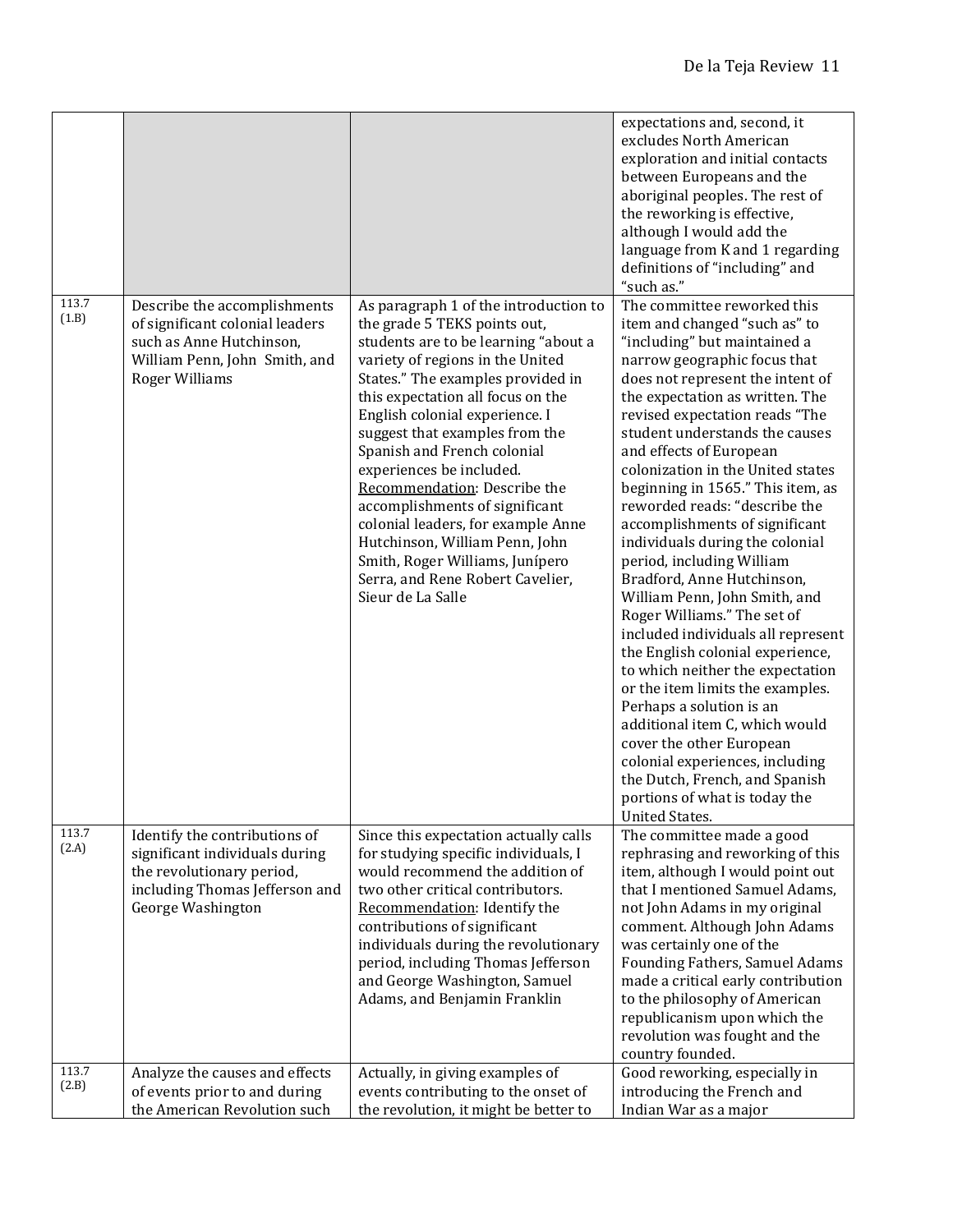|                  | as the Boston Tea Party                                                                                                                                                                                                                                                                                                            | provide some guidance on looking<br>back at earlier precursor events.<br>Recommendation: Analyze the<br>causes and effects of events prior to<br>and during the American Revolution,<br>for example the Proclamation of<br>1763, the Boston Tea Party, and<br><b>Valley Forge</b>                                                                                                                                                                                                                                                   | precipitating factor in the<br>development of the revolutionary<br>movement. Given the continued<br>use in this item of the phrase<br>"during the American<br>Revolution," that one or two<br>examples such as Valley Forge<br>and Yorktown might be useful. |
|------------------|------------------------------------------------------------------------------------------------------------------------------------------------------------------------------------------------------------------------------------------------------------------------------------------------------------------------------------|-------------------------------------------------------------------------------------------------------------------------------------------------------------------------------------------------------------------------------------------------------------------------------------------------------------------------------------------------------------------------------------------------------------------------------------------------------------------------------------------------------------------------------------|--------------------------------------------------------------------------------------------------------------------------------------------------------------------------------------------------------------------------------------------------------------|
| 113.7<br>(2.new) |                                                                                                                                                                                                                                                                                                                                    | I would argue that understanding<br>the role of the Bill of Rights in the<br>acceptance of the Constitution is<br>critical to rounding out an<br>understanding of the early history of<br>the country's political life.<br>Recommendation: Explain the<br>importance of the first ten<br>amendments, the Bill of Rights, in<br>the ratification process for the<br>Constitution                                                                                                                                                     | The committee addressed this<br>concern in 113.7 (3) with a good<br>reworking of the items.                                                                                                                                                                  |
| 113.7<br>(4.G)   | Identify the challenges,<br>opportunities, and<br>contributions of people from<br>selected Native American and<br>immigrant groups                                                                                                                                                                                                 | As above at 113.6 (20.C),<br>"contributions" should be replaced<br>with "roles." Also, selected is an<br>unnecessary qualifier, since it begs<br>the questions of who makes the<br>selection. Recommendation: Identify<br>the challenges, opportunities, and<br>roles of Native Americans and<br>immigrant groups in American<br>society                                                                                                                                                                                            | Although the committee modified<br>the language here to be more<br>inclusive, I still have difficulty<br>with the term "contribution" in<br>relation to groups.                                                                                              |
| 113.7<br>(5.B)   | Identify the accomplishments<br>of notable individuals such as<br>Carrie Chapman Catt, Dwight<br>Eisenhower, Martin Luther<br>King, Jr., Rosa Parks, Colin<br>Powell, and Franklin D.<br>Roosevelt who have made<br>contributions to society in the<br>areas of civil rights, women's<br>rights, military actions, and<br>politics | I don't think it would hurt to provide<br>at least one example of a Latino<br>national figure among this list of<br>prominent Americans.<br>Recommendation: Identify the<br>accomplishments of notable<br>individuals, for instance Carrie<br>Chapman Catt, Dwight Eisenhower,<br>Martin Luther King, Jr., Rosa Parks,<br>Cesar Chávez, Colin Powell, and<br>Franklin D. Roosevelt who have<br>made contributions to society in the<br>areas of civil rights, women's rights,<br>workers' rights, military actions, and<br>politics | Good reworking, especially in<br>diversifying the set of examples.                                                                                                                                                                                           |
| 113.7<br>(7.A)   | Describe a variety of regions in<br>the United States such as<br>political, population, and<br>economic regions that result<br>from patterns of human<br>activity                                                                                                                                                                  | Clarification. Recommendation:<br>Describe a variety of political,<br>demographic, and economic regions<br>in the United States that result from<br>human activity                                                                                                                                                                                                                                                                                                                                                                  | A rewording in the expectation<br>helps, but I still believe the<br>language here could be made<br>clearer.                                                                                                                                                  |
| 113.7<br>(7.B)   | Describe a variety of regions in<br>the United States such as<br>landform, climate, and<br>vegetation regions that result                                                                                                                                                                                                          | The language here could be made<br>clearer by referring to ecological<br>regions. Recommendation: Describe<br>a variety of environmental regions in                                                                                                                                                                                                                                                                                                                                                                                 | See above comment.                                                                                                                                                                                                                                           |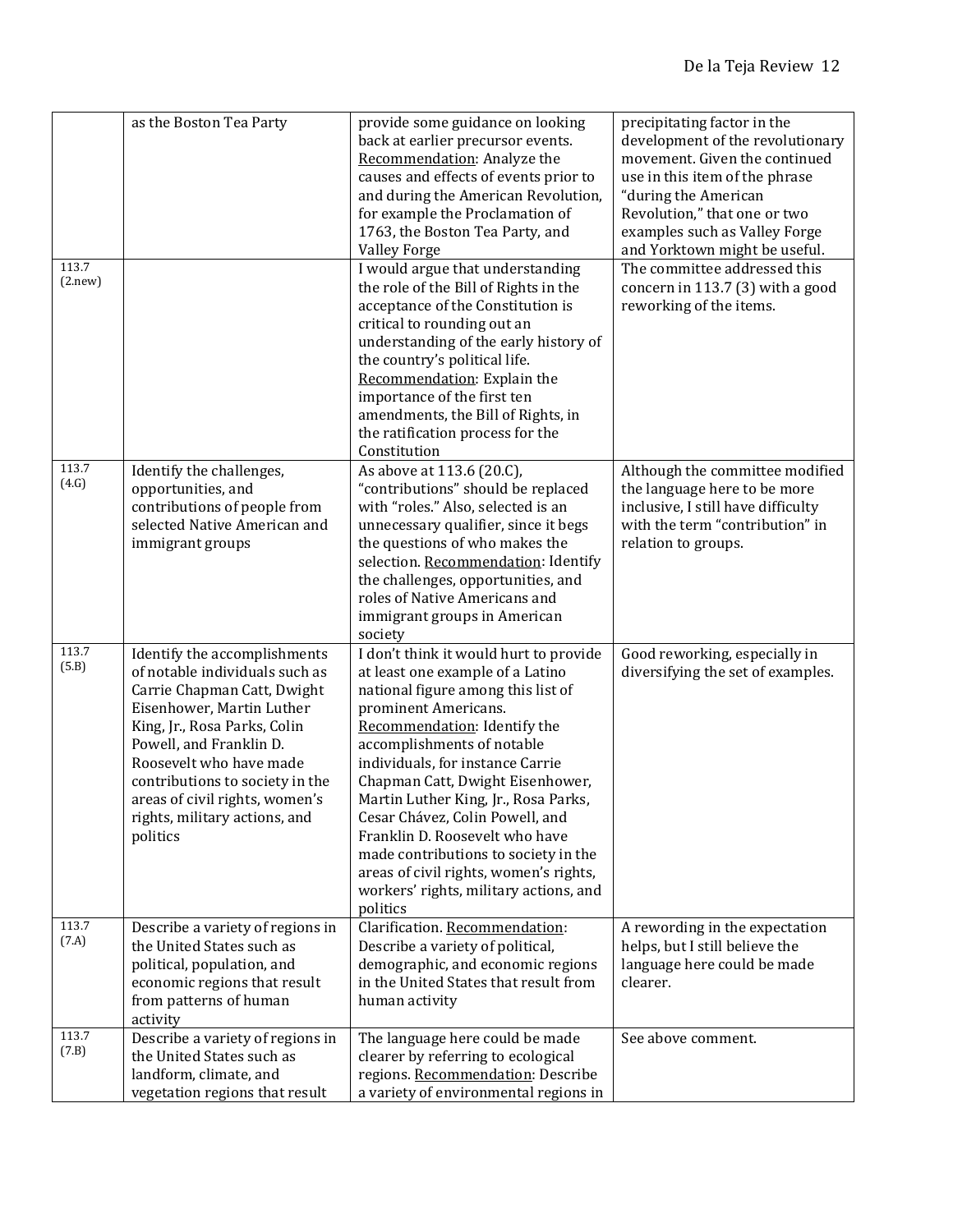|                          | from physical characteristics                                                                                         | Texas and North America composed<br>of, for example landform, climate,<br>and vegetation                                                                                                                                                                                                                                                                                                                                                                                                                                                                                                         |                                                                                                                                                                                                                                                                             |
|--------------------------|-----------------------------------------------------------------------------------------------------------------------|--------------------------------------------------------------------------------------------------------------------------------------------------------------------------------------------------------------------------------------------------------------------------------------------------------------------------------------------------------------------------------------------------------------------------------------------------------------------------------------------------------------------------------------------------------------------------------------------------|-----------------------------------------------------------------------------------------------------------------------------------------------------------------------------------------------------------------------------------------------------------------------------|
| 113.7<br>(8.C)           | Describe the location of cities<br>in the United States and explain<br>their distribution, past and<br>present        | If you read expectations A, B, and D<br>carefully, you will note that C is<br>redundant, since settlement includes<br>towns and cities. Recommendation:<br>eliminate.                                                                                                                                                                                                                                                                                                                                                                                                                            | Committee fixed this issue in the<br>reworking of the items for the<br>expectation.                                                                                                                                                                                         |
| 113.7<br>(9.A)           | Describe the ways people have<br>adapted to and modified the<br>environment in the United<br>States, past and present | A couple of examples here would<br>help clarify that the intent is<br>economic development.<br>Recommendation: describe the ways<br>people have adapted to and modified<br>the environment of the United<br>States, past and present, for example<br>by clearing forests for farming and<br>building canals for transportation<br>and large-scale irrigation                                                                                                                                                                                                                                     | The committee substantially<br>reworked this expectation by<br>removing one of the items (B).<br>However, my concern that there<br>are no examples remains.                                                                                                                 |
| 113.7<br>(16. new)       |                                                                                                                       | The Bill of Rights is separate from<br>the Constitution itself in that it is the<br>first ten amendments. Above at<br>113.7 (2.C) I argued for a separate<br>expectation dealing with the Bill of<br>Rights in a historical context. I would<br>recommend moving 113.7 (21.A)<br>here since it calls for an<br>understanding of why the Bill of<br>Rights came into being rather than<br>how it affects Americans as citizens<br>today. I will propose an alternative<br>for the language in 113.7 (21.A).<br>Recommendation: Summarize the<br>reasons for the creation of the Bill of<br>Rights | The committee did a major<br>reworking of the Government<br>expectations to provide clarity<br>and resolve most of my concerns.                                                                                                                                             |
| 113.7<br>(revised<br>16) |                                                                                                                       |                                                                                                                                                                                                                                                                                                                                                                                                                                                                                                                                                                                                  | I would argue that the<br>expectation should read "The<br>student understands the<br>framework of government<br>created by the U.S. Constitution<br>in 1787." The use of "of 1787"<br>can create the false impression<br>that we have had more than one<br>constitution.    |
| 113.7<br>revised<br>18)  |                                                                                                                       |                                                                                                                                                                                                                                                                                                                                                                                                                                                                                                                                                                                                  | Just to be clear, I am in<br>agreement with the changes<br>made here given the committee's<br>efforts to make this expectation<br>civics oriented rather than<br>historically oriented. The<br>examples were moved to<br>appropriate places elsewhere in<br>the curriculum. |
| 113.7<br>(21.A)          | Summarize the reasons for the<br>creation of the Bill of Rights                                                       | As noted immediately above, the<br>creation of the Bill of Rights was a                                                                                                                                                                                                                                                                                                                                                                                                                                                                                                                          | This item was eliminated by the<br>committee in the process of                                                                                                                                                                                                              |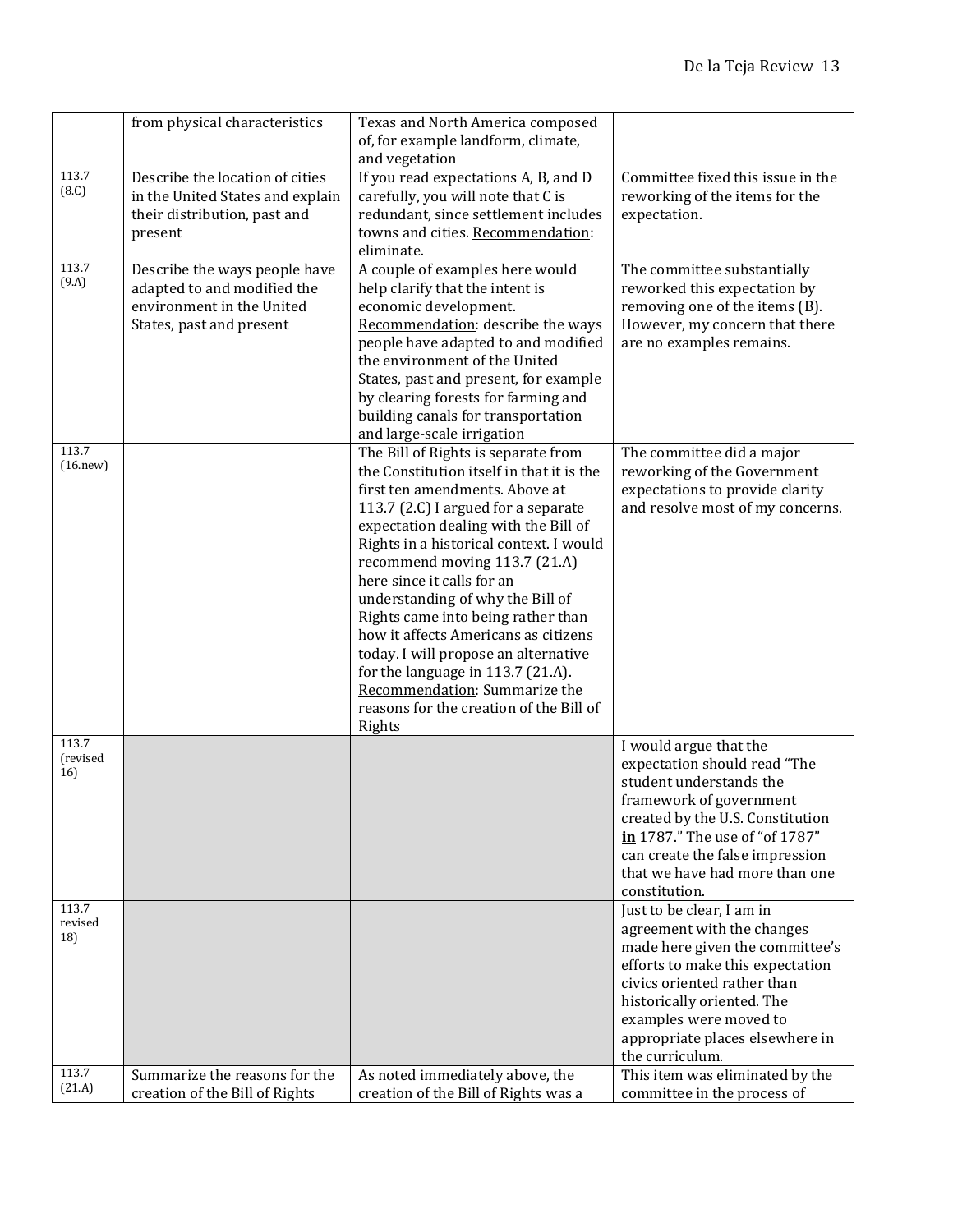|                               |                                                                                                                                                                                                                                            | historical process and belongs in a<br>TS addressing the formation of<br>government. Here, the question is<br>how the Bill of Rights and<br>Constitution affect students as<br>citizens. Recommendation: Analyze<br>how the rights enumerated in the<br>Bill of Rights contribute to the basic<br>individual freedoms of all Americans                                                                                                                                                    | reworking expectations on<br>government. My comment here is<br>no longer applicable.                                                                                                                                                              |
|-------------------------------|--------------------------------------------------------------------------------------------------------------------------------------------------------------------------------------------------------------------------------------------|-------------------------------------------------------------------------------------------------------------------------------------------------------------------------------------------------------------------------------------------------------------------------------------------------------------------------------------------------------------------------------------------------------------------------------------------------------------------------------------------|---------------------------------------------------------------------------------------------------------------------------------------------------------------------------------------------------------------------------------------------------|
| 113.7<br>(24.A)               | Describe the contributions of<br>famous inventors and<br>scientists such as Neil<br>Armstrong, John J. Audubon,<br>Benjamin Banneker, Clarence<br>Birdseye, George Washington<br>Carver, Thomas Edison, and<br>Carl Sagan                  | I would argue that Neil Armstrong,<br>although a famous and notable<br>American, was neither an inventor<br>nor a scientist; at best he might be<br>considered an engineer. I would<br>recommend his replacement in this<br>particular list. Recommendation:<br>Describe the contributions of famous<br>inventors and scientists, for instance<br>John Fulton, John J. Audubon,<br>Benjamin Banneker, Clarence<br>Birdseye, George Washington<br>Carver, Thomas Edison, and Carl<br>Sagan | Good reworking of examples.                                                                                                                                                                                                                       |
| 113.7<br>(24.D)               | Analyze environmental<br>changes brought about by<br>scientific discoveries and<br>technological innovations such<br>as air conditioning and<br>fertilizers                                                                                | I would argue that the internal<br>combustion engine has had a much<br>more profound impact on the<br>environment than air conditioning.<br>Recommendation: Analyze<br>environmental changes brought<br>about by scientific discoveries and<br>technological innovations, for<br>instance the internal combustion<br>engine and fertilizers                                                                                                                                               | The committee eliminated this<br>item.                                                                                                                                                                                                            |
| 113.22<br>(1.A)               | Describe the characteristics of<br>selected contemporary<br>societies, such as Bosnia and<br>Northern Ireland that resulted<br>from historical events or<br>factors such as invasion,<br>conquest, colonization,<br>immigration, and trade | The two examples provided are both<br>from Europe. For the sake of<br>diversity, since this grade level is<br>supposed to look at the world, I<br>suggest replacing Northern Ireland.<br>Recommendation: Describe the<br>characteristics of selected<br>contemporary societies, for example<br>Bosnia and Tibet, that resulted from<br>historical events or factors, for<br>instance invasion, conquest,<br>colonization, immigration, and trade                                          | Committee used different<br>examples, but addressed my<br>concern.                                                                                                                                                                                |
| 113.22<br>(various)<br>113.22 | Compare how governments                                                                                                                                                                                                                    | I would recommend replacing a                                                                                                                                                                                                                                                                                                                                                                                                                                                             | I would like to point out that the<br>committee made a number of<br>good changes to the existing<br>curriculum, including at<br>expectations 3 and 8 that<br>increase the focus of what<br>students should be learning.<br>Good reworking of this |
| (12.D)                        | function in selected world                                                                                                                                                                                                                 | couple of the examples so that                                                                                                                                                                                                                                                                                                                                                                                                                                                            | expectation and items.                                                                                                                                                                                                                            |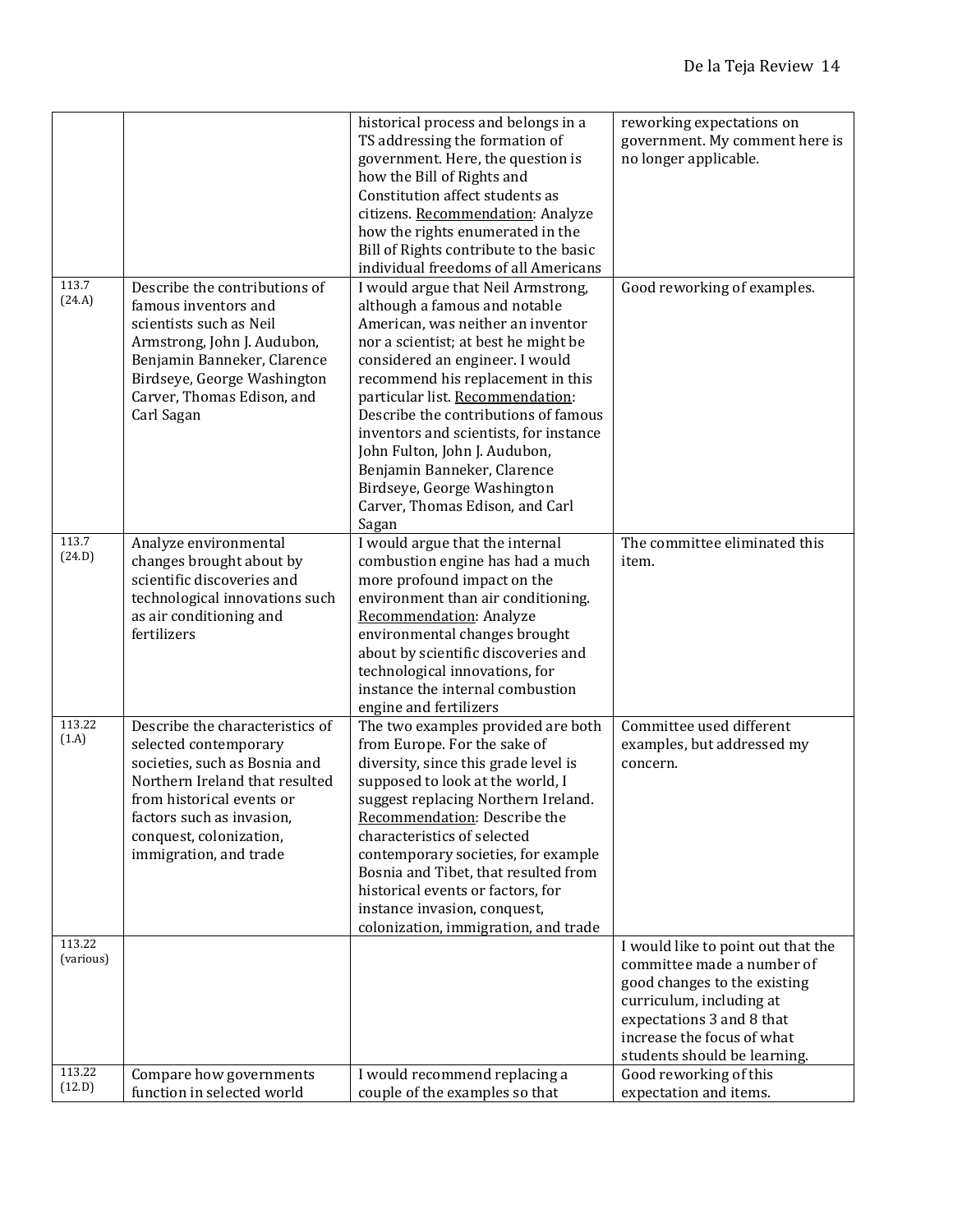|                  | societies such as China,<br>Germany, India, and Russia                                                                                                                                                                                               | contemporary monarchical and<br>totalitarian systems and a broader<br>world framework can be brought<br>into the picture. Recommendation:<br>Compare how governments function<br>in selected world societies, for<br>example China, Germany, Thailand,<br>and Cuba                                                                                                                                                                                                                                                                                                                          |                                                                                                                                                                                                                                                                                                                                                                                                                                                                                      |
|------------------|------------------------------------------------------------------------------------------------------------------------------------------------------------------------------------------------------------------------------------------------------|---------------------------------------------------------------------------------------------------------------------------------------------------------------------------------------------------------------------------------------------------------------------------------------------------------------------------------------------------------------------------------------------------------------------------------------------------------------------------------------------------------------------------------------------------------------------------------------------|--------------------------------------------------------------------------------------------------------------------------------------------------------------------------------------------------------------------------------------------------------------------------------------------------------------------------------------------------------------------------------------------------------------------------------------------------------------------------------------|
| 113.22<br>(15.D) | Identify and explain examples<br>of conflict and cooperation<br>between and among cultures<br>within selected societies such<br>as Belgium, Canada, and<br>Rwanda                                                                                    | I would suggest that examples of<br>religious and racially charged<br>societies also be included.<br>Recommendation: Identify and<br>explain examples of conflict and<br>cooperation between and among<br>cultures within selected societies, for<br>instance Belgium, Canada, Rwanda,<br>Indonesia, and Peru                                                                                                                                                                                                                                                                               | Changes to this item are part of<br>an extensive good reworking the<br>expectation and other items.                                                                                                                                                                                                                                                                                                                                                                                  |
| 113.23<br>(a.1)  | Students examine the full scope<br>of Texas history, including the<br>cultures of Native Americans<br>living in Texas prior to<br>European exploration and the<br>eras of mission building,<br>colonization, revolution,<br>republic, and statehood. | As mentioned in my discussion of<br>the 4 <sup>th</sup> grade TEKS, the ideas of<br>mission-building and Mexican<br>colonialism misrepresent the<br>historical periods in question. The<br>Spanish colonial period was marked<br>by much more than mission-building<br>and the Mexican period was not<br>colonial. Recommendation: Students<br>examine the full scope of Texas<br>history, including the cultures of<br>Native Americans living in Texas<br>prior to European exploration and<br>the eras of Spanish colonization,<br>Mexican rule, revolution, republic,<br>and statehood. | The committee worked to clarify<br>periodization in a way that more<br>than addressed my concerns.<br>Other changes to the introduction<br>also increased clarity of general<br>expectations for the 7 <sup>th</sup> grade<br>curriculum and the addition of<br>language clarifying the meaning<br>of "including" and "such as"<br>should be considered for other<br>curricula.                                                                                                      |
| 113.23<br>(1)    | The student understands<br>traditional historical points of<br>reference in Texas history.                                                                                                                                                           | Use of the term traditional here is<br>counterproductive. In fact, the<br>traditional points do not do justice to<br>the full scope of Texas history. For<br>example, 1519 is given as an<br>example date in (C) but much more<br>important is 1528, the date in which<br>the first sustained and recorded<br>European contact with Texas began<br>when Alvar Núñez Cabeza de Vaca<br>and his companions became<br>shipwrecked on the Texas coast.<br>Recommendation: The student<br>understands important historical<br>points of reference in Texas history.                              | Given the work of the committee<br>in the introduction and item 1.A<br>to recast periodization in a<br>meanwhile way, I am perplexed<br>by the lack of attention to the<br>wording of this expectation. The<br>committee moved away from<br>"traditional historical points," in<br>the processing increasing the<br>clarity and accuracy of<br>periodization in Texas history.<br>The committee should give<br>further consideration to changing<br>the language of the expectation. |
| 113.23<br>(1.A)  | Identify the major eras in Texas<br>history and describe their<br>defining characteristics                                                                                                                                                           | Without some guidance, this can<br>become a rather confusing<br>expectation. Some eras are well<br>known and understood, for example<br>Revolution, Republic, Civil War. In<br>fact, should the Civil War be treated<br>separately or together with                                                                                                                                                                                                                                                                                                                                         | Although the committee did not<br>present inclusive dates, this is a<br>major and useful reworking of<br>this item. See also above<br>comment.                                                                                                                                                                                                                                                                                                                                       |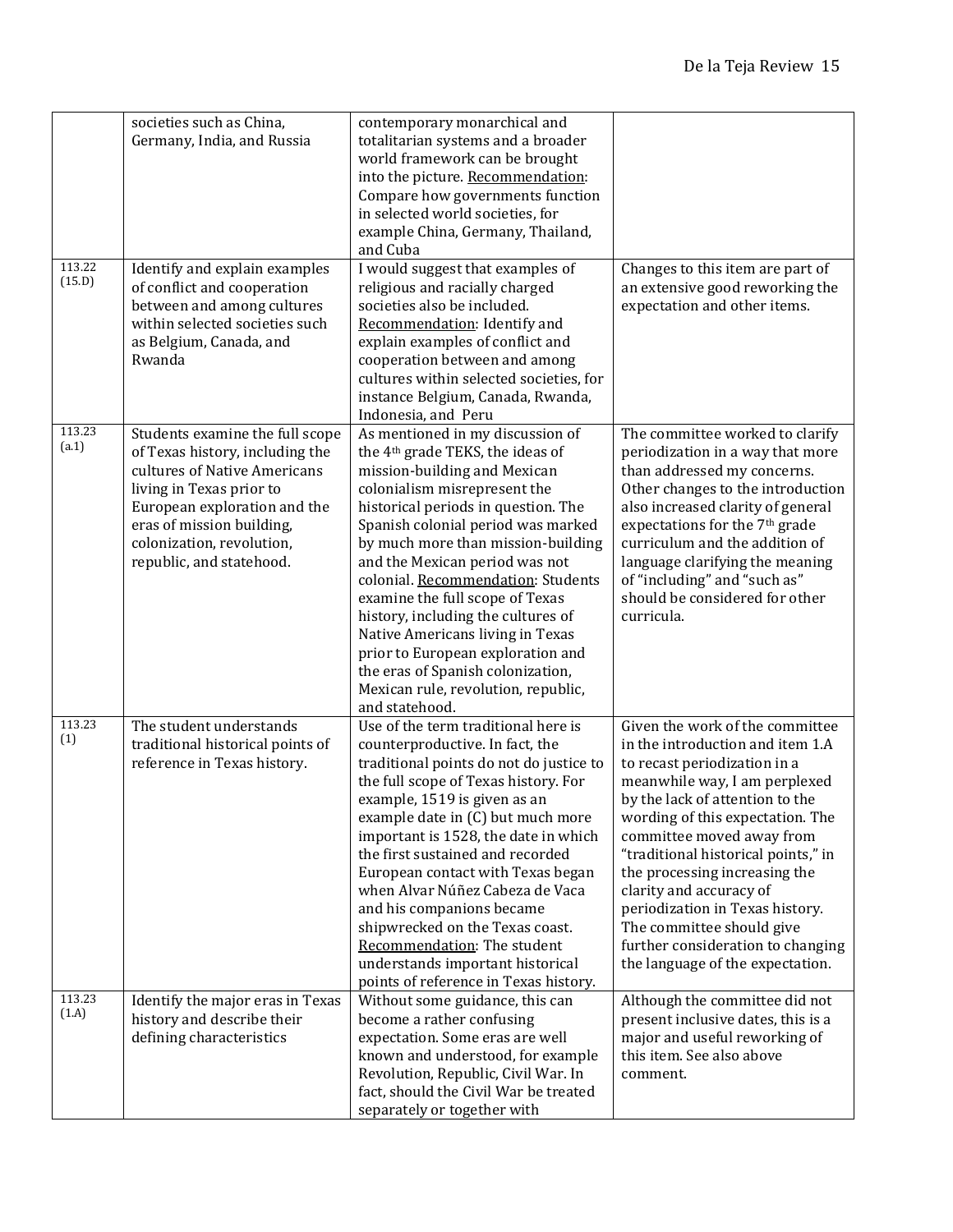|        |                                 | Reconstruction? Others are even       |                                    |
|--------|---------------------------------|---------------------------------------|------------------------------------|
|        |                                 |                                       |                                    |
|        |                                 | more problematic, particularly with   |                                    |
|        |                                 | regard to periodization before 1821   |                                    |
|        |                                 | and post-Reconstruction. My           |                                    |
|        |                                 | recommendation would be that a        |                                    |
|        |                                 | committee be formed to come up        |                                    |
|        |                                 | with a standardization of             |                                    |
|        |                                 | periodization with related important  |                                    |
|        |                                 | dates (in years).                     |                                    |
| 113.23 | Explain the significance of the | Various problems exist with this list | Although there is some             |
| (1.C)  | following dates: 1519, 1718,    | of dates. First, the early dates are  | improvement, I would like to visit |
|        | 1821, 1836, 1845, and 1861      | inadequate for even a summary         | with the committee about           |
|        |                                 | understanding of the Spanish          | expanding the dates with which     |
|        |                                 | colonial period. Second, the          | students should be familiar by     |
|        |                                 | importance of at least one date       | one or two. See my comment to      |
|        |                                 | during the Mexican period and         | the original item.                 |
|        |                                 | directly related to the Revolution is |                                    |
|        |                                 | omitted. Third, there are no post-    |                                    |
|        |                                 | Civil War dates although this KS is   |                                    |
|        |                                 | general to the whole of Texas         |                                    |
|        |                                 | history. Recommendation: Explain      |                                    |
|        |                                 |                                       |                                    |
|        |                                 | the significance of the following     |                                    |
|        |                                 | dates: 1528 (Cabeza de Vaca), 1716    |                                    |
|        |                                 | (Successful Spanish occupation of     |                                    |
|        |                                 | Texas), 1731 (founding of the first   |                                    |
|        |                                 | civil government in Texas at San      |                                    |
|        |                                 | Antonio), 1749 (settlement of the     |                                    |
|        |                                 | lower Rio Grande Valley begins),      |                                    |
|        |                                 | 1813 (first Texas declaration of      |                                    |
|        |                                 | independence), 1821 (Texas            |                                    |
|        |                                 | becomes independent of Spain as       |                                    |
|        |                                 | part of Mexico), 1824 (Texas united   |                                    |
|        |                                 | to Coahuila under the federal         |                                    |
|        |                                 | Constitution), 1836 (Texas            |                                    |
|        |                                 | independence from Mexico), 1845       |                                    |
|        |                                 | (annexation to the U.S.-really        |                                    |
|        |                                 | should be 1846), 1861 (secession      |                                    |
|        |                                 | and participation in Civil War), 1876 |                                    |
|        |                                 | (Constitution in effect today), 1901  |                                    |
|        |                                 | (Spindletop launches Texas into 20th  |                                    |
|        |                                 | century), 1969 (Texas prominent in    |                                    |
|        |                                 | moon landing)                         |                                    |
| 113.23 | The student understands how     | This item deserves attention for      | Reworking of this item moves in    |
| (2)    | individuals, events, and issues | considerable restructuring and        | the right direction.               |
|        | prior to the Texas Revolution   | rewriting. Among the problems: it     |                                    |
|        | shaped the history of Texas     | pays insufficient attention to the    |                                    |
|        |                                 | diversity of Spanish settlement       |                                    |
|        |                                 | activities in what eventually became  |                                    |
|        |                                 | the State of Texas. It presupposes    |                                    |
|        |                                 | that Texas today is synonymous with   |                                    |
|        |                                 |                                       |                                    |
|        |                                 | the Texas settled by Anglo-American   |                                    |
|        |                                 | immigrants in the 1820s and 1830s.    |                                    |
|        |                                 | Also, it makes more sense for item    |                                    |
|        |                                 | (E) to be part of 113.23 (3), since   |                                    |
|        |                                 | that TS deals with Revolution.        |                                    |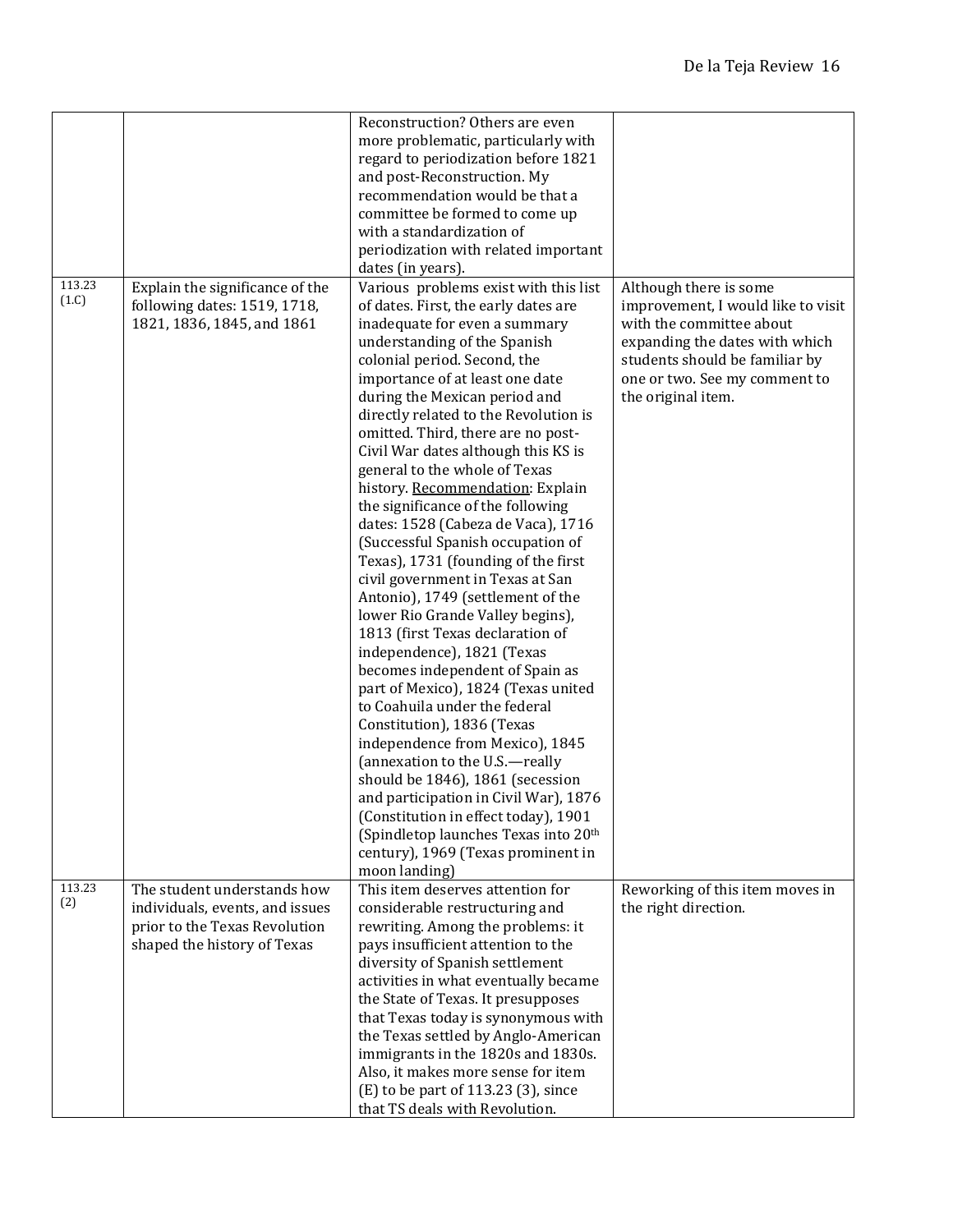| 113.23<br>Identify important individuals,<br>While the missions certainly were an<br>While I like the reworking of the<br>(2.B)<br>events, and issues related to<br>text of this item generally, I do<br>important part of the Spanish<br>not understand the use of Pineda<br>European exploration and<br>program in Texas, they do not<br>colonization of Texas, including<br>represent the full scope of Spanish<br>as an example. Although his<br>the establishment of Catholic<br>activities. Settlement by family<br>expedition has received<br>missions<br>groups, ranchers, and military men<br>considerable attention in the<br>contributed to Spain's hold over the<br>past, it was really incidental and<br>region for more than a century.<br>insignificant to the course of<br>Recommendation: Identify<br>Texas history. Much more<br>important events, and issues related<br>important would be to focus on<br>to European exploration and Spanish<br>the successors to Cabeza de Vaca,<br>settlement of Texas, for example the<br>Coronado and De Soto-Moscoso<br>establishment of Catholic missions,<br>to accomplish the restated goal of<br>towns, and presidios and the battle<br>the expectation, "Identify<br>of Medina<br>important individuals, events,<br>and issues related to [the]<br>European exploration of Texas;"                                                                                                                                                                                                                                                                                                                                                                                                                                                                                                             |  |
|--------------------------------------------------------------------------------------------------------------------------------------------------------------------------------------------------------------------------------------------------------------------------------------------------------------------------------------------------------------------------------------------------------------------------------------------------------------------------------------------------------------------------------------------------------------------------------------------------------------------------------------------------------------------------------------------------------------------------------------------------------------------------------------------------------------------------------------------------------------------------------------------------------------------------------------------------------------------------------------------------------------------------------------------------------------------------------------------------------------------------------------------------------------------------------------------------------------------------------------------------------------------------------------------------------------------------------------------------------------------------------------------------------------------------------------------------------------------------------------------------------------------------------------------------------------------------------------------------------------------------------------------------------------------------------------------------------------------------------------------------------------------------------------------------------------------------------------------------------------|--|
| 113.23<br>Identify the contributions of<br>As I have previously stated,<br>While the committee reworked<br>(2.C)<br>significant individuals<br>colonization only took place during<br>the periodization of Texas history<br>including Moses Austin,<br>the Spanish period. Texas was an<br>to more accurately convey the<br>Stephen F. Austin, and Juan<br>integral part of Mexico, and its<br>different between the Spanish<br>Seguín during the colonization<br>citizens voted for local, state, and<br>and Mexican periods, this<br>of Texas<br>federal government officials. The<br>expectation still leaves the<br>individuals mentioned in this<br>matter rather confused. This<br>expectation, as written, belong in a<br>item, now 2.C, still refers to the<br>separate expectation that appears<br>"Mexican colonization" of Texas.<br>below. Recommendation: Identify<br>As I mentioned in my original<br>the contributions of significant<br>comment (see at left), Texas was<br>individuals during the Spanish<br>an integral part of the Mexican<br>colonial period, for example Fray<br>nation. Although the settlement<br>Antonio Margil de Jesús, José<br>efforts of Austin, DeWitt, De<br>Escandón, Antonio Gil Ybarbo, and<br>León, and others have been<br>Bernardo Gutiérrez de Lara<br>referred to as "colonies," a<br>distinction should be drawn<br>between this private enterprises<br>and the colonial governmental<br>structure of the Spanish colonial<br>period. Consequently, this<br>expectation, the only one<br>addressing the Spanish colonial<br>period and the Mexican period,<br>give short shrift to the first 300<br>years of Texas history. The<br>examples provided do provide a<br>good selection for the Mexican<br>period. I would like the<br>opportunity to further address<br>this concern with the committee. |  |
| 113.23<br>I would recommend that there be a<br>Identify the impact of the<br>My concern remains that not<br>(2.D)<br>Mexican federal Constitution of<br>little more guidance on this<br>enough attention is given to the<br>1824 on events in Texas<br>expectation by pointing out the<br>importance of the issue of Texas's                                                                                                                                                                                                                                                                                                                                                                                                                                                                                                                                                                                                                                                                                                                                                                                                                                                                                                                                                                                                                                                                                                                                                                                                                                                                                                                                                                                                                                                                                                                                 |  |
| critical issue that the Constitution of<br>union to Coahuila. I would like<br>1824 created with regard to Texas's<br>the opportunity to revisit this<br>item with the committee.<br>relationship to the rest of Mexico--its<br>association with Coahuila.                                                                                                                                                                                                                                                                                                                                                                                                                                                                                                                                                                                                                                                                                                                                                                                                                                                                                                                                                                                                                                                                                                                                                                                                                                                                                                                                                                                                                                                                                                                                                                                                    |  |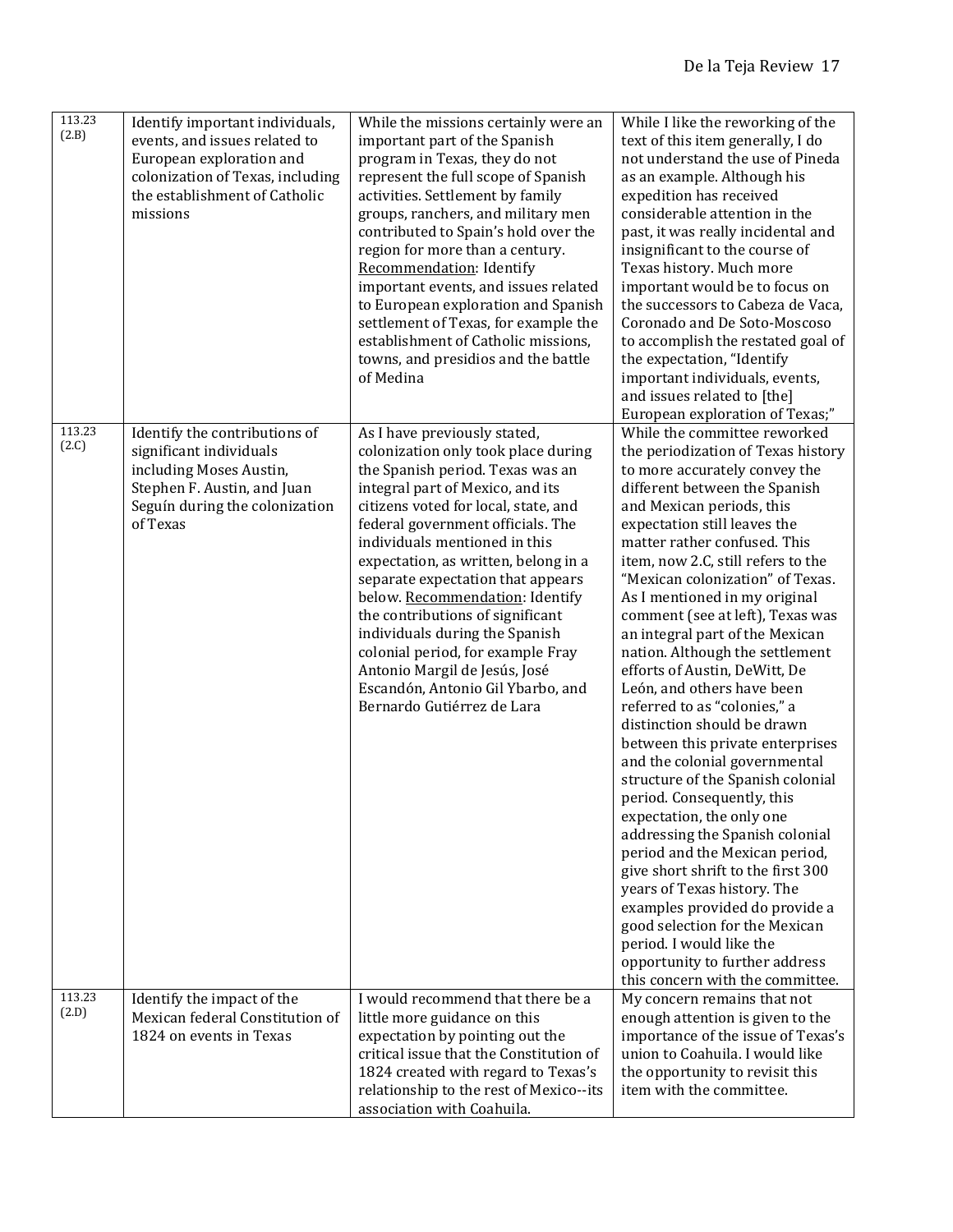|         |                                 | Recommendation: Identify the            |                                   |
|---------|---------------------------------|-----------------------------------------|-----------------------------------|
|         |                                 | impact of the Mexican federal           |                                   |
|         |                                 | Constitution of 1824 on events in       |                                   |
|         |                                 | Texas, including the joining of Texas   |                                   |
|         |                                 | to neighboring Coahuila as a single     |                                   |
|         |                                 | state.                                  |                                   |
| 113.23  |                                 | At this point I would have a separate   | See above comments.               |
| (2.new) |                                 | expectation that would cover what is    |                                   |
|         |                                 | in the current (2.C). This expectation  |                                   |
|         |                                 | needs to be modified slightly,          |                                   |
|         |                                 | however, to account for my previous     |                                   |
|         |                                 | concern regarding the term              |                                   |
|         |                                 | "colonization." Also, it was Erasmo     |                                   |
|         |                                 | Seguín, not Juan who was critical to    |                                   |
|         |                                 | Texas's place in the Mexican            |                                   |
|         |                                 | republic, as he represented Texas at    |                                   |
|         |                                 | the congress that drafted the           |                                   |
|         |                                 | Constitution of 1824. Add: Identify     |                                   |
|         |                                 | the contributions of significant        |                                   |
|         |                                 | individuals including Moses Austin,     |                                   |
|         |                                 | Stephen F. Austin, and Erasmo           |                                   |
|         |                                 | Seguín during the Mexican period of     |                                   |
|         |                                 | Texas                                   |                                   |
| 113.23  |                                 | This item really belongs in (3), since  | Change made.                      |
| (2.E)   |                                 | that TS treats of "individuals, events, |                                   |
|         |                                 | and issues related to the Texas         |                                   |
|         |                                 | Revolution." Recommendation:            |                                   |
|         |                                 | move.                                   |                                   |
| 113.23  | Contrast Spanish and Anglo      | Well, the contrast should be between    | Good rephrasing.                  |
| (2.F)   | purposes for and methods of     | Spanish and Mexican colonization        |                                   |
|         | settlement in Texas             | efforts, since Anglo settlement took    |                                   |
|         |                                 | place under the auspices and rules of   |                                   |
|         |                                 | the Mexican Constitution of 1824        |                                   |
|         |                                 | and the laws of the State of Coahuila   |                                   |
|         |                                 | y Texas. Recommendation: Contrast       |                                   |
|         |                                 | settlement goals and practices in       |                                   |
|         |                                 | Texas under Spanish and Mexican         |                                   |
|         |                                 | rule                                    |                                   |
| 113.23  |                                 | Trace the development of events         | Good reworking.                   |
| (3.new) |                                 | that led to the Texas Revolution,       |                                   |
|         |                                 | including the Law of April 6, 1830,     |                                   |
|         |                                 | the Turtle Bayou Resolutions, and       |                                   |
|         |                                 | the arrest of Stephen F. Austin         |                                   |
| 113.23  | Explain the roles played by     | As stated above, the participation of   | Would like to have seen José      |
| (3.A)   | significant individuals during  | selected Tejanos (Texans of Mexican     | Antonio Navarro or Francisco      |
|         | the Texas Revolution, including | heritage) (Lorenzo de Zavala was        | Ruiz (the only two Texas-born     |
|         | George Childress, Lorenzo de    | not a native Texan), should be          | signers of the Texas Declaration  |
|         | Zavala, James Fannin, Sam       | included, after all, the Tejanos were   | of Independence) included in this |
|         | Houston, Antonio López de       | the only native-born participants in    | item, but the reworking is        |
|         | Santa Anna, and William B.      | the Revolution. Recommendation:         | acceptable.                       |
|         | Travis                          | Explain the roles played by             |                                   |
|         |                                 | significant individuals during the      |                                   |
|         |                                 | Texas Revolution, including George      |                                   |
|         |                                 | Childress, Lorenzo de Zavala, James     |                                   |
|         |                                 |                                         |                                   |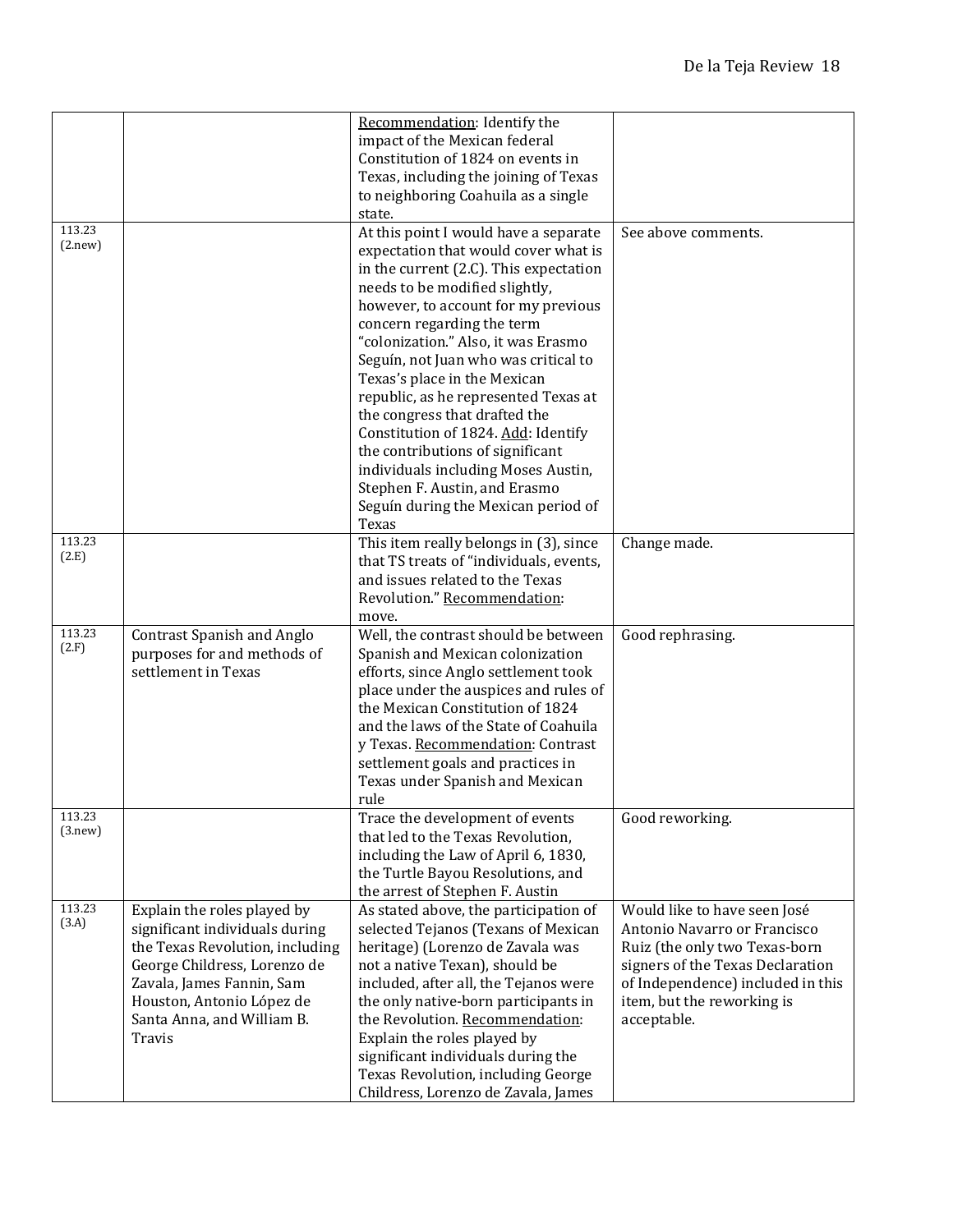|                    |                                                                                                                                                                                                                                                                                                               | Fannin, José Antonio Navarro, Juan<br>Seguín, Sam Houston, Antonio López<br>de Santa Anna, and William B. Travis                                                                                                                                                                                                                                                                                                                                                                                                                                                                                                                                                                                                                                                                                                                                                                                                                                                                                                                              |                                                                                                                                                                                                                                                                      |
|--------------------|---------------------------------------------------------------------------------------------------------------------------------------------------------------------------------------------------------------------------------------------------------------------------------------------------------------|-----------------------------------------------------------------------------------------------------------------------------------------------------------------------------------------------------------------------------------------------------------------------------------------------------------------------------------------------------------------------------------------------------------------------------------------------------------------------------------------------------------------------------------------------------------------------------------------------------------------------------------------------------------------------------------------------------------------------------------------------------------------------------------------------------------------------------------------------------------------------------------------------------------------------------------------------------------------------------------------------------------------------------------------------|----------------------------------------------------------------------------------------------------------------------------------------------------------------------------------------------------------------------------------------------------------------------|
| 113.23<br>(4.A)    | Identify individuals, events,<br>and issues during the Republic<br>of Texas and early Texas<br>Statehood, including<br>annexation, Sam Houston,<br>Anson Jones, Mirabeau B.<br>Lamar, problems of the<br>Republic of Texas, the Texas<br>Rangers, the Mexican War, and<br>the Treaty of Guadalupe-<br>Hidalgo | Given that a separate item (4.B)<br>specifically deals with annexation,<br>there is no need to include it in this<br>expectation. Likewise, by adding<br>"consequences" to item (4.B), the<br>Mexican War and the Treaty of<br>Guadalupe-Hidalgo can be moved to<br>that item. Also, by creating a<br>separate item for statehood, a<br>clearer distinction can made of the<br>issues of Texas as a Republic and as<br>a state. Such changes change would<br>allow the addition of other<br>important issues and individuals to<br>this item. One last note, "Texas<br>Rangers" is an organization, not an<br>event or issue. Including individual<br>prominent Rangers here and below<br>will guarantee inclusion.<br>Recommendation: Identify<br>individuals, events, and issues<br>during the Republic of Texas,<br>including Sam Houston, Anson Jones,<br>Mirabeau B. Lamar, Chief Bowles,<br>Jack "Coffee" Hays, Mary Maverick,<br>Cordova Rebellion, Council House<br>Fight and Linnville Raid, Santa Fe<br>Expedition, Woll Expedition | Good reworking, although the<br>committee took a different<br>direction than the one I outline at<br>left.                                                                                                                                                           |
| 113.23<br>(4.B)    | Analyze the cause of and<br>events leading to Texas<br>statehood                                                                                                                                                                                                                                              | Recommendation: Analyze the cause<br>and events surrounding Texas<br>annexation, including Congressional<br>annexation resolution, Annexation<br>Convention, U.S.-Mexico War, Treaty<br>of Guadalupe-Hidalgo, Compromise<br>of 1850                                                                                                                                                                                                                                                                                                                                                                                                                                                                                                                                                                                                                                                                                                                                                                                                           | Good reworking of items B and C,<br>although the committee took a<br>different direction than the one I<br>outline at left.                                                                                                                                          |
| 113.23<br>(4. new) |                                                                                                                                                                                                                                                                                                               | Recommendation: Identify<br>individuals, events, and issues<br>during early statehood, including<br>James Pinckney Henderson, Jane<br>McManus Storm Cazneau, John<br>Neighbors, John O. Meusebach, John.<br>S. Ford, Juan Cortina, Cart War,<br>Texas Troubles, Indian reservations,<br>land claims                                                                                                                                                                                                                                                                                                                                                                                                                                                                                                                                                                                                                                                                                                                                           | I would like to visit with the<br>committee regarding this<br>recommendation, as there is still<br>no item that specifically deals<br>with issues during the early<br>statehood period.                                                                              |
| 113.23<br>(6.A)    | Identify significant individuals,<br>events, and issues from<br>Reconstruction through the<br>beginning of the 20 <sup>th</sup> century,<br>including the factors leading to<br>the expansion of the Texas<br>frontier, the effects of<br>westward expansion on Native                                        | Some of the items listed in this<br>expectation do not really fit. Cattle<br>can be moved to expectation (6.B)<br>since it deals with the subject<br>directly. Cynthia Parker was<br>recovered from the Comanches in<br>1860, before the period in question<br>began. She can be replaced by her                                                                                                                                                                                                                                                                                                                                                                                                                                                                                                                                                                                                                                                                                                                                              | The reworking of A and makes<br>sense, although it does not<br>adequately represent the breadth<br>of changes in Texas during the<br>last part of the nineteenth<br>century, as I indicate in my<br>comments. I do not understand<br>the distinction between the new |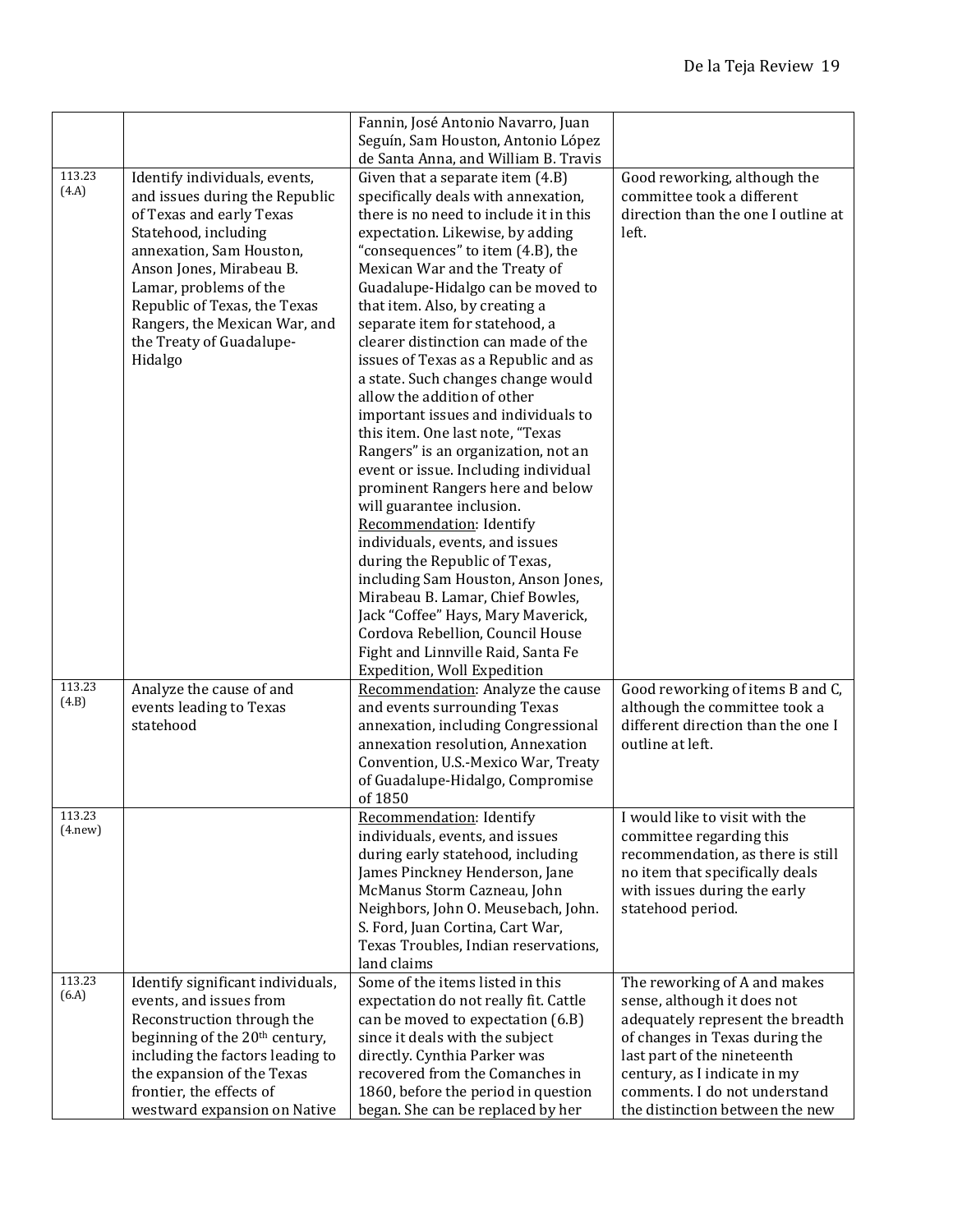|                    | Americans, the development of<br>the cattle industry from its<br>Spanish beginnings, the myth<br>and realities of the cowboy way<br>of life, the effects of the growth<br>of railroads, the buffalo<br>soldiers, James Hogg, Cynthia<br>Parker, and Spindletop | son Quanah Parker, last of the<br>Quahadi Comanche chiefs. Lastly, as I<br>mentioned at the 4 <sup>th</sup> grade level,<br>Spindletop really belongs to the 20th<br>century and should be treated in a<br>separate expectation.<br>Recommendation: Identify<br>significant individuals, events, and<br>issues from Reconstruction through<br>the beginning of the 20 <sup>th</sup> century,<br>including James Hogg, Quanah<br>Parker, Norris Wright Cuney,<br>Elizabet Ney, Catarino Garza, the<br>effects of the growth of railroads, the<br>effects of new technologies on Texas<br>agriculture, lynching, European<br>immigration                                                                                                                                                                          | A and the added C except for<br>different examples. None of the<br>examples in either item address<br>my concern that some coverage<br>of South Texas be included.                                                                                                                                                                                                                                                      |
|--------------------|----------------------------------------------------------------------------------------------------------------------------------------------------------------------------------------------------------------------------------------------------------------|-----------------------------------------------------------------------------------------------------------------------------------------------------------------------------------------------------------------------------------------------------------------------------------------------------------------------------------------------------------------------------------------------------------------------------------------------------------------------------------------------------------------------------------------------------------------------------------------------------------------------------------------------------------------------------------------------------------------------------------------------------------------------------------------------------------------|-------------------------------------------------------------------------------------------------------------------------------------------------------------------------------------------------------------------------------------------------------------------------------------------------------------------------------------------------------------------------------------------------------------------------|
| 113.23<br>(6.B)    | Explain the political, economic,<br>and social impact of the cattle<br>and oil industries and the<br>development of West Texas<br>resulting from the close of the<br>frontier                                                                                  | This expectation should contain the<br>items deleted from the preceding<br>one, as the more logical place to<br>discuss issues related with the<br>westward expansion of the frontier.<br>The oil industry, as with Spindletop,<br>should be reserved for the 20 <sup>th</sup><br>century. Recommendation: Explain<br>the political, economic, and social<br>impact of the cattle industry and the<br>development of West Texas through<br>the beginning of the 20 <sup>th</sup> century,<br>including the evolution of the cattle<br>industry from its Spanish<br>beginnings, the Red River Wars and<br>the end of independent Native<br>American life in Texas, the role of<br>buffalo soldiers in making the<br>frontier safe, and the use of public<br>lands to fund universities and the<br>state capitol. | Now item D. My concern remains<br>the same. Oil is a 20 <sup>th</sup> century<br>topic and the periodization the<br>committee chose to adopt in the<br>introduction and expectation 1. I<br>would like to discuss this issue<br>with the committee. I do like how<br>the committee separated out<br>some of my examples and moved<br>them elsewhere in this<br>expectation, but overall it needs<br>more consideration. |
| 113.23<br>(7. new) |                                                                                                                                                                                                                                                                | The oil and gas industry should<br>come in for specific attention in this<br>TS. Recommendation: Explain the<br>political, economic, and social impact<br>of the oil and gas industry in Texas<br>beginning with Spindletop                                                                                                                                                                                                                                                                                                                                                                                                                                                                                                                                                                                     | See comment above.                                                                                                                                                                                                                                                                                                                                                                                                      |
| 113.23<br>(7.A)    | Define the impact of "boom and<br>bust" and trace the boom-and-<br>bust cycle of leading Texas<br>industries throughout the 20 <sup>th</sup><br>century, including farming, oil<br>and gas, cotton, cattle ranching,<br>real estate, and banking               | A rewording is in order, as "define<br>the impact" is awkward and<br>confusing phrasing. Also, cotton is<br>farmed, so it is redundant to include<br>both cotton and farming.<br>Recommendation: Define "boom and<br>bust" as a historical term and trace<br>the impact of boom-and-bust cycles<br>in leading Texas industries<br>throughout the 20 <sup>th</sup> century,<br>including farming, oil and gas, cattle                                                                                                                                                                                                                                                                                                                                                                                            | The committee should give<br>further consideration to the<br>language here. As I mentioned at<br>left, boom and bust is a way of<br>explaining economic cycles, it is<br>not a thing in itself. Boom and<br>busts are effects, they don't have<br>an effect.                                                                                                                                                            |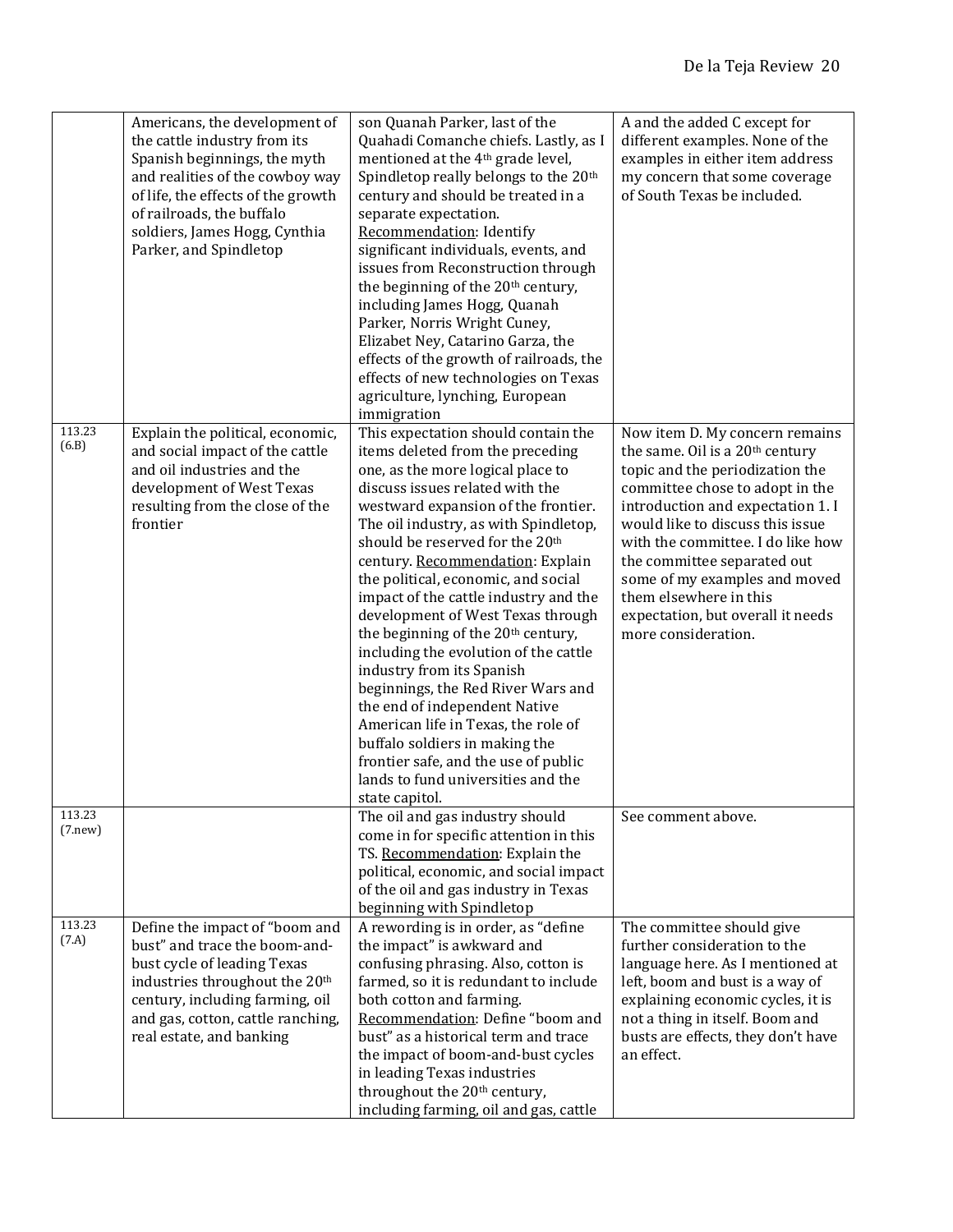|                     |                                                                                                                                                                                                                                                                  | ranching, real estate, and banking                                                                                                                                                                                                                                                                                                                                                                                                                                                                                                                                                                                                                                                                                        |                                                                                                                                                                                                                                                                                                            |
|---------------------|------------------------------------------------------------------------------------------------------------------------------------------------------------------------------------------------------------------------------------------------------------------|---------------------------------------------------------------------------------------------------------------------------------------------------------------------------------------------------------------------------------------------------------------------------------------------------------------------------------------------------------------------------------------------------------------------------------------------------------------------------------------------------------------------------------------------------------------------------------------------------------------------------------------------------------------------------------------------------------------------------|------------------------------------------------------------------------------------------------------------------------------------------------------------------------------------------------------------------------------------------------------------------------------------------------------------|
| 113.23<br>(7.C)     | Trace the civil rights and equal<br>rights movements of various<br>groups in Texas in the 20 <sup>th</sup><br>century and identify key<br>leaders in these movements,<br>including James Farmer, Hector<br>P. García, Oveta Culp Hobby,<br>and Lyndon B. Johnson | Although James Farmer was an<br>accomplished leader with the<br>African American community, his<br>contributions were not specifically<br>within the realm of civil rights. Lulu<br>Belle White, on the other hand, was a<br>major figure in both the Texas and<br>nation NAACP. Recommendation:<br>trace the civil rights and equal rights<br>movements of various groups in<br>Texas in the 20 <sup>th</sup> century and<br>identify key figures in these<br>movements, including Lulu Belle<br>White, Hector P. García, Oveta Culp<br>Hobby, and Lyndon B. Johnson                                                                                                                                                     | I would like the committee to<br>give further thought to the<br>inclusion of James Farmer as an<br>example. He was not a civil rights<br>leader whereas Lulu Bell White<br>was.                                                                                                                            |
| 113.23<br>(8. new)  |                                                                                                                                                                                                                                                                  | Surprising that there is no<br>expectation that students be able to<br>trace the evolution of the political<br>boundaries of Texas over time. Texas<br>is composed of the Spanish colonial<br>province of Texas as well as parts of<br>the neighboring provinces of Nuevo<br>Santander, Coahuila, Chihuahua, and<br>New Mexico. In addition, Texas lost<br>territory on its eastern border with<br>Louisiana in the Adams-Onís Treaty<br>of 1819. Recommendation: Create<br>maps detailing the evolution of the<br>political boundaries of Texas from<br>18 <sup>th</sup> through the mid-19 <sup>th</sup> centuries                                                                                                      | The committee rephrasing of the<br>items in the expectation do not<br>address my concern regarding<br>the boundaries of Texas prior to<br>the 19th century. I would like to<br>discuss with the committee the<br>importance of a clear<br>understanding of the underlying<br>political geography of Texas. |
| 113.23<br>(14. new) |                                                                                                                                                                                                                                                                  | The evolution of the Texas<br>Constitution, from 1827 to 1876 is<br>worthy of study by students. The<br>Constitution of Coahuila and Texas,<br>based on the principles of the<br>Mexican federal constitution of<br>1824, is a good place to allow<br>students to start seeing the evolution<br>of political principles over time. The<br>Texas constitutions of 1836, 1845,<br>1861, 1866, 1869, and 1876 are all<br>products of specific political and<br>social circumstances and their study<br>will give students a better<br>understanding of why Texas<br>operates under such a restrictive<br>document today. Recommendation:<br>Explain and analyze the evolution of<br>Texas constitutions from 1827 to<br>1876 | I concede that the committee is<br>interested in government rather<br>than history in this expectation,<br>but I think some consideration to<br>be given to the constitutional<br>evolution of Texas by seeing how<br>each constitution reflected its<br>time.                                             |
| 113.23<br>(19.C)    |                                                                                                                                                                                                                                                                  |                                                                                                                                                                                                                                                                                                                                                                                                                                                                                                                                                                                                                                                                                                                           | The committee transformed what<br>had originally been a language-<br>related item to a cultural one.<br>Consequently, I recommend that                                                                                                                                                                     |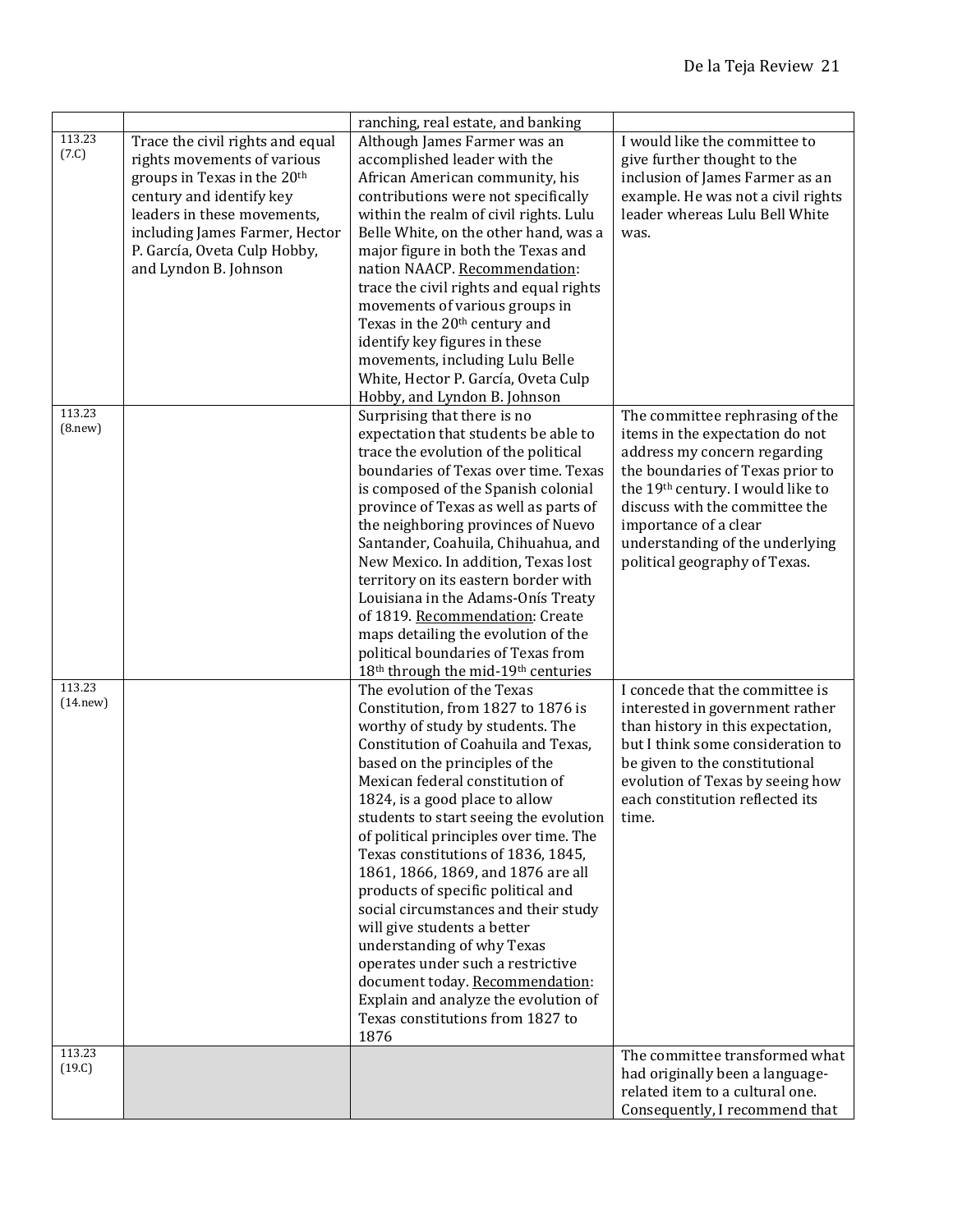| 113.23<br>(20.B) | Identify Texas leaders in<br>science and technology such as<br>Roy Bedichek, Walter<br>Cunningham, Michael DeBakey,<br>and C.M. "Dad" Joiner | Some of the representative examples<br>are not appropriate to the language<br>of the TS "leaders in science and<br>technology." Recommendation:<br>Identify Texas leaders in science and                                                                                                                                                                                                                                                                                                                                                                                                                                                                                                                                                                                                                                                           | the term "Spanish" be replaced<br>with "Hispanic," since some of<br>the characteristics present in the<br>item as revised deal with cultural<br>traits that are not just Spanish<br>but also Mexican. "Hispanic" is<br>the more inclusive term.<br>The addition of Brooks, Hughes,<br>and Dell are acceptable, but I<br>maintain that Roy Bedichek was<br>neither a scientist nor a<br>technologist. |
|------------------|----------------------------------------------------------------------------------------------------------------------------------------------|----------------------------------------------------------------------------------------------------------------------------------------------------------------------------------------------------------------------------------------------------------------------------------------------------------------------------------------------------------------------------------------------------------------------------------------------------------------------------------------------------------------------------------------------------------------------------------------------------------------------------------------------------------------------------------------------------------------------------------------------------------------------------------------------------------------------------------------------------|------------------------------------------------------------------------------------------------------------------------------------------------------------------------------------------------------------------------------------------------------------------------------------------------------------------------------------------------------------------------------------------------------|
|                  |                                                                                                                                              | technology, for instance Michael<br>DeBakey, C.M. "Dad" Joiner, Marion<br>Hubert, and Wiley Post                                                                                                                                                                                                                                                                                                                                                                                                                                                                                                                                                                                                                                                                                                                                                   |                                                                                                                                                                                                                                                                                                                                                                                                      |
| 113.24<br>(1.C)  | Explain the significance of the<br>following dates: 1607, 1776,<br>1787, 1803, and 1861-1865                                                 | U.S. history is more than just the<br>history of the English colonies.<br>Texas, New Mexico, and Florida,<br>have a colonial experience that<br>predates Jamestown. Other seminal<br>events in American are also excluded<br>from the list in this expectation<br>although reference is made in<br>subsequent expectations.<br>Recommendation: Explain the<br>significance of the following dates:<br>1565 (first European settlement in<br>present-day U.S., see 2.A), 1607,<br>1763 (Proclamation following end of<br>7 Years' War launches revolutionary<br>era-see 4.A), 1776, 1787, 1803,<br>1812 (Consolidation of American<br>nation, see 5.D), 1820 (Compromise<br>establishing separation of free and<br>slave states, see 7.D), 1850<br>(Comprise that provokes the<br>sectional crisis leading to the Civil<br>War, see 7.D), 1861-1865 | The only change made to this<br>item was the addition of 1620. I<br>would like an opportunity to<br>discuss with the committee the<br>need for broadening the<br>perspective of this item. See<br>comment to the left.                                                                                                                                                                               |
| 113.24<br>(2.B)  | Compare political, economic,<br>and social reasons for<br>establishment of the 13<br>colonies                                                | Some of the same concerns as above.<br>There were other European colonies<br>in what is now the U.S. Suggest a<br>slight wording change to emphasize<br>English aspect of this expectation.<br>Recommendation: Compare political,<br>economic, and social reasons for<br>establishment of the 13 English<br>colonies                                                                                                                                                                                                                                                                                                                                                                                                                                                                                                                               | No change made, but I think<br>some further consideration of the<br>phrasing of this item should take<br>place.                                                                                                                                                                                                                                                                                      |
| 113.24<br>(4.B)  |                                                                                                                                              |                                                                                                                                                                                                                                                                                                                                                                                                                                                                                                                                                                                                                                                                                                                                                                                                                                                    | I would like to stress how good<br>the reworking of this item is. The<br>expansion of examples provides<br>better understanding of the<br>breadth of inclusion in the<br>American revolutionary<br>movement.                                                                                                                                                                                         |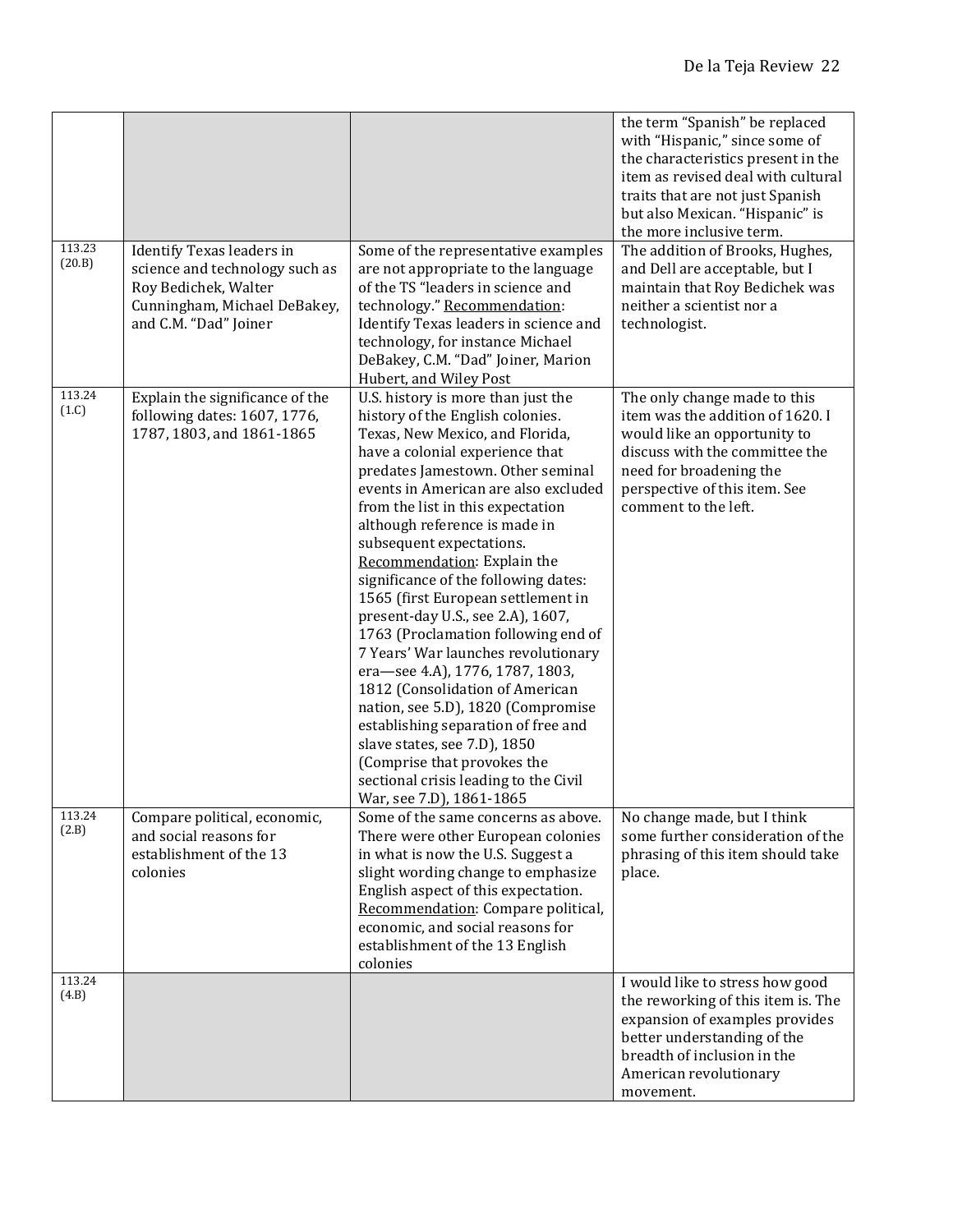| (5.G)<br>The nation's issues with the Indian<br>Indian policies and the removal<br>and resettlement of Cherokee<br>population (by the way, up to this<br>Indians during the Jacksonian<br>expectation American Indians have<br>been consistently referred to as<br>era<br>Native Americans), predated the<br>Jackson administration and even<br>during that period included more<br>than just the Cherokees.<br>Recommendation: Analyze federal<br>and state Indian politics, including<br>the Jackson administration Removal<br>Policy and the establishment of the<br>first reservations<br>113.24<br>The Louisiana Purchase is such a<br>Analyze the relationship<br>I would like an opportunity to<br>(6.C)<br>stress to the committee the<br>between the concept of<br>seminal event in the westward<br>Manifest Destiny and the<br>expansion of the nation that it<br>importance of including a specific<br>mention of the Louisiana<br>westward growth of the nation<br>should be emphasized in this<br>Purchase in this item.<br>expectation. Recommendation:<br>Analyze the relationship between<br>the concept of Manifest Destiny and<br>the westward growth of the nation,<br>including the role of the Louisiana<br>Purchase<br>113.24<br>Identify areas that were<br>With slight modification, this<br>See comments at left.<br>(6.E)<br>acquired to form the United<br>expectation can allow for a<br><b>States</b><br>discussion of how existing Euro-<br>American populations were<br>incorporated into the U.S., both in<br>the Louisiana Purchase and the<br>Mexican Cession. Recommendation:<br>Identify areas that were acquired to<br>form the United States and explain<br>how the existing non-American<br>populations were incorporated into<br>the nation<br>113.24<br>Nowhere in this TS is there a direct<br>Compare the effects of political,<br>See comment at left.<br>(7.B)<br>address of the abolitionist<br>economic, and social factors on<br>slaves and free blacks<br>movement, and this expectation is<br>the best suited to deal with the issue.<br>Recommendation: Compare the<br>effects of political, economic, and<br>social factors, including the<br>abolitionist movement, on slaves and<br>free blacks<br>113.24<br>This TS calls for a discussion of<br>Good addition in item 9.D, but<br>(9. new)<br>comment at left unaddressed.<br>social life of the nation during<br>Reconstruction, yet there is nothing<br>on the freedmen. Recommendation:<br>Explain the political, economic, and<br>social conditions of the freemen<br>following emancipation<br>113.24<br>Since grade 8 is about American<br>Locate places and regions of<br>See comment at left.<br>(11.A)<br>history to 1877, I do not understand<br>importance in the United States | 113.24 | Analyze federal and state | This expectation is too restrictive. | Good rephrasing and reworking. |
|----------------------------------------------------------------------------------------------------------------------------------------------------------------------------------------------------------------------------------------------------------------------------------------------------------------------------------------------------------------------------------------------------------------------------------------------------------------------------------------------------------------------------------------------------------------------------------------------------------------------------------------------------------------------------------------------------------------------------------------------------------------------------------------------------------------------------------------------------------------------------------------------------------------------------------------------------------------------------------------------------------------------------------------------------------------------------------------------------------------------------------------------------------------------------------------------------------------------------------------------------------------------------------------------------------------------------------------------------------------------------------------------------------------------------------------------------------------------------------------------------------------------------------------------------------------------------------------------------------------------------------------------------------------------------------------------------------------------------------------------------------------------------------------------------------------------------------------------------------------------------------------------------------------------------------------------------------------------------------------------------------------------------------------------------------------------------------------------------------------------------------------------------------------------------------------------------------------------------------------------------------------------------------------------------------------------------------------------------------------------------------------------------------------------------------------------------------------------------------------------------------------------------------------------------------------------------------------------------------------------------------------------------------------------------------------------------------------------------------------------------------------------------------------------------|--------|---------------------------|--------------------------------------|--------------------------------|
|                                                                                                                                                                                                                                                                                                                                                                                                                                                                                                                                                                                                                                                                                                                                                                                                                                                                                                                                                                                                                                                                                                                                                                                                                                                                                                                                                                                                                                                                                                                                                                                                                                                                                                                                                                                                                                                                                                                                                                                                                                                                                                                                                                                                                                                                                                                                                                                                                                                                                                                                                                                                                                                                                                                                                                                                    |        |                           |                                      |                                |
|                                                                                                                                                                                                                                                                                                                                                                                                                                                                                                                                                                                                                                                                                                                                                                                                                                                                                                                                                                                                                                                                                                                                                                                                                                                                                                                                                                                                                                                                                                                                                                                                                                                                                                                                                                                                                                                                                                                                                                                                                                                                                                                                                                                                                                                                                                                                                                                                                                                                                                                                                                                                                                                                                                                                                                                                    |        |                           |                                      |                                |
|                                                                                                                                                                                                                                                                                                                                                                                                                                                                                                                                                                                                                                                                                                                                                                                                                                                                                                                                                                                                                                                                                                                                                                                                                                                                                                                                                                                                                                                                                                                                                                                                                                                                                                                                                                                                                                                                                                                                                                                                                                                                                                                                                                                                                                                                                                                                                                                                                                                                                                                                                                                                                                                                                                                                                                                                    |        |                           |                                      |                                |
|                                                                                                                                                                                                                                                                                                                                                                                                                                                                                                                                                                                                                                                                                                                                                                                                                                                                                                                                                                                                                                                                                                                                                                                                                                                                                                                                                                                                                                                                                                                                                                                                                                                                                                                                                                                                                                                                                                                                                                                                                                                                                                                                                                                                                                                                                                                                                                                                                                                                                                                                                                                                                                                                                                                                                                                                    |        |                           |                                      |                                |
|                                                                                                                                                                                                                                                                                                                                                                                                                                                                                                                                                                                                                                                                                                                                                                                                                                                                                                                                                                                                                                                                                                                                                                                                                                                                                                                                                                                                                                                                                                                                                                                                                                                                                                                                                                                                                                                                                                                                                                                                                                                                                                                                                                                                                                                                                                                                                                                                                                                                                                                                                                                                                                                                                                                                                                                                    |        |                           |                                      |                                |
|                                                                                                                                                                                                                                                                                                                                                                                                                                                                                                                                                                                                                                                                                                                                                                                                                                                                                                                                                                                                                                                                                                                                                                                                                                                                                                                                                                                                                                                                                                                                                                                                                                                                                                                                                                                                                                                                                                                                                                                                                                                                                                                                                                                                                                                                                                                                                                                                                                                                                                                                                                                                                                                                                                                                                                                                    |        |                           |                                      |                                |
|                                                                                                                                                                                                                                                                                                                                                                                                                                                                                                                                                                                                                                                                                                                                                                                                                                                                                                                                                                                                                                                                                                                                                                                                                                                                                                                                                                                                                                                                                                                                                                                                                                                                                                                                                                                                                                                                                                                                                                                                                                                                                                                                                                                                                                                                                                                                                                                                                                                                                                                                                                                                                                                                                                                                                                                                    |        |                           |                                      |                                |
|                                                                                                                                                                                                                                                                                                                                                                                                                                                                                                                                                                                                                                                                                                                                                                                                                                                                                                                                                                                                                                                                                                                                                                                                                                                                                                                                                                                                                                                                                                                                                                                                                                                                                                                                                                                                                                                                                                                                                                                                                                                                                                                                                                                                                                                                                                                                                                                                                                                                                                                                                                                                                                                                                                                                                                                                    |        |                           |                                      |                                |
|                                                                                                                                                                                                                                                                                                                                                                                                                                                                                                                                                                                                                                                                                                                                                                                                                                                                                                                                                                                                                                                                                                                                                                                                                                                                                                                                                                                                                                                                                                                                                                                                                                                                                                                                                                                                                                                                                                                                                                                                                                                                                                                                                                                                                                                                                                                                                                                                                                                                                                                                                                                                                                                                                                                                                                                                    |        |                           |                                      |                                |
|                                                                                                                                                                                                                                                                                                                                                                                                                                                                                                                                                                                                                                                                                                                                                                                                                                                                                                                                                                                                                                                                                                                                                                                                                                                                                                                                                                                                                                                                                                                                                                                                                                                                                                                                                                                                                                                                                                                                                                                                                                                                                                                                                                                                                                                                                                                                                                                                                                                                                                                                                                                                                                                                                                                                                                                                    |        |                           |                                      |                                |
|                                                                                                                                                                                                                                                                                                                                                                                                                                                                                                                                                                                                                                                                                                                                                                                                                                                                                                                                                                                                                                                                                                                                                                                                                                                                                                                                                                                                                                                                                                                                                                                                                                                                                                                                                                                                                                                                                                                                                                                                                                                                                                                                                                                                                                                                                                                                                                                                                                                                                                                                                                                                                                                                                                                                                                                                    |        |                           |                                      |                                |
|                                                                                                                                                                                                                                                                                                                                                                                                                                                                                                                                                                                                                                                                                                                                                                                                                                                                                                                                                                                                                                                                                                                                                                                                                                                                                                                                                                                                                                                                                                                                                                                                                                                                                                                                                                                                                                                                                                                                                                                                                                                                                                                                                                                                                                                                                                                                                                                                                                                                                                                                                                                                                                                                                                                                                                                                    |        |                           |                                      |                                |
|                                                                                                                                                                                                                                                                                                                                                                                                                                                                                                                                                                                                                                                                                                                                                                                                                                                                                                                                                                                                                                                                                                                                                                                                                                                                                                                                                                                                                                                                                                                                                                                                                                                                                                                                                                                                                                                                                                                                                                                                                                                                                                                                                                                                                                                                                                                                                                                                                                                                                                                                                                                                                                                                                                                                                                                                    |        |                           |                                      |                                |
|                                                                                                                                                                                                                                                                                                                                                                                                                                                                                                                                                                                                                                                                                                                                                                                                                                                                                                                                                                                                                                                                                                                                                                                                                                                                                                                                                                                                                                                                                                                                                                                                                                                                                                                                                                                                                                                                                                                                                                                                                                                                                                                                                                                                                                                                                                                                                                                                                                                                                                                                                                                                                                                                                                                                                                                                    |        |                           |                                      |                                |
|                                                                                                                                                                                                                                                                                                                                                                                                                                                                                                                                                                                                                                                                                                                                                                                                                                                                                                                                                                                                                                                                                                                                                                                                                                                                                                                                                                                                                                                                                                                                                                                                                                                                                                                                                                                                                                                                                                                                                                                                                                                                                                                                                                                                                                                                                                                                                                                                                                                                                                                                                                                                                                                                                                                                                                                                    |        |                           |                                      |                                |
|                                                                                                                                                                                                                                                                                                                                                                                                                                                                                                                                                                                                                                                                                                                                                                                                                                                                                                                                                                                                                                                                                                                                                                                                                                                                                                                                                                                                                                                                                                                                                                                                                                                                                                                                                                                                                                                                                                                                                                                                                                                                                                                                                                                                                                                                                                                                                                                                                                                                                                                                                                                                                                                                                                                                                                                                    |        |                           |                                      |                                |
|                                                                                                                                                                                                                                                                                                                                                                                                                                                                                                                                                                                                                                                                                                                                                                                                                                                                                                                                                                                                                                                                                                                                                                                                                                                                                                                                                                                                                                                                                                                                                                                                                                                                                                                                                                                                                                                                                                                                                                                                                                                                                                                                                                                                                                                                                                                                                                                                                                                                                                                                                                                                                                                                                                                                                                                                    |        |                           |                                      |                                |
|                                                                                                                                                                                                                                                                                                                                                                                                                                                                                                                                                                                                                                                                                                                                                                                                                                                                                                                                                                                                                                                                                                                                                                                                                                                                                                                                                                                                                                                                                                                                                                                                                                                                                                                                                                                                                                                                                                                                                                                                                                                                                                                                                                                                                                                                                                                                                                                                                                                                                                                                                                                                                                                                                                                                                                                                    |        |                           |                                      |                                |
|                                                                                                                                                                                                                                                                                                                                                                                                                                                                                                                                                                                                                                                                                                                                                                                                                                                                                                                                                                                                                                                                                                                                                                                                                                                                                                                                                                                                                                                                                                                                                                                                                                                                                                                                                                                                                                                                                                                                                                                                                                                                                                                                                                                                                                                                                                                                                                                                                                                                                                                                                                                                                                                                                                                                                                                                    |        |                           |                                      |                                |
|                                                                                                                                                                                                                                                                                                                                                                                                                                                                                                                                                                                                                                                                                                                                                                                                                                                                                                                                                                                                                                                                                                                                                                                                                                                                                                                                                                                                                                                                                                                                                                                                                                                                                                                                                                                                                                                                                                                                                                                                                                                                                                                                                                                                                                                                                                                                                                                                                                                                                                                                                                                                                                                                                                                                                                                                    |        |                           |                                      |                                |
|                                                                                                                                                                                                                                                                                                                                                                                                                                                                                                                                                                                                                                                                                                                                                                                                                                                                                                                                                                                                                                                                                                                                                                                                                                                                                                                                                                                                                                                                                                                                                                                                                                                                                                                                                                                                                                                                                                                                                                                                                                                                                                                                                                                                                                                                                                                                                                                                                                                                                                                                                                                                                                                                                                                                                                                                    |        |                           |                                      |                                |
|                                                                                                                                                                                                                                                                                                                                                                                                                                                                                                                                                                                                                                                                                                                                                                                                                                                                                                                                                                                                                                                                                                                                                                                                                                                                                                                                                                                                                                                                                                                                                                                                                                                                                                                                                                                                                                                                                                                                                                                                                                                                                                                                                                                                                                                                                                                                                                                                                                                                                                                                                                                                                                                                                                                                                                                                    |        |                           |                                      |                                |
|                                                                                                                                                                                                                                                                                                                                                                                                                                                                                                                                                                                                                                                                                                                                                                                                                                                                                                                                                                                                                                                                                                                                                                                                                                                                                                                                                                                                                                                                                                                                                                                                                                                                                                                                                                                                                                                                                                                                                                                                                                                                                                                                                                                                                                                                                                                                                                                                                                                                                                                                                                                                                                                                                                                                                                                                    |        |                           |                                      |                                |
|                                                                                                                                                                                                                                                                                                                                                                                                                                                                                                                                                                                                                                                                                                                                                                                                                                                                                                                                                                                                                                                                                                                                                                                                                                                                                                                                                                                                                                                                                                                                                                                                                                                                                                                                                                                                                                                                                                                                                                                                                                                                                                                                                                                                                                                                                                                                                                                                                                                                                                                                                                                                                                                                                                                                                                                                    |        |                           |                                      |                                |
|                                                                                                                                                                                                                                                                                                                                                                                                                                                                                                                                                                                                                                                                                                                                                                                                                                                                                                                                                                                                                                                                                                                                                                                                                                                                                                                                                                                                                                                                                                                                                                                                                                                                                                                                                                                                                                                                                                                                                                                                                                                                                                                                                                                                                                                                                                                                                                                                                                                                                                                                                                                                                                                                                                                                                                                                    |        |                           |                                      |                                |
|                                                                                                                                                                                                                                                                                                                                                                                                                                                                                                                                                                                                                                                                                                                                                                                                                                                                                                                                                                                                                                                                                                                                                                                                                                                                                                                                                                                                                                                                                                                                                                                                                                                                                                                                                                                                                                                                                                                                                                                                                                                                                                                                                                                                                                                                                                                                                                                                                                                                                                                                                                                                                                                                                                                                                                                                    |        |                           |                                      |                                |
|                                                                                                                                                                                                                                                                                                                                                                                                                                                                                                                                                                                                                                                                                                                                                                                                                                                                                                                                                                                                                                                                                                                                                                                                                                                                                                                                                                                                                                                                                                                                                                                                                                                                                                                                                                                                                                                                                                                                                                                                                                                                                                                                                                                                                                                                                                                                                                                                                                                                                                                                                                                                                                                                                                                                                                                                    |        |                           |                                      |                                |
|                                                                                                                                                                                                                                                                                                                                                                                                                                                                                                                                                                                                                                                                                                                                                                                                                                                                                                                                                                                                                                                                                                                                                                                                                                                                                                                                                                                                                                                                                                                                                                                                                                                                                                                                                                                                                                                                                                                                                                                                                                                                                                                                                                                                                                                                                                                                                                                                                                                                                                                                                                                                                                                                                                                                                                                                    |        |                           |                                      |                                |
|                                                                                                                                                                                                                                                                                                                                                                                                                                                                                                                                                                                                                                                                                                                                                                                                                                                                                                                                                                                                                                                                                                                                                                                                                                                                                                                                                                                                                                                                                                                                                                                                                                                                                                                                                                                                                                                                                                                                                                                                                                                                                                                                                                                                                                                                                                                                                                                                                                                                                                                                                                                                                                                                                                                                                                                                    |        |                           |                                      |                                |
|                                                                                                                                                                                                                                                                                                                                                                                                                                                                                                                                                                                                                                                                                                                                                                                                                                                                                                                                                                                                                                                                                                                                                                                                                                                                                                                                                                                                                                                                                                                                                                                                                                                                                                                                                                                                                                                                                                                                                                                                                                                                                                                                                                                                                                                                                                                                                                                                                                                                                                                                                                                                                                                                                                                                                                                                    |        |                           |                                      |                                |
|                                                                                                                                                                                                                                                                                                                                                                                                                                                                                                                                                                                                                                                                                                                                                                                                                                                                                                                                                                                                                                                                                                                                                                                                                                                                                                                                                                                                                                                                                                                                                                                                                                                                                                                                                                                                                                                                                                                                                                                                                                                                                                                                                                                                                                                                                                                                                                                                                                                                                                                                                                                                                                                                                                                                                                                                    |        |                           |                                      |                                |
|                                                                                                                                                                                                                                                                                                                                                                                                                                                                                                                                                                                                                                                                                                                                                                                                                                                                                                                                                                                                                                                                                                                                                                                                                                                                                                                                                                                                                                                                                                                                                                                                                                                                                                                                                                                                                                                                                                                                                                                                                                                                                                                                                                                                                                                                                                                                                                                                                                                                                                                                                                                                                                                                                                                                                                                                    |        |                           |                                      |                                |
|                                                                                                                                                                                                                                                                                                                                                                                                                                                                                                                                                                                                                                                                                                                                                                                                                                                                                                                                                                                                                                                                                                                                                                                                                                                                                                                                                                                                                                                                                                                                                                                                                                                                                                                                                                                                                                                                                                                                                                                                                                                                                                                                                                                                                                                                                                                                                                                                                                                                                                                                                                                                                                                                                                                                                                                                    |        |                           |                                      |                                |
|                                                                                                                                                                                                                                                                                                                                                                                                                                                                                                                                                                                                                                                                                                                                                                                                                                                                                                                                                                                                                                                                                                                                                                                                                                                                                                                                                                                                                                                                                                                                                                                                                                                                                                                                                                                                                                                                                                                                                                                                                                                                                                                                                                                                                                                                                                                                                                                                                                                                                                                                                                                                                                                                                                                                                                                                    |        |                           |                                      |                                |
|                                                                                                                                                                                                                                                                                                                                                                                                                                                                                                                                                                                                                                                                                                                                                                                                                                                                                                                                                                                                                                                                                                                                                                                                                                                                                                                                                                                                                                                                                                                                                                                                                                                                                                                                                                                                                                                                                                                                                                                                                                                                                                                                                                                                                                                                                                                                                                                                                                                                                                                                                                                                                                                                                                                                                                                                    |        |                           |                                      |                                |
|                                                                                                                                                                                                                                                                                                                                                                                                                                                                                                                                                                                                                                                                                                                                                                                                                                                                                                                                                                                                                                                                                                                                                                                                                                                                                                                                                                                                                                                                                                                                                                                                                                                                                                                                                                                                                                                                                                                                                                                                                                                                                                                                                                                                                                                                                                                                                                                                                                                                                                                                                                                                                                                                                                                                                                                                    |        |                           |                                      |                                |
|                                                                                                                                                                                                                                                                                                                                                                                                                                                                                                                                                                                                                                                                                                                                                                                                                                                                                                                                                                                                                                                                                                                                                                                                                                                                                                                                                                                                                                                                                                                                                                                                                                                                                                                                                                                                                                                                                                                                                                                                                                                                                                                                                                                                                                                                                                                                                                                                                                                                                                                                                                                                                                                                                                                                                                                                    |        |                           |                                      |                                |
|                                                                                                                                                                                                                                                                                                                                                                                                                                                                                                                                                                                                                                                                                                                                                                                                                                                                                                                                                                                                                                                                                                                                                                                                                                                                                                                                                                                                                                                                                                                                                                                                                                                                                                                                                                                                                                                                                                                                                                                                                                                                                                                                                                                                                                                                                                                                                                                                                                                                                                                                                                                                                                                                                                                                                                                                    |        |                           |                                      |                                |
|                                                                                                                                                                                                                                                                                                                                                                                                                                                                                                                                                                                                                                                                                                                                                                                                                                                                                                                                                                                                                                                                                                                                                                                                                                                                                                                                                                                                                                                                                                                                                                                                                                                                                                                                                                                                                                                                                                                                                                                                                                                                                                                                                                                                                                                                                                                                                                                                                                                                                                                                                                                                                                                                                                                                                                                                    |        |                           |                                      |                                |
|                                                                                                                                                                                                                                                                                                                                                                                                                                                                                                                                                                                                                                                                                                                                                                                                                                                                                                                                                                                                                                                                                                                                                                                                                                                                                                                                                                                                                                                                                                                                                                                                                                                                                                                                                                                                                                                                                                                                                                                                                                                                                                                                                                                                                                                                                                                                                                                                                                                                                                                                                                                                                                                                                                                                                                                                    |        |                           |                                      |                                |
|                                                                                                                                                                                                                                                                                                                                                                                                                                                                                                                                                                                                                                                                                                                                                                                                                                                                                                                                                                                                                                                                                                                                                                                                                                                                                                                                                                                                                                                                                                                                                                                                                                                                                                                                                                                                                                                                                                                                                                                                                                                                                                                                                                                                                                                                                                                                                                                                                                                                                                                                                                                                                                                                                                                                                                                                    |        |                           |                                      |                                |
|                                                                                                                                                                                                                                                                                                                                                                                                                                                                                                                                                                                                                                                                                                                                                                                                                                                                                                                                                                                                                                                                                                                                                                                                                                                                                                                                                                                                                                                                                                                                                                                                                                                                                                                                                                                                                                                                                                                                                                                                                                                                                                                                                                                                                                                                                                                                                                                                                                                                                                                                                                                                                                                                                                                                                                                                    |        |                           |                                      |                                |
|                                                                                                                                                                                                                                                                                                                                                                                                                                                                                                                                                                                                                                                                                                                                                                                                                                                                                                                                                                                                                                                                                                                                                                                                                                                                                                                                                                                                                                                                                                                                                                                                                                                                                                                                                                                                                                                                                                                                                                                                                                                                                                                                                                                                                                                                                                                                                                                                                                                                                                                                                                                                                                                                                                                                                                                                    |        |                           |                                      |                                |
|                                                                                                                                                                                                                                                                                                                                                                                                                                                                                                                                                                                                                                                                                                                                                                                                                                                                                                                                                                                                                                                                                                                                                                                                                                                                                                                                                                                                                                                                                                                                                                                                                                                                                                                                                                                                                                                                                                                                                                                                                                                                                                                                                                                                                                                                                                                                                                                                                                                                                                                                                                                                                                                                                                                                                                                                    |        |                           |                                      |                                |
|                                                                                                                                                                                                                                                                                                                                                                                                                                                                                                                                                                                                                                                                                                                                                                                                                                                                                                                                                                                                                                                                                                                                                                                                                                                                                                                                                                                                                                                                                                                                                                                                                                                                                                                                                                                                                                                                                                                                                                                                                                                                                                                                                                                                                                                                                                                                                                                                                                                                                                                                                                                                                                                                                                                                                                                                    |        |                           |                                      |                                |
|                                                                                                                                                                                                                                                                                                                                                                                                                                                                                                                                                                                                                                                                                                                                                                                                                                                                                                                                                                                                                                                                                                                                                                                                                                                                                                                                                                                                                                                                                                                                                                                                                                                                                                                                                                                                                                                                                                                                                                                                                                                                                                                                                                                                                                                                                                                                                                                                                                                                                                                                                                                                                                                                                                                                                                                                    |        |                           |                                      |                                |
|                                                                                                                                                                                                                                                                                                                                                                                                                                                                                                                                                                                                                                                                                                                                                                                                                                                                                                                                                                                                                                                                                                                                                                                                                                                                                                                                                                                                                                                                                                                                                                                                                                                                                                                                                                                                                                                                                                                                                                                                                                                                                                                                                                                                                                                                                                                                                                                                                                                                                                                                                                                                                                                                                                                                                                                                    |        |                           |                                      |                                |
|                                                                                                                                                                                                                                                                                                                                                                                                                                                                                                                                                                                                                                                                                                                                                                                                                                                                                                                                                                                                                                                                                                                                                                                                                                                                                                                                                                                                                                                                                                                                                                                                                                                                                                                                                                                                                                                                                                                                                                                                                                                                                                                                                                                                                                                                                                                                                                                                                                                                                                                                                                                                                                                                                                                                                                                                    |        |                           |                                      |                                |
|                                                                                                                                                                                                                                                                                                                                                                                                                                                                                                                                                                                                                                                                                                                                                                                                                                                                                                                                                                                                                                                                                                                                                                                                                                                                                                                                                                                                                                                                                                                                                                                                                                                                                                                                                                                                                                                                                                                                                                                                                                                                                                                                                                                                                                                                                                                                                                                                                                                                                                                                                                                                                                                                                                                                                                                                    |        |                           |                                      |                                |
|                                                                                                                                                                                                                                                                                                                                                                                                                                                                                                                                                                                                                                                                                                                                                                                                                                                                                                                                                                                                                                                                                                                                                                                                                                                                                                                                                                                                                                                                                                                                                                                                                                                                                                                                                                                                                                                                                                                                                                                                                                                                                                                                                                                                                                                                                                                                                                                                                                                                                                                                                                                                                                                                                                                                                                                                    |        |                           |                                      |                                |
|                                                                                                                                                                                                                                                                                                                                                                                                                                                                                                                                                                                                                                                                                                                                                                                                                                                                                                                                                                                                                                                                                                                                                                                                                                                                                                                                                                                                                                                                                                                                                                                                                                                                                                                                                                                                                                                                                                                                                                                                                                                                                                                                                                                                                                                                                                                                                                                                                                                                                                                                                                                                                                                                                                                                                                                                    |        |                           |                                      |                                |
|                                                                                                                                                                                                                                                                                                                                                                                                                                                                                                                                                                                                                                                                                                                                                                                                                                                                                                                                                                                                                                                                                                                                                                                                                                                                                                                                                                                                                                                                                                                                                                                                                                                                                                                                                                                                                                                                                                                                                                                                                                                                                                                                                                                                                                                                                                                                                                                                                                                                                                                                                                                                                                                                                                                                                                                                    |        |                           |                                      |                                |
|                                                                                                                                                                                                                                                                                                                                                                                                                                                                                                                                                                                                                                                                                                                                                                                                                                                                                                                                                                                                                                                                                                                                                                                                                                                                                                                                                                                                                                                                                                                                                                                                                                                                                                                                                                                                                                                                                                                                                                                                                                                                                                                                                                                                                                                                                                                                                                                                                                                                                                                                                                                                                                                                                                                                                                                                    |        |                           |                                      |                                |
|                                                                                                                                                                                                                                                                                                                                                                                                                                                                                                                                                                                                                                                                                                                                                                                                                                                                                                                                                                                                                                                                                                                                                                                                                                                                                                                                                                                                                                                                                                                                                                                                                                                                                                                                                                                                                                                                                                                                                                                                                                                                                                                                                                                                                                                                                                                                                                                                                                                                                                                                                                                                                                                                                                                                                                                                    |        |                           |                                      |                                |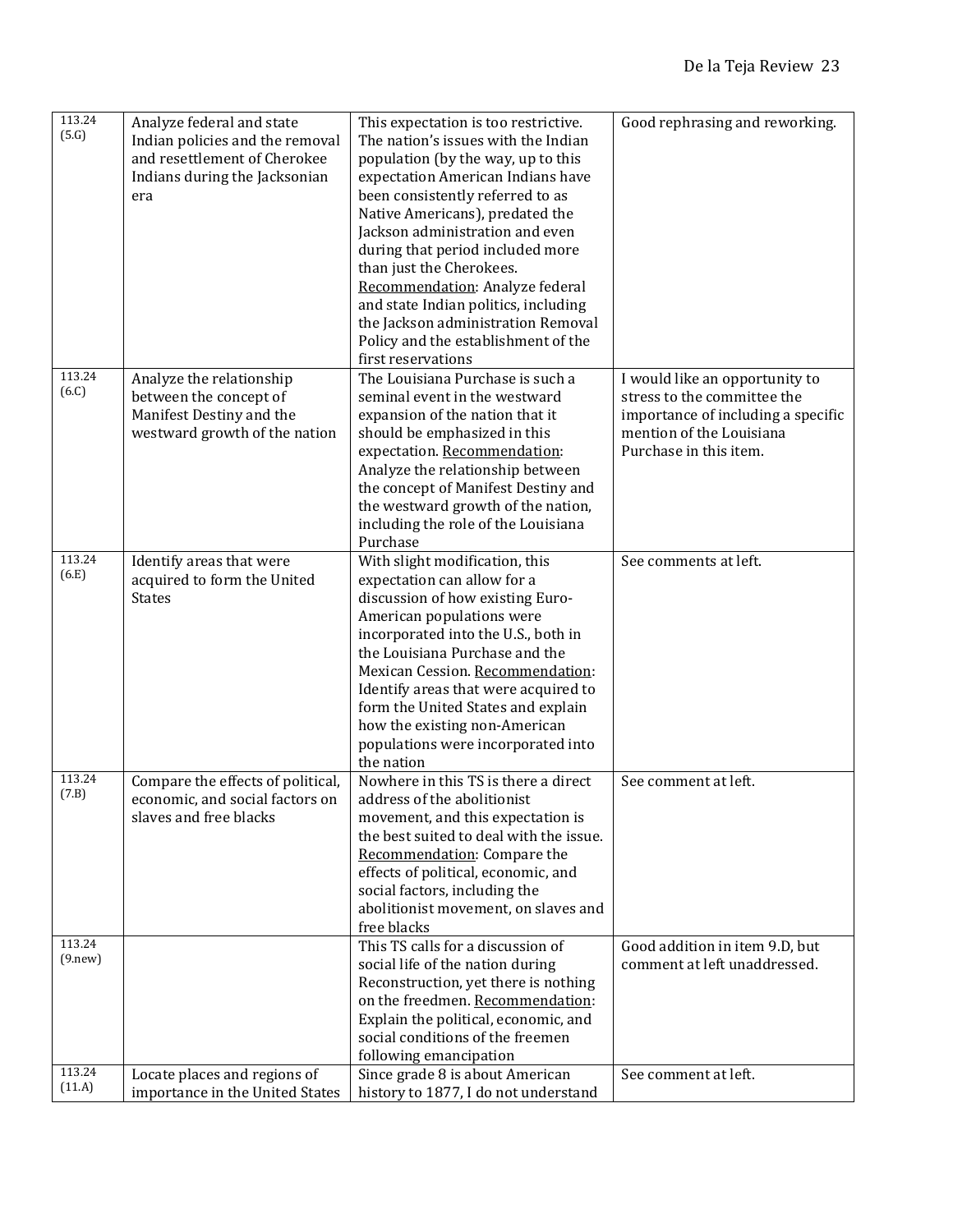|                  | during the 18th and 19th<br>centuries                                                                                                                                                                                 | why this expectation limits itself to<br>the 18th and 19th centuries. What<br>about important places having to do<br>with the exploration and early<br>European settlement of North<br>America? Recommendation: Locate<br>places and regions of importance in<br>the United States during the 16th to<br>19th centuries                                                                                                                                                                                                                                                    |                      |
|------------------|-----------------------------------------------------------------------------------------------------------------------------------------------------------------------------------------------------------------------|----------------------------------------------------------------------------------------------------------------------------------------------------------------------------------------------------------------------------------------------------------------------------------------------------------------------------------------------------------------------------------------------------------------------------------------------------------------------------------------------------------------------------------------------------------------------------|----------------------|
| 113.24<br>(12)   | The student understands the<br>physical characteristics of the<br>United States during the 18th<br>and 19th centuries and how<br>humans adapted to and<br>modified the environment.                                   | I do not understand the<br>chronological-spatial limitation here.<br>In terms of physiography the region<br>is North America, and the time<br>period is understandable by time of<br>settlement-only an end date is<br>required-since Indian modification<br>should be treated along with<br>European. Recommendation: The<br>student understands the physical<br>characteristics of North America and<br>how humans adapted to and<br>modified the environment through<br>the mid-19th century                                                                            | See comment at left. |
| 113.24<br>(12.A) | Analyze how physical<br>characteristics of the<br>environment influenced<br>population distribution,<br>settlement patterns, and<br>economic activities in the<br>United States during the 18th<br>and 19th centuries | This expectation should be<br>broadened in alignment with the<br>above suggestion. In this particular<br>recommendation, comparing the<br>activities of the native population<br>and the variety of activities<br>depending on environment of the<br>various European powers would be<br>beneficial to students.<br>Recommendation: Analyze how<br>physical characteristics of the<br>environment influenced population<br>distribution, settlement patterns,<br>and economic activities in North<br>American during the 16 <sup>th</sup> to 19 <sup>th</sup><br>centuries | See comment at left. |
| 113.24<br>(18.B) | Describe historical conflicts<br>arising over the issue of states'<br>rights, including the<br>Nullification Crisis and the Civil<br>War                                                                              | As written, this expectation is<br>history more than government.<br>Recommendation: Explain the<br>constitutional issues arising from the<br>principle of states' rights, including<br>the Nullification Crisis and the Civil<br>War                                                                                                                                                                                                                                                                                                                                       | See comment at left. |
| 113.24<br>(24.E) | Identify the political, social,<br>and economic contributions of<br>women to American society                                                                                                                         | I have made a similar argument<br>above. Individuals make<br>contributions, but groups play roles.<br>Even the cult of true womanhood<br>emphasized women as having a<br>critical role to play in the education<br>and socialization of children. I<br>understand that it might be<br>considered a matter of semantics,                                                                                                                                                                                                                                                    | See comment at left. |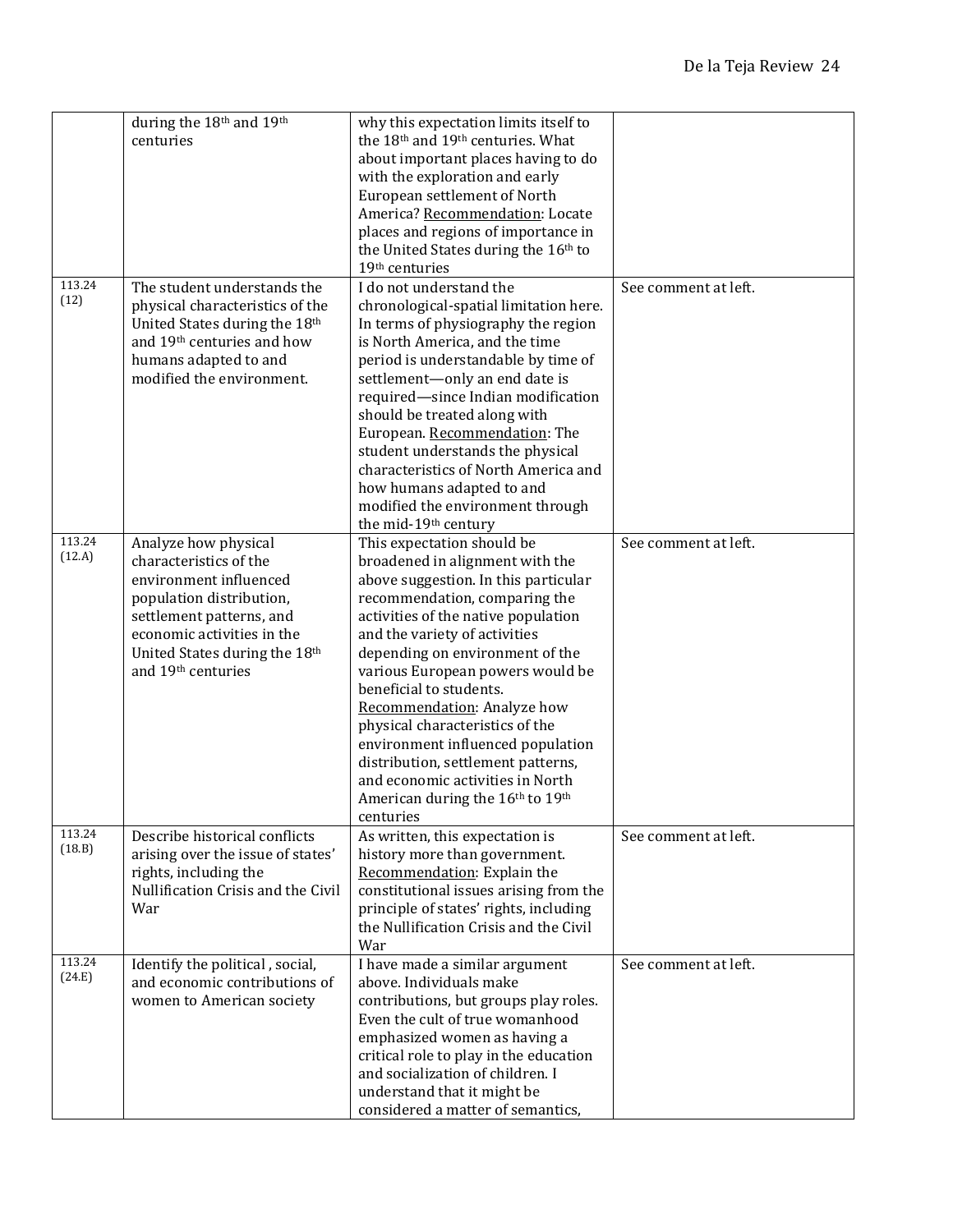| 113.24<br>(26.B)   | Describe religious influences<br>on immigration and social<br>movements, including the<br>impact of the first and second<br><b>Great Awakenings</b>                                                                                                 | but "role" is a more inclusive way of<br>discussing the place of women and<br>minorities in society.<br>Recommendation: identify the<br>political, social, and economic roles<br>of women in American society<br>The language in this expectation is<br>confusing. Is it meant to ask about<br>the religious motivations for people<br>to immigrate to the United States or<br>the treatment of immigrants based                                                                                                                                                                                                                                                                                                                                                                                                                  | Good rephrasing to clarify<br>meaning.                                                                   |
|--------------------|-----------------------------------------------------------------------------------------------------------------------------------------------------------------------------------------------------------------------------------------------------|-----------------------------------------------------------------------------------------------------------------------------------------------------------------------------------------------------------------------------------------------------------------------------------------------------------------------------------------------------------------------------------------------------------------------------------------------------------------------------------------------------------------------------------------------------------------------------------------------------------------------------------------------------------------------------------------------------------------------------------------------------------------------------------------------------------------------------------|----------------------------------------------------------------------------------------------------------|
| 113.32<br>(1.C)    | Explain the significance of the<br>following dates: 1898, 1914-<br>1918, 1929, 1941-1945, and<br>1957                                                                                                                                               | on their religious beliefs?<br>The included dates are fine, but they<br>leave out the second half of the 20 <sup>th</sup><br>century and the start of the new one.<br>Recommendation: Explain the<br>significance of the following dates:<br>1898, 1914-1918, 1929, 1941-1945,<br>and 1957, 1963 [Kennedy<br>assassination], 1969 [Moon landing],<br>2001 [9/11, which is in fact a<br>historical date, even though of recent<br>vintage]                                                                                                                                                                                                                                                                                                                                                                                         | Good range of dates, although<br>would like to see 1969 for the<br>moon landing instead of 1968.         |
| 113.32<br>(3.A)    | Explain why significant events<br>and individuals, including the<br>Spanish-American War, U.S.<br>expansionism, Henry Cabot<br>Lodge, Alfred Theyer Mahan,<br>and Theodore Roosevelt<br>moved the United States into<br>the position of world power | I would add two other events to the<br>list of required references for this<br>expectation. The construction of the<br>Panama Canal was a direct<br>consequence of the need by the<br>United States not only to move bulk<br>goods more efficiently between the<br>East and West coasts, it was also<br>necessary for the United States to be<br>able to project its naval power<br>effectively. Also, U.S. expansionism is<br>vague (and not really an event) and<br>should be replaced with specific<br>examples. Recommendation: Explain<br>why significant events and<br>individuals, including the Spanish-<br>American War, construction of the<br>Panama Canal, acquisition of Hawaii,<br>Henry Cabot Lodge, Alfred Thayer<br>Mahan, and Theodore Roosevelt<br>moved the United States into the<br>position of world power | Still think the rephrasing is a bit<br>vague, but it is better. Good<br>reworking of entire expectation. |
| 113.32<br>(7.B)    | Identify significant leaders of<br>the civil rights movement,<br>including Martin Luther King,<br>Jr.                                                                                                                                               | This expectation can easily made<br>more inclusive and useful for<br>comparison purposes with a slight<br>word change. Recommendation:<br>Identify significant civil rights<br>leaders, including Martin Luther<br>King, Jr., Hector García, and Betty<br>Friedan                                                                                                                                                                                                                                                                                                                                                                                                                                                                                                                                                                 | Good reworking, although<br>different from what I proposed.                                              |
| 113.32<br>(7. new) |                                                                                                                                                                                                                                                     | Expectation (D) does not really do                                                                                                                                                                                                                                                                                                                                                                                                                                                                                                                                                                                                                                                                                                                                                                                                | Taken care of in revised C.                                                                              |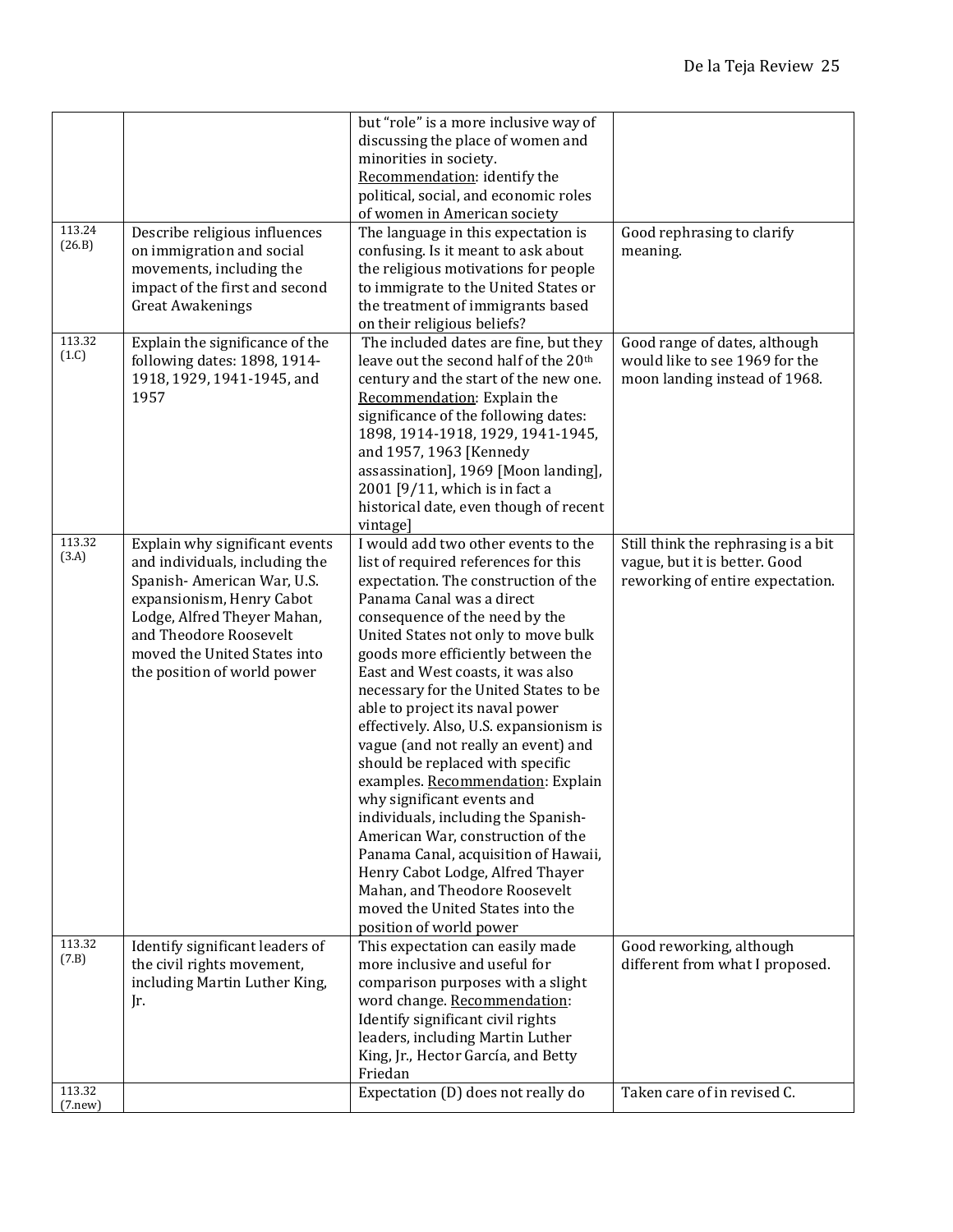|                  |                                                                                                                                                                                                                                             | justice to the need to explain the<br>influence of the CRM on American<br>society in the mid-20 <sup>th</sup> century and<br>beyond. The CRM invigorated not<br>just African Americans but also<br>Mexican Americans (Chicano<br>Movement), women (NOW),<br>American Indians (AIM), and merit<br>inclusion as a separate expectation.<br>Recommendation: Identify minority<br>rights movement spawned from the<br>Civil Rights Movement, for example<br>the National Organization for<br>Women, the American Indian<br>Movement, and the Chicano<br>Movement |                                                                                                                                                                                                                                                                                                                                                                                                                                                                                                         |
|------------------|---------------------------------------------------------------------------------------------------------------------------------------------------------------------------------------------------------------------------------------------|--------------------------------------------------------------------------------------------------------------------------------------------------------------------------------------------------------------------------------------------------------------------------------------------------------------------------------------------------------------------------------------------------------------------------------------------------------------------------------------------------------------------------------------------------------------|---------------------------------------------------------------------------------------------------------------------------------------------------------------------------------------------------------------------------------------------------------------------------------------------------------------------------------------------------------------------------------------------------------------------------------------------------------------------------------------------------------|
| 113.32<br>(10.B) |                                                                                                                                                                                                                                             |                                                                                                                                                                                                                                                                                                                                                                                                                                                                                                                                                              | I don't understand the need to<br>distinguish between<br>"conservative" and "liberal"<br>advocacy organizations. In fact,<br>there are important national<br>advocacy organizations that are<br>neither conservative nor liberal.<br>This item could just as simply<br>include both. Recommendation:<br>Identify significant advocacy<br>organizations and individuals,<br>such as Newt Ginrich, Phyllis<br>Schlafly, Jesse Jackson, the Moral<br>Majority, Planned Parenthood,<br>and the Sierra Club. |
| 113.32<br>(13.D) | Evaluate the effectiveness of<br>New Deal measures in ending<br>the Great Depression                                                                                                                                                        | Recent scholarship has made it clear<br>that the tradition view of New Deal<br>policies as simply an effort to end<br>the Great Depression is inadequate.<br>Although some policies were<br>instituted to fight the Depression,<br>others were efforts to reform<br>institutions and practices more in<br>line with the work of the Theodore<br>Roosevelt administration.<br>Recommendation: Evaluate the<br>impact of New Deal measures on the<br>American economy                                                                                          | Good reworking of the original<br>item, and for all of the<br>expectation.                                                                                                                                                                                                                                                                                                                                                                                                                              |
| 113.32<br>(16.B) | Evaluate the impact of events,<br>including Franklin Roosevelt's<br>attempt to increase the number<br>of U.S. Supreme Court justices,<br>on the relationship among the<br>legislative, executive, and<br>judicial branches of<br>government | I would recommend broadening the<br>examples to include a more<br>contemporary effort to expand<br>executive power. Recommendation:<br>Evaluate the impact of events,<br>including Franklin Roosevelt's<br>attempt to increase the number of<br>U.S. Supreme Court justices and<br>George W. Bush's expanded use of<br>signing statements, on the<br>relationship among the legislative,                                                                                                                                                                     | Good reworking of this item,<br>although the committee went in a<br>slightly different direction.                                                                                                                                                                                                                                                                                                                                                                                                       |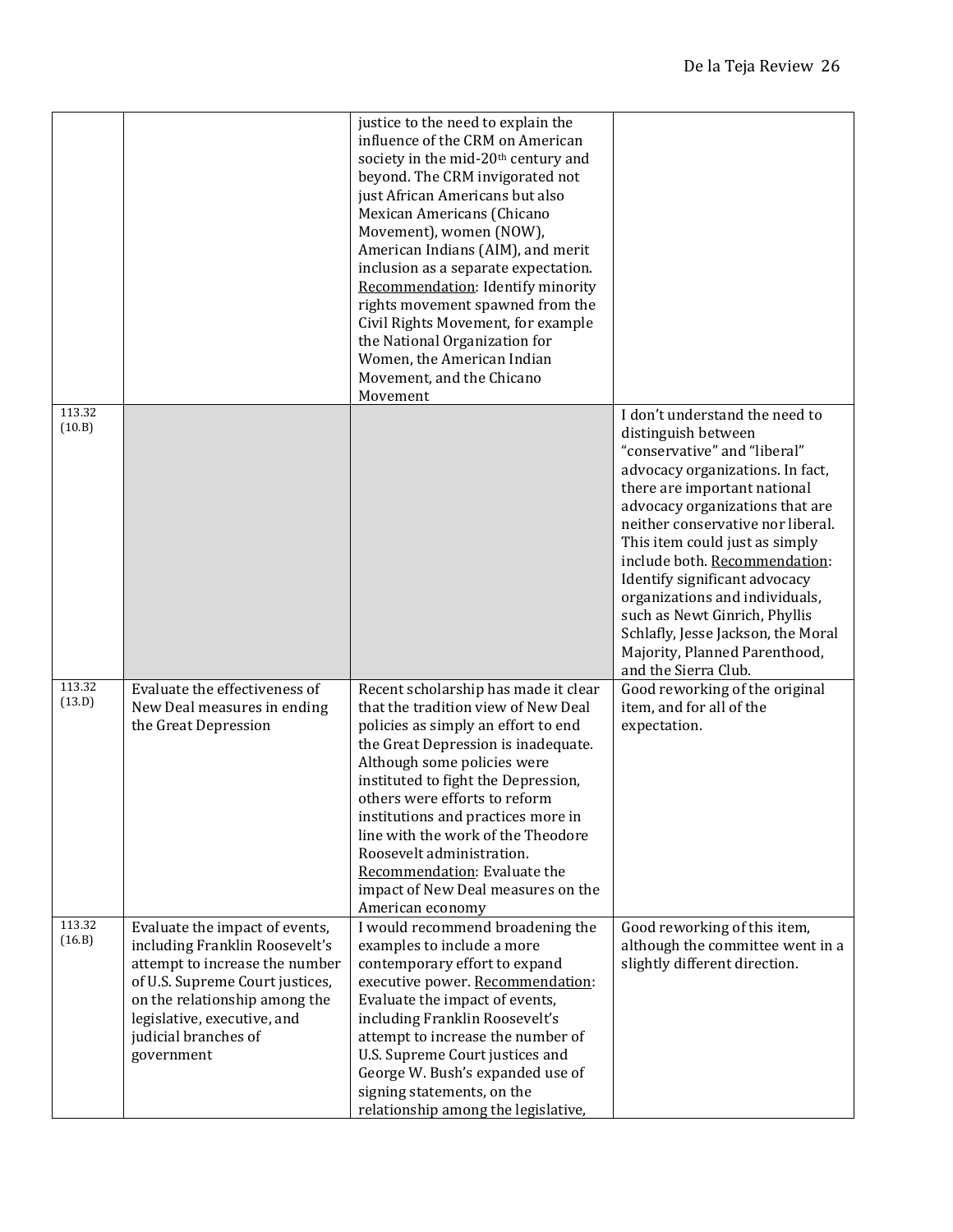|                  |                                                                                                                                                                                                                                                                   | executive, and judicial branches of<br>government                                                                                                                                                                                                                                                                                                                                                                                                                                                                                                                                                                                                                                  |                                                                                                                                                                                                                                                                                      |
|------------------|-------------------------------------------------------------------------------------------------------------------------------------------------------------------------------------------------------------------------------------------------------------------|------------------------------------------------------------------------------------------------------------------------------------------------------------------------------------------------------------------------------------------------------------------------------------------------------------------------------------------------------------------------------------------------------------------------------------------------------------------------------------------------------------------------------------------------------------------------------------------------------------------------------------------------------------------------------------|--------------------------------------------------------------------------------------------------------------------------------------------------------------------------------------------------------------------------------------------------------------------------------------|
| 113.32<br>(17.A) | Analyze the effects of 20 <sup>th</sup> -<br>century landmark U.S. Supreme<br>Court decisions such as Brown<br>v. Board of Education, Regents<br>of the University of California v.<br>Bakke, and Reynolds v. Sims                                                | I am perplexed by the omission of<br>Roe v. Wade, probably the most<br>controversial decision of the 20 <sup>th</sup><br>century next to Brown. Given that<br>the second part of U.S. history is<br>usually part of the 11 <sup>th</sup> grade<br>curriculum, I do not see how<br>students could not be prepared to<br>deal with it.                                                                                                                                                                                                                                                                                                                                               | Much improved in terms of<br>variety of examples, although I<br>still feel that Roe v. Wade<br>remains the most important<br>controversial Supreme Court<br>decision and should be<br>addressed.                                                                                     |
| 113.32<br>(19.B) | Evaluate the contributions of<br>significant political and social<br>leaders in the United States<br>such as Andrew Carnegie,<br>Shirley Chisholm, and Franklin.<br>Roosevelt                                                                                     | I would like to expand the pool of<br>examples just a bit.<br>Recommendation: Evaluate the<br>contributions of significant political<br>and social leaders in the United<br>States for example Andrew Carnegie,<br>Shirley Chisholm, Henry B. Gonzalez,<br>and Franklin. Roosevelt                                                                                                                                                                                                                                                                                                                                                                                                 | Now that I look at it in the<br>perspective of the changes made<br>by the committee, I am<br>concerned about the inclusion of<br>two Supreme Court justices, who<br>are neither political nor social<br>leaders. I would like to discuss<br>some alternatives with the<br>committee. |
| 113.32<br>(20.A) | Describe how the<br>characteristics and issues of<br>various eras in U.S. history<br>have been reflected in works of<br>art, music, and literature such<br>as the paintings of Georgia<br>O'Keeffe, rock and roll, and<br>John Steinbeck's The Grapes of<br>Wrath | Georgia O'Keeffe, who was an<br>abstract painter whose subject<br>matter was rather personal, is not<br>example. Much better would be<br>Norman Rockwell, whose work<br>actually presented a view of<br>American life in an accessible way.<br>Also, "rock and roll" is a rather broad<br>term and a more specific example of<br>socially engaged music would be<br>more suitable. Recommendation:<br>Describe how the characteristics and<br>issues of various eras in U.S. history<br>have been reflected in works of art,<br>music, and literature, for example<br>the paintings of Norman Rockwell,<br>the songs of Joni Mitchell, and John<br>Steinbeck's The Grapes of Wrath | The committee decided to tackle<br>the problem by eliminating all<br>examples in this item while<br>including examples for 20.B. This<br>is a workable solution.                                                                                                                     |
| 113.32<br>(20.B) | Describe the impact of<br>significant examples of cultural<br>movements in art, music, and<br>literature on American society,<br>including the Harlem<br>Renaissance                                                                                              | Again, I think a second example<br>would be useful in representing the<br>variety of American cultural<br>movements. Recommendation:<br>Describe the impact of significant<br>examples of cultural movements in<br>art, music, and literature on<br>American society, including the<br>Harlem Renaissance and the Beats                                                                                                                                                                                                                                                                                                                                                            | I really like the way the<br>committee expanded the<br>examples to represent a broad<br>range of 20 <sup>th</sup> century cultural<br>movements.                                                                                                                                     |
| 113.32<br>(22.A) | Explain the effects of scientific<br>discoveries and technological<br>innovations such as electric<br>power, the telegraph and<br>telephone, petroleum-based<br>products, medical vaccinations,<br>and computers on the                                           | Good expectation, but I would<br>suggest a reconsideration of one of<br>the examples. The telegraph and<br>telephone were 19th century<br>innovations the transformative<br>power of which took place by the<br>beginning of the 20 <sup>th</sup> century.                                                                                                                                                                                                                                                                                                                                                                                                                         | Good reworking.                                                                                                                                                                                                                                                                      |